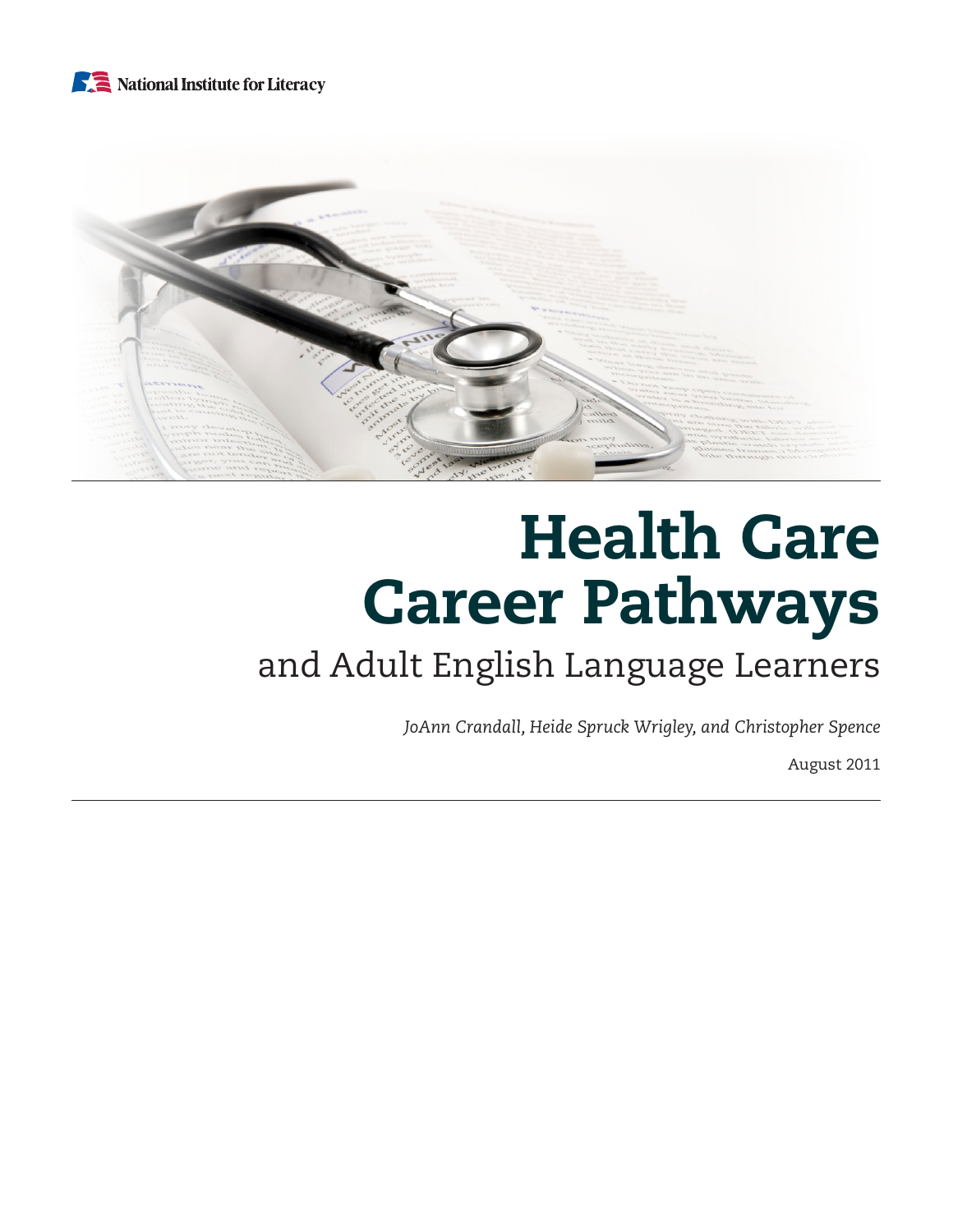This report was produced under the former National Institute for Literacy Contract No. ED-04-CO-0121/0002 with MPR Associates Inc. It was written by JoAnn (Jodi) Crandall, Professor, University of Maryland-Baltimore County, Heide Spruck Wrigley, Senior Researcher, Literacywork International, and Christopher Spence, Consultant. Lynn Reddy served as the contracting officer's representative. The views expressed herein do not necessarily represent the positions or policies of the National Institute for Literacy. No official endorsement by the National Institute for Literacy of any product, commodity, or enterprise in this publication is intended or should be inferred.

For quality assurance purposes, drafts of publications commissioned by the National Institute for Literacy were reviewed by independent experts. This review process seeks to ensure that each report is impartial and objective and that the findings are supported by scientific research.

**The National Institute for Literacy,** a Federal government agency, is a catalyst for advancing a comprehensive literacy agenda. The Institute bridges policy, research and practice to prompt action and deepen public understanding of literacy as a national asset.

**Daniel Miller,** Acting Director

**Lynn Reddy,** Deputy Director

August 2011

The citation for this report should be: National Institute for Literacy, Health Care Career Pathways and Adult English Language Learners, Washington, DC 20006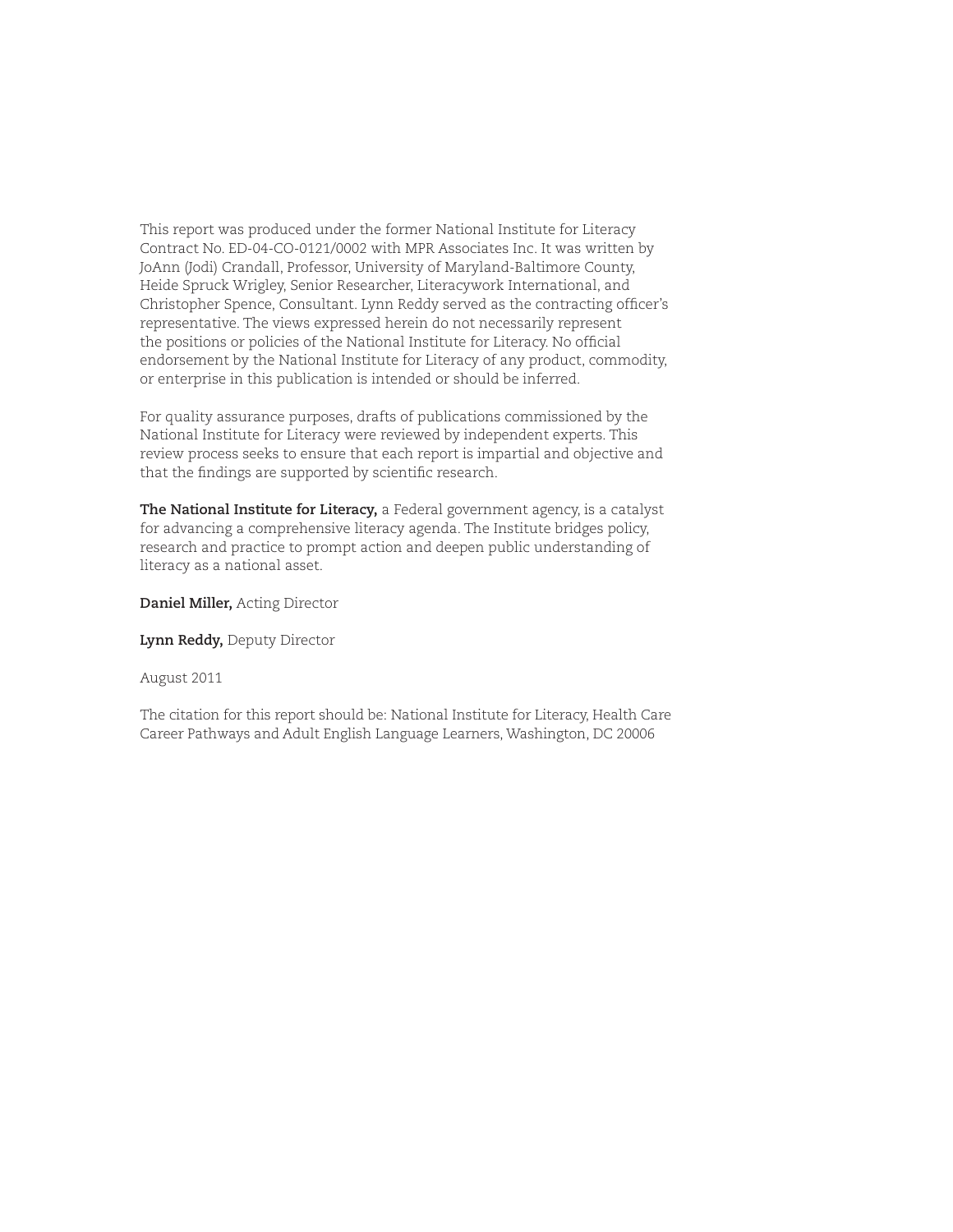# Table of Contents

| Challenges Facing Adult English<br>Language Learners in Health Care Pathways 4                                 |
|----------------------------------------------------------------------------------------------------------------|
| Challenges Facing Adult English<br>Language Learners in Health Care Pathways 7                                 |
| Health Care Career Pathways for<br>Adult English Language Learners 9                                           |
| Some Promising Health Care Career<br>Pathways Programs for Adult English                                       |
| Administrative Pathway at<br>North Seattle Community College: I-BEST  17                                       |
| Promising Directions in Planning for<br>Health Care Career Pathways for Adult<br>English Language Learners  21 |
| Continuing Challenges                                                                                          |
| Research Needed                                                                                                |
|                                                                                                                |
|                                                                                                                |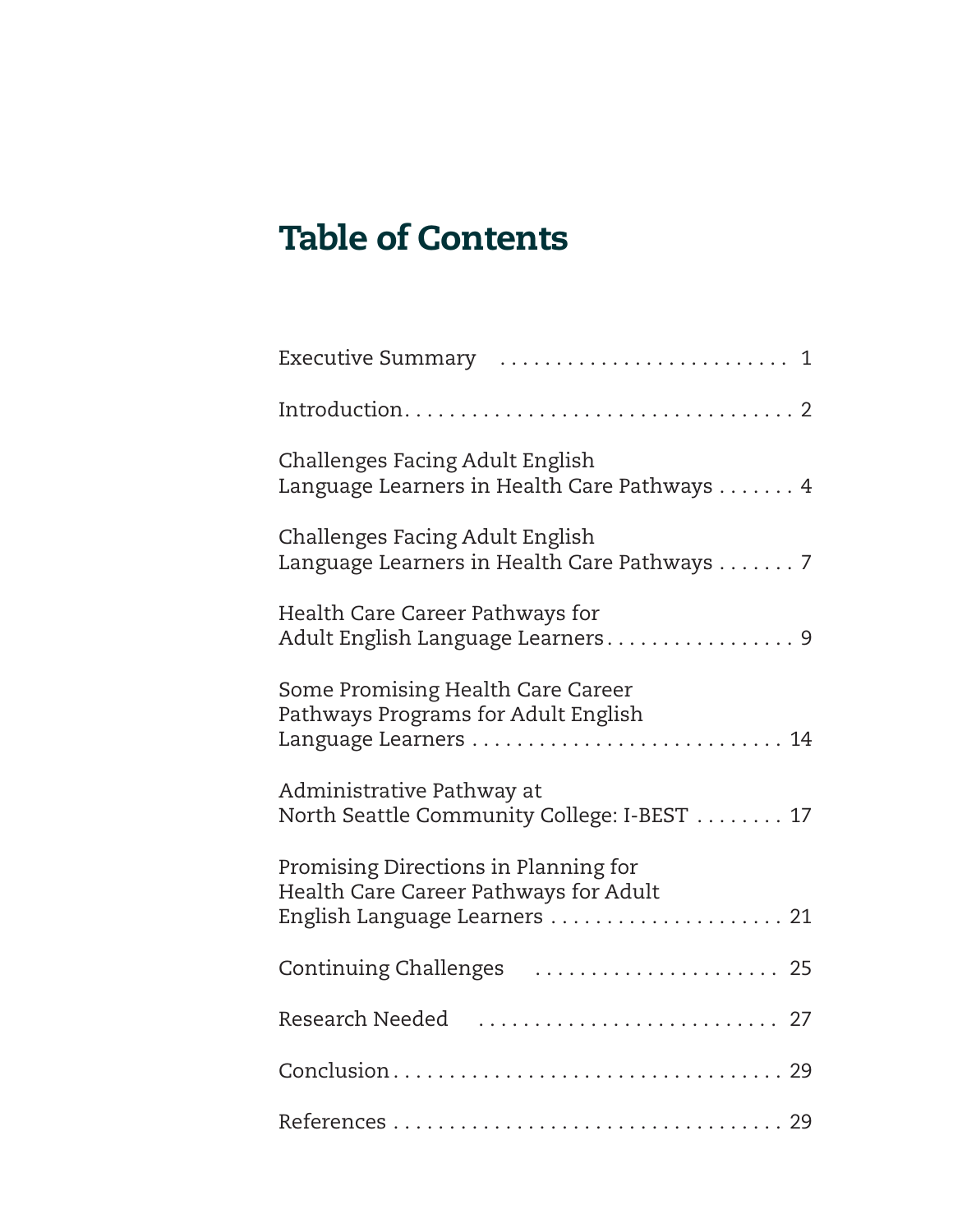# <span id="page-3-0"></span>Executive Summary

Health care is the fastest growing employment sector in the United States, with shortages expected at all levels, from entry-level positions in direct care to positions requiring extensive graduate education and experience. At the same time, the fastest growing populations in the United States are Hispanic and Asian, and the growth of the American workforce will depend heavily on foreignborn workers. These populations offer the possibility of a more linguistically and culturally diverse health care workforce. However, if they are to fill the many current and future positions in health care delivery, they need access to a range of education and training programs, including English language training. If a major goal is to enable these immigrants to obtain employment that offers a family-sustaining wage—and to maximize their potential contributions as workers—continued education and training will need to be available to them after they enter the health care workforce.

To achieve this goal, career pathways, with multiple entry and exit points, will be needed. This is especially true for direct care workers, positions requiring limited education and training and paying a limited wage; but it is also true for those seeking to move into technical or professional positions, including internationally trained health professionals who want to apply their previous education and training to jobs in the United States.

This report discusses health care workforce needs in entry-level, midlevel and professional positions and how adult English language learners (ELLs), with their diverse language and cultural backgrounds, could help fill those positions and provide more sensitive medical care to the increasingly linguistically and culturally diverse U.S. population. Health care career pathways can offer advantages to both immigrants and employers.

We provide a profile of the changing American workforce, with a focus on the diverse population of adult immigrants and ELLs and their workforce participation, both present and future. If this potential health care workforce is to be developed, however, several challenges must be addressed. Adult ELLs will need opportunities to develop both English and basic skills and to expand their bilingual proficiency to include the academic language and technical vocabulary used in health care. Programs also must address

personal and structural challenges that make it difficult for adult ELLs to enroll in education and training. These include a lack of knowledge about and access to education and training programs (and possible financial support). Personal responsibilities, such as child care or elder care, transportation and other barriers to participation must be taken into account as well. Programs also will need to address such structural barriers to participation as the lack of alignment of curricula and tests across and within institutions. We provide examples of orientation programs that help adult ELLs understand the range of health care jobs in the United States and their requirements.

We next discuss health care career pathways, including how program providers have attempted to create pathways through diverse collaborations. These include patient care and allied health and medical administration pathways. We also discuss pathways for internationally trained health professionals.

Not all these pathways have been developed for adult ELLs, and some are in the early stages of implementation, but they offer possible models for adaptation or replication. The programs described involve partnerships among a range of providers, including community colleges, adult education programs, universities, community-based organizations (CBOs), employers and unions. While there is limited research to date on program outcomes for adult ELLs, these programs have begun to show promising results.

Among those discussed are the following:

- • Carreras en Salud, a Chicago partnership of CBOs, a community college, an employment consortium and an advocacy group that seeks to help Latinos move into such positions as certified nursing assistant (CNA), licensed practical nurse (LPN) and, in the future, registered nurse (RN), while also providing phlebotomy and electrocardiograph technician certification along the way.
- The Health Care Advancement Program, a labormanagement partnership seeking to reduce the nursing shortage. We highlight one of its programs in Seattle, a partnership between a community college and a medical center that provides opportunities for incumbent LPNs to become RNs.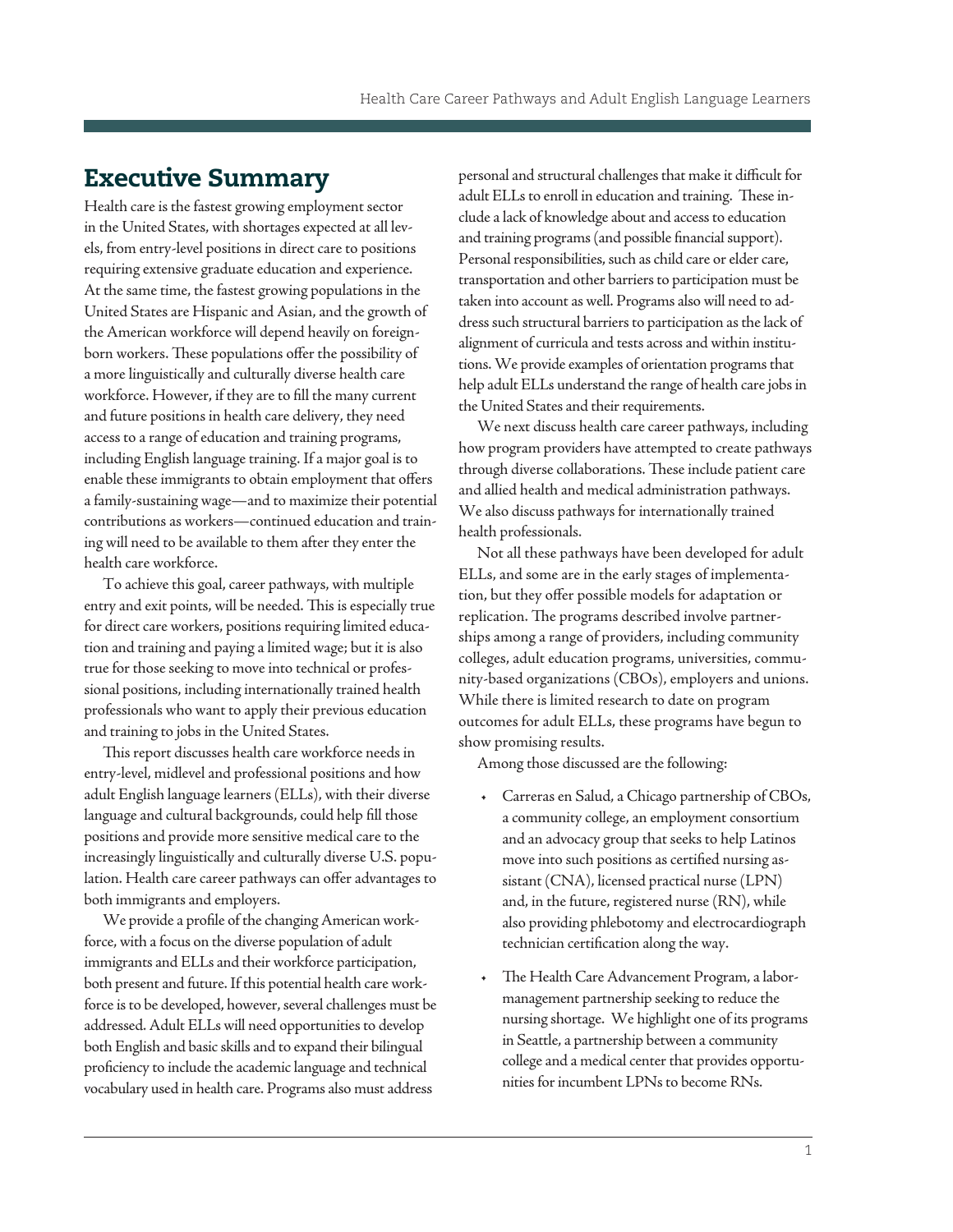- <span id="page-4-0"></span>• The Washington State Integrated Basic Education and Skills Training (I-BEST) program, which helps connect adults with limited skills, including adult ELLs, to higher-wage jobs requiring some postsecondary education. After discussing the program in general, we describe some sample programs, focusing on the Renton Technical College Allied Health Pathway in Seattle, and then discuss how other sites, such as South Texas and LaGuardia community colleges, have adapted I-BEST to meet their local conditions.
- The Welcome Back Centers in several cities across the country, which provide a range of services to internationally trained health care professionals, including career planning, credentials evaluation, referrals to English as a second language (ESL) medical and other education or training, and employer networks.

Drawing upon these program profiles and information about other health care career pathways for adult ELLs, we attempt to synthesize the information to identify promising practices for future planning of these career pathways. These practices include comprehensive orientation, accelerated progress, flexible scheduling and location, comprehensive support services and effective partnerships—all features to be considered in planning for future health care career pathways. Several challenges still remain, however, that policymakers need to consider. The need to address funding constraints and to increase access by adult ELLs to health care career pathways is especially critical.

The report ends with a brief discussion of needed research. Research on health care career pathways and programs for adult ELLs is very limited, even for the most promising programs. To better understand what features of programs are most effective for which populations, a variety of studies is needed, including extended case studies of existing programs, longitudinal studies of participant progress through career pathways and demonstration projects implementing some of the best practices or extending successful programs to new populations (e.g., extending the Carreras en Salud model to non-Hispanic adults) or different service providers (e.g., adult schools,

community colleges and CBOs). Finally, studies are needed that focus on identifying innovative funding strategies for these costly programs.

# Introduction

*"Health care is forecasted to remain a large source of job growth in the labor market. The long-term trend toward more employment in health care is expected to continue, with many occupations in health care…expected to grow."* 

Council of Economic Advisers, Executive Office of the President, July 2009

In planning workforce education and training for adult immigrants, a variety of employment fields might be considered, including manufacturing, construction, information technology and hospitality. Health care, however, has been the fastest-growing area of employment in the country, and the need for health care workers is widespread. Health care also offers a wide range of possible employment, from jobs requiring only short-term training to those needing advanced graduate degrees.

As this report is being completed, the United States is in the depths of one of the worst recessions in its history. Although the recession has affected even the health care sector of our economy, large numbers of health care workers are needed at all levels. Shortages exist in most health care fields and will only become more critical with the aging of the American population and the retirement of baby boomers currently working in health care.

Health care is also a particularly appropriate employment sector for the growing number of adults who speak languages other than English. The fastest-growing populations in the United States are Hispanic (Latino) and Asian, and the growth in these and other linguistically and culturally diverse populations requires more diverse health care workforce, sensitive to their languages and cultures. With minimal basic skills and English language instruction, many immigrants can take entry-level health care jobs, but to provide employment that offers a family-sustaining wage—as well as maximizes these workers' potential contributions—continued education and training must be available after they enter the health care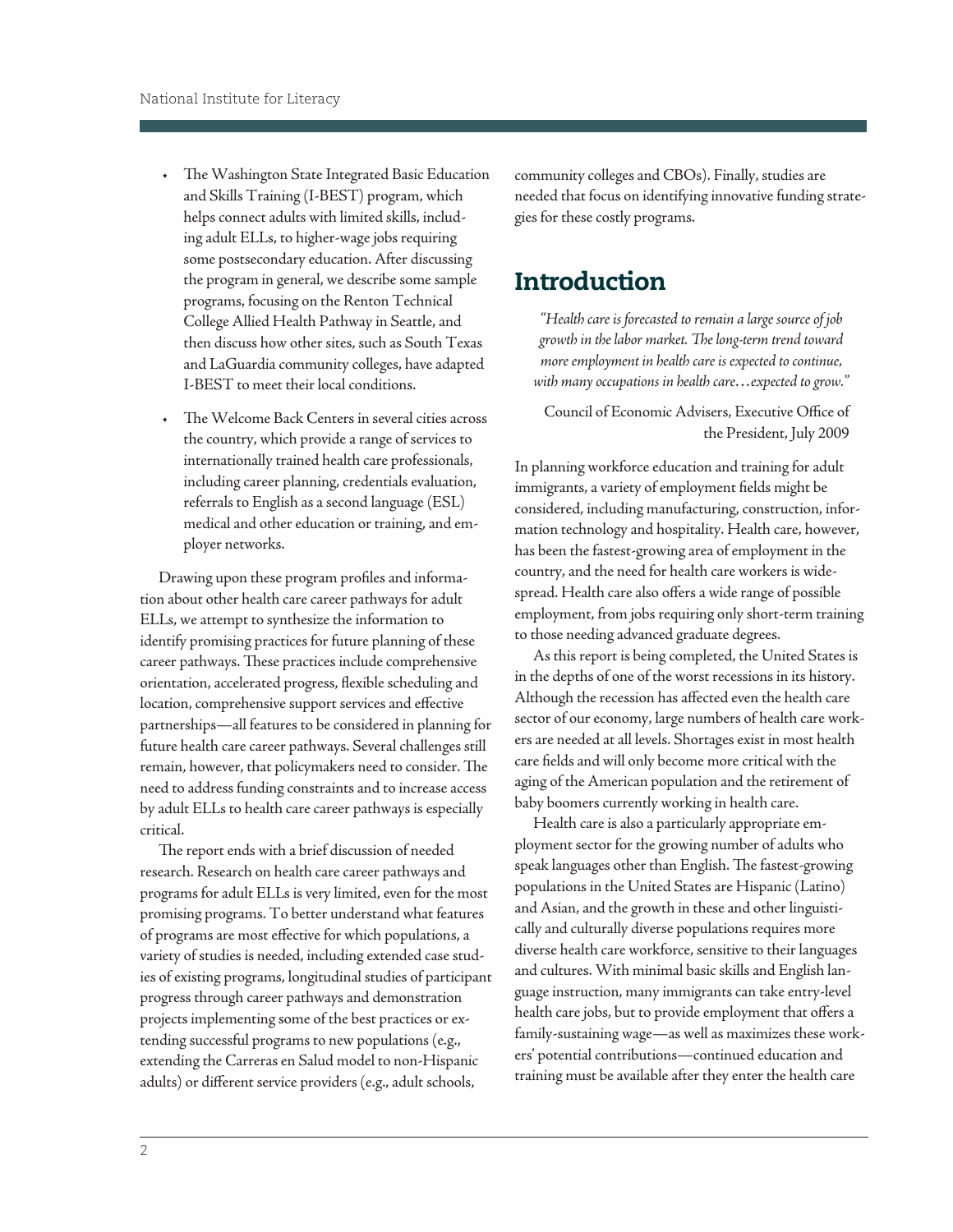workforce after they enter the health care workforce, if entry-level jobs are not to turn into dead end jobs.

Carefully structured career pathways, with multiple entry and exit points, leading from entry-level positions to those with increasing responsibility and wages, are needed. While this is especially true for direct care workers such as medical aides or nursing assistants, it is also true for those seeking more technical or professional positions, including internationally trained doctors or nurses who want to apply their previous education to jobs in the United States.

This report provides examples of some promising programs and practices in health care education and training for adult English language learners (ELLs), including career pathways designed to enable them to enter employment with higher skills and increased wages. While the number of reports on integrating basic skills and workforce preparation for English-speaking adults is substantial, the literature related to similar preparation for adult ELLs is much more limited. Several promising programs and practices, however, have been developed by a range of providers, including CBOs, community colleges, employers (hospitals, nursing homes, etc.) and unions. These practices that can be adapted by other program providers or considered by state or local adult education agencies.

# Health Care Workforce Needs in the 21st Century

#### *The Need for Health Care Workers*

Health care workers are needed throughout the country. Among the 30 occupations expected to grow the fastest between 2006 and 2016, many are in health care. They require a range of education and training from short- or moderate-term training for home health care aides and pharmacy technicians, to associate's, bachelor's or graduate degrees for dental hygienists, physical therapists or veterinarians (U.S. Bureau of Labor Statistics, 2006). Shortages exist at all levels, a situation likely to become more critical with the aging of the U.S. population and the retirements of current health care workers (Association of American Medical Colleges, 2004; Kimball & O'Neil, 2002). A report by the Massachusetts Community Colleges on

the extended care industry cites "severe staffing shortages" and daily struggles "to provide a high quality of care" (Dillon & Young, 2003, Executive Summary and p. 1). An additional 800,000 to 1 million direct care workers (home health aides, nursing assistants, etc.) will be needed by 2014 (National Clearinghouse on the Direct Care Workforce, 2006). These entry-level positions may not provide family-sustaining wages, but they can be the first step on a career pathway enabling adult ELLs to move to jobs of increasing responsibility and income, as evident in some promising health care career programs discussed later in this report.

The need for additional workers in midlevel positions (those requiring less than a baccalaureate degree) is expected to be equally great; 1.5 million additional workers will likely be needed by 2014 (Bradley, 2008). These jobs provide family-sustaining wages, and in some cases, the wages are rapidly rising (Holzer & Lerman, 2007). Many positions could be filled if states and communities were to invest in developing training appropriate for adult ELLs who can meet the technical requirements for these jobs, but who still lack some of the academic skills needed for success.

Nursing faces a similar situation. Estimates of nursing shortages range from 340,000 by 2020 (Lee, 2004) to 340,000 by 2020 (Auerbach, Buerhaus, & Staiger, 2007). Nurses are in high demand, but few programs are specifically designed to help ELLs living in the United States to meet admission standards, complete courses and pass licensing exams (Sparks, 2010). To help meet current and future needs for nurses, some hospitals are recruiting trained nurses from countries such as the Philippines and Mexico, though their lack of English proficiency has been a problem (Lee, 2004). Internationally trained nurses already living in the United States can help fill the gap, and the Welcome Back program (discussed later in this report) is moving in that direction.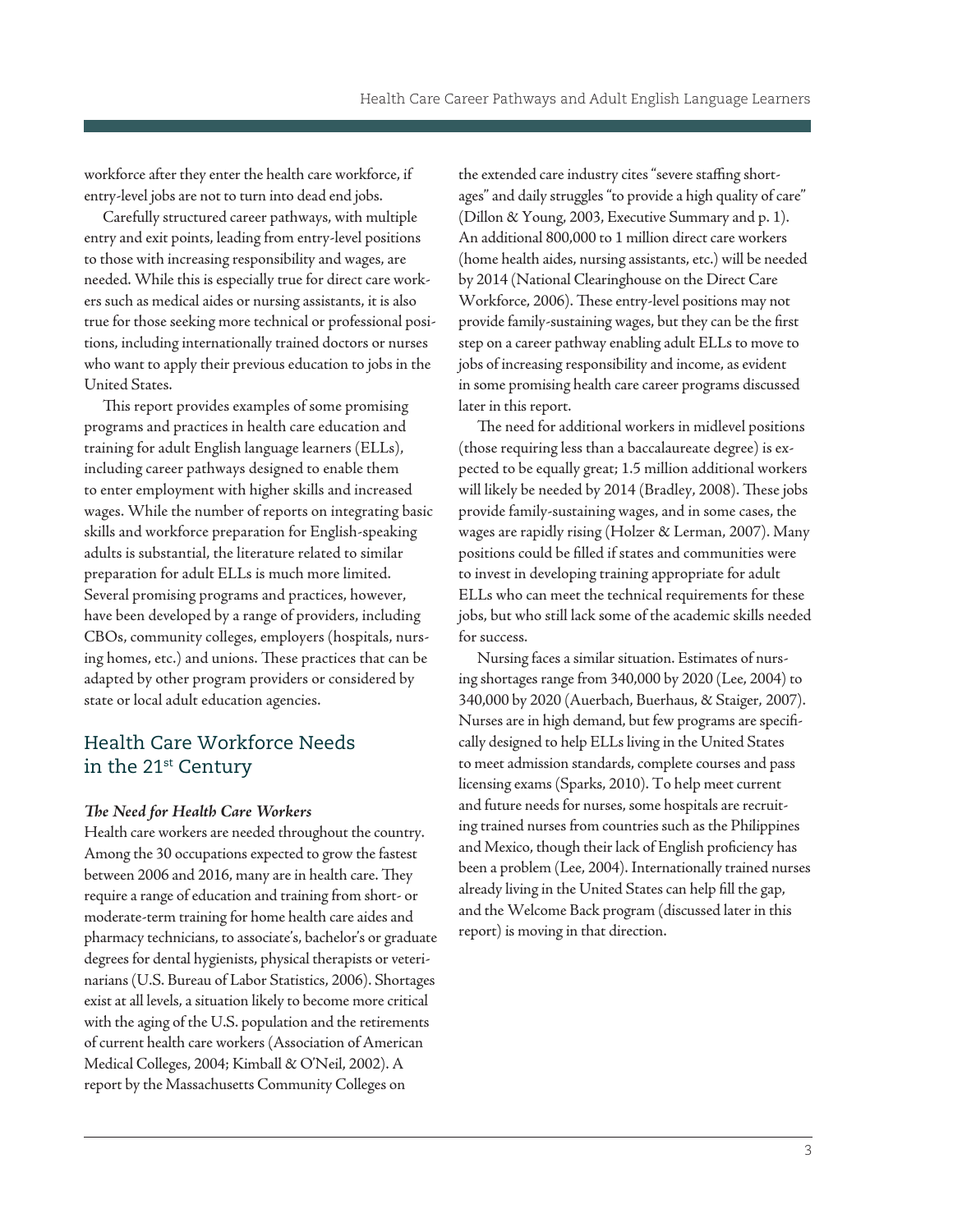# <span id="page-6-0"></span>The Need for Diversity in the Health Care Workforce

There is a strong need to develop a workforce that matches the increasing population diversity in America. As of 2005, about 20 percent of adults between ages 18 and 65 spoke a language other than English at home (U.S. Census Bureau, 2006). Although nonwhite racial and ethnic groups are expected to be a majority of the U.S. population later in this century, minorities and bilingual speakers are a small fraction of the health care workforce. Spanish speakers are particularly underrepresented. Whereas Hispanics comprised 15 percent of the U.S. population in 2006 (U.S. Census Bureau, 2006), they represented only 4.4 percent of all medical records and health information technicians, 2.8 percent of pharmacists, 1.3 percent of emergency medical technicians and paramedics, and 2 percent of registered nurses (Sullivan Commission on Diversity in the Healthcare Workforce, 2004). The situation is especially visible in parts of the country noted for their diverse populations. In California, where Hispanics are 31 percent of the population, they represent only 4 percent of nurses, 4 percent of physicians and 6 percent of dentists (Fernandez-Pena & Day, 2006). In Chicago, where Hispanics are 25 percent of the population, Estrada and Dubois (2009) report that they were not able to identify even one Hispanic licensed practical nurse (LPN).

Increasing the ethnic and linguistic diversity of health care professionals is important in improving the access to and quality of health care, as well as providing enhanced experiences for students in the health professions (Institute of Medicine, 2004). The lack of such diversity may be "compounding the nation's persistent racial and ethnic health disparities" (Sullivan Commission on Diversity in the Healthcare Workforce, 2004, cited by Fernandez-Pena & Day, 2006). A shared language contributes to patient care and satisfaction, while language differences can be a major barrier (Ricento & Gutierrez, 2008; Timmins, 2002). Limited English proficient (LEP) patients have difficulty understanding basic health information and are less able or willing to ask questions, making it difficult to provide good patient care "to these patients when language services are not available" (Ginsburg, 2007, p. 5). In the absence of bilingual health

care workers, medical care must rely on interpreters, who are not always available or appropriately trained.

# Workforce Growth and Immigration

Changing demographics make it likely that health care will be provided increasingly by individuals born outside the United States. Although, in 2008, the number of foreignborn immigrants for the first time in many years, this is likely to be a temporary situation, with immigration rising when the economy improves.

Immigrants are not only the fastest-growing segment of our labor force (Congressional Budget Office, 2005), they also have high labor force participation rates. Between 1990 and 2002, the share of immigrants in the workforce grew 76 percent, compared with an 11 percent growth of the native born (Grieco, 2004). Currently, immigrants represent about one of every eight workers and one of every five low-wage workers (Capps, Fortuny, & Fix, 2007). As baby boomers retire, native-born workers will be replaced by younger immigrants, who are concentrated at both the lowest and the highest levels of education (Holzer & Lerman, 2007). To ensure that these new entrants into the workforce will not be relegated to the lowest rung of the employment ladder, education and training opportunities designed for this population must be found, in particular opportunities that are linked to career pathways.

# Challenges Facing Adult English Language Learners in Health Care Pathways

Adult ELLs face several challenges to participating in health care career pathways. In addition to academic preparedness, English language proficiency and other personal challenges, significant challenges result from such structural barriers as the lack of coordination among various educational and training institutions or clear pathways for adult ELLs to follow as they move, for example, from an adult school or community-based literacy or ESL program to a community college ESL or career training program and from there to academic programs in preparation for jobs requiring Associate in Arts (A.A.) or Bachelor of Arts (B.A.) degrees.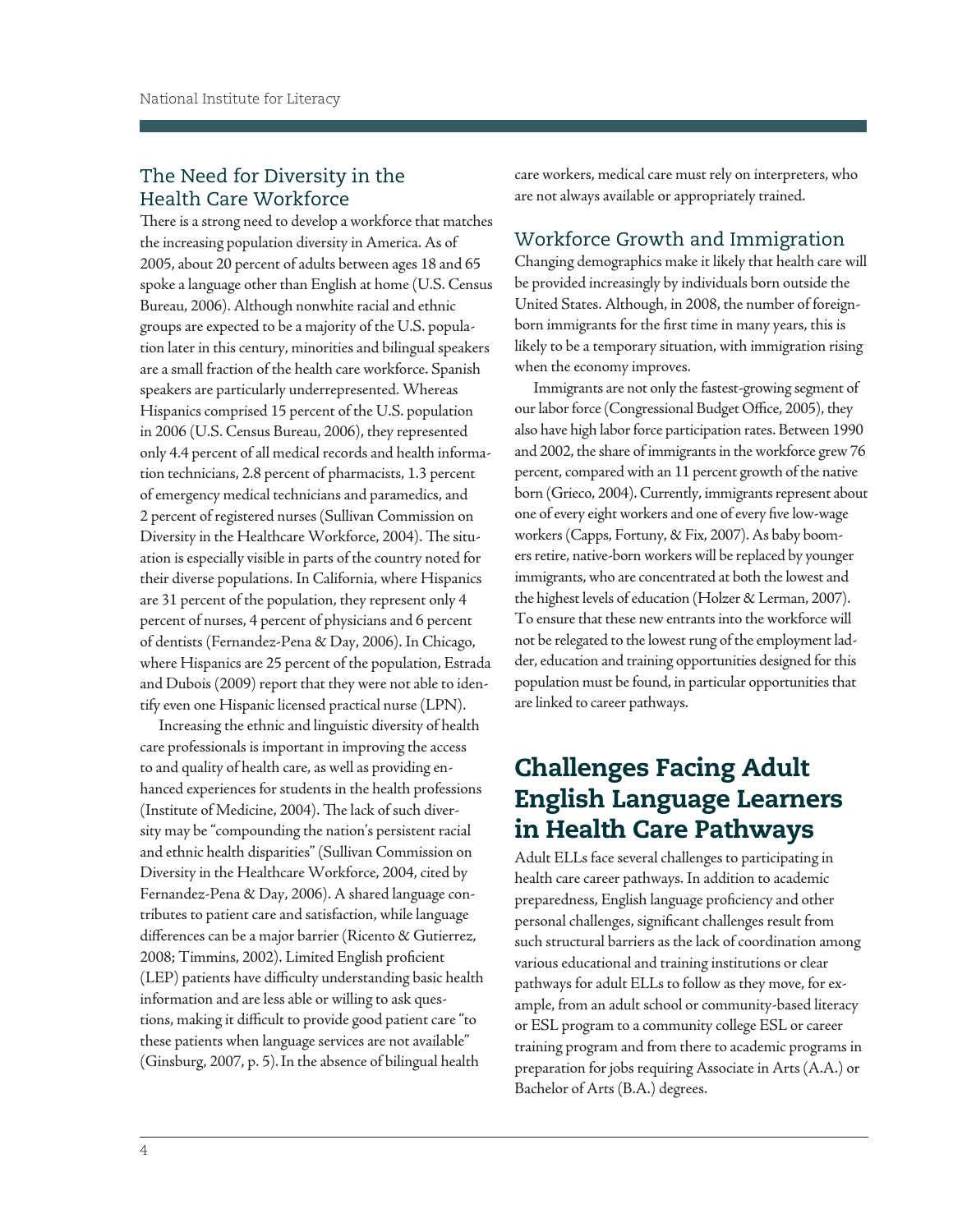# Personal Challenges

#### *Educational Background*

Many adult ELLs who would be eligible for health care training have limited prior education. The differences in educational backgrounds between native-born and foreign-born workers are most striking at lower education levels. In 2007, 32 percent of the foreign born ages 25 or older had less than a high school education, compared to 12 percent of those born in the United States. On the upper end, the percentage of foreign-born adults with a bachelor's degree or higher is similar to the percentage of U.S.-born adults with college degrees, approximately 27 percent for both, with 12.5 percent holding a graduate degree (Migration Policy Institute, 2009). The number of foreign-born adults with limited education is growing. Among those who arrived in the country within the past 10 years, 50 percent have nine years or fewer of education, while 64 percent have less than a high school diploma (Martinez & Wang, n.d.), and those with the lowest education levels are likely to make up the majority of growth in the foreign-born population between 2000 and 2020 (Jones & Kelly, 2007).

The distribution of immigrants with high and low education levels varies by region. Analysis of the American Community Survey conducted by the Migration Policy Institute shows that:

> There is a regional pattern to the educational attainment of LEP adults, with those who are less educated being more heavily concentrated in the Southwest, notably California, Texas, and Arizona…a regional pattern that is likely attributable to the fact that the Southwestern states tend to have relatively large shares of immigrants from Mexico and Central America with low educational attainment (Capps, Fix, McHugh, & Lin, 2009, p. 6).

More highly educated LEP adults (e.g., those with at least a high school education) are concentrated in the Northeast (New York, New Jersey, Massachusetts), Florida, Illinois and Washington state. Education levels also are correlated with English proficiency. Adults with higher education levels are more likely to report higher

English proficiency than those with lower levels, suggesting that both more basic skills instruction and more ESL instruction may need to be integrated into health care– related training for those who have not completed high school in their home country or in the United States.

#### *English Language Proficiency*

According to the 2000 census, 15 million (9.5 percent) of all working-age adults either did not speak English at all or spoke less than "very well" (U.S. Census Bureau, 2005). Unemployment rates are higher for limited English proficient immigrants than for those who speak English, and fluent English-speaking immigrants can earn nearly twice as much as non–English-speaking immigrants (Mora, 2003).

#### *Education and English proficiency*

Compounding the problem for workforce development is the fact that most of those with limited prior education are also limited in their English proficiency. Nationally, 8.34 million foreign-born individuals have only a high school diploma or less and poor English skills (Jones & Kelly, 2007, citing U.S. Census Bureau, 2005). This problem may be understated, however, given that the National Assessment of Adult Literacy (NAAL) found that 7 million non-native speakers of English could not answer simple test questions, and another 4 million could not be tested because they spoke a language other than Spanish and their English was not proficient enough to qualify them for testing (NAAL 2003, [http://nces.ed.gov/naal/](http://nces.ed.gov/naal/kf_demographics.asp)  kf demographics.asp).

The combination of limited education and limited English language proficiency among many of those who might enter health care career pathways has important implications for the kinds of career pathways that need to be developed. The high concentration of adults with limited education in their home country suggests the need to create career development models designed to fill educational gaps (in math and science, for example). Since most of those who did not complete high school in their home country are Spanish speakers, and since Spanish speakers tend to be concentrated in the West and Southwest, regional models that include bilingual vocational education deserve consideration. In many of these areas, classes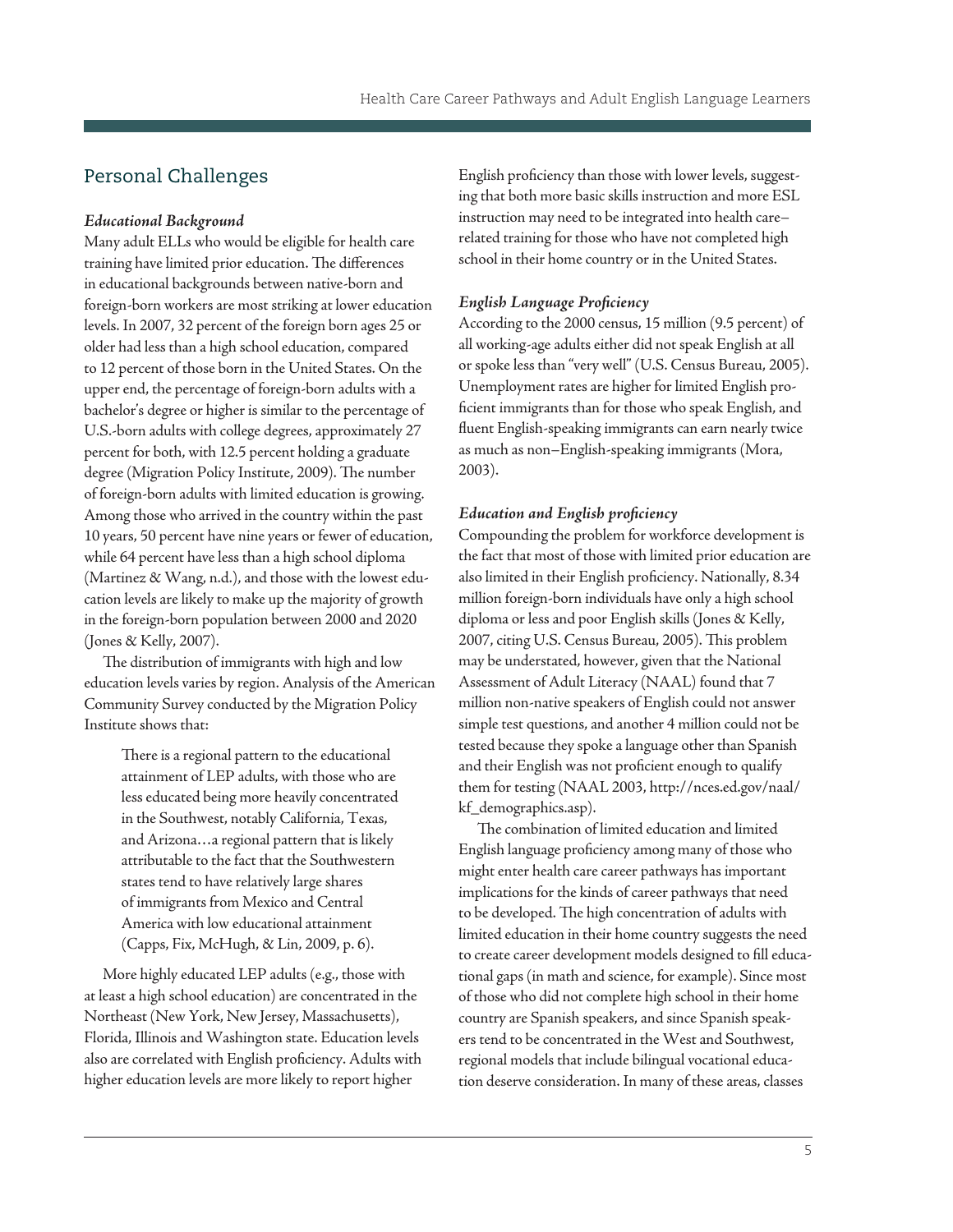are conducted by bilingual instructors teaching Spanishspeaking students who are new to English, and many of these classes are de facto bilingual. A model that acknowledges the realities of language use by adults who share the same language and lays out strategic ways of using both English and Spanish may be more effective than informal efforts in which English acquisition is often delayed because of frequent ad hoc translation by the instructor and the students in the class. In contrast, areas where most immigrants have relatively high levels of education might explore options for accelerated learning that take advantage of the knowledge and experience of adults with professional degrees from their home country.

For many of these immigrants, extensive English language training, an introduction to the American health care system and institutions, and specialized training to pass required licensing examinations can enable them to practice as health care professionals, though perhaps initially in a different capacity (for example, physicians practicing as physician assistants or registered nurses practicing as licensed practical/vocational nurses [LPNs/ LVNs]). Additional education and training through health care career programs may enable them to reach their prior professional position. However, lack of English language proficiency slows the transition for some of these workers.

Incumbent workers also face difficulties in finding appropriate training programs. Employers traditionally have focused their training efforts on employees with the highest education and income. This is true of businessgovernment partnerships as well. There also may be unintended consequences for certain types of programs. If a training program focuses specifically on lower-educated, lower-wage employees, "it might stigmatize a training partnership as a program only for low-income people and undercut support for it among low-wage workers" (Duke, Martinson, & Strawn, 2006, p. 9). For low-level incumbent workers to participate in additional training, employers may have to offer incentives such as onsite training or release time. The hardest to serve (public assistance recipients or ex-offenders) also face challenges related to entry into and continued participation in education and training programs.

*Medical Language Proficiency in the Native Language*  Bilingual health care workers who can communicate with patients speaking a language other than English can serve as interpreters between these patients and monolingual English-speaking doctors and nurses. Many of these workers also bring important cross-cultural awareness to patient care, which can help other staff understand why patients may be reluctant to comply with directives or why they might replace Western medicine with traditional cures. Not all bilingual workers, however, are proficient in translating medical terms and specialized language, especially if these workers grew up in the United States and did not receive academic training in their native language or have the opportunity to learn the specialized language of health care and medicine. Courses or seminars may be needed to build the native language capacity of bilingual staff—not just their English proficiency—to enable them to work effectively with patients.

#### *Multiple Responsibilities*

Adult ELLs may also confront life challenges affecting their ability to participate in health care training programs. Most need to work, sometimes two jobs, and have limited time to attend classes. Immigrants, like other adults, often have family responsibilities, including child care and elder care, and may lack transportation or the funds to participate in available programs. The length of time required for moving through English language and prerequisite basic skills courses before entering occupational training may be a major obstacle if students must reduce their work hours to attend training. The trauma associated with immigration, including loss of "country, family, professional identity, networks, and social standing," can also be barriers (Fernandez-Pena & Day, 2006, p. 45).

#### Structural Challenges

Besides these educational and linguistic challenges, several structural challenges confront adult ELL. These include lack of access to: education and training programs, financial aid, articulation among program providers and appropriate programs.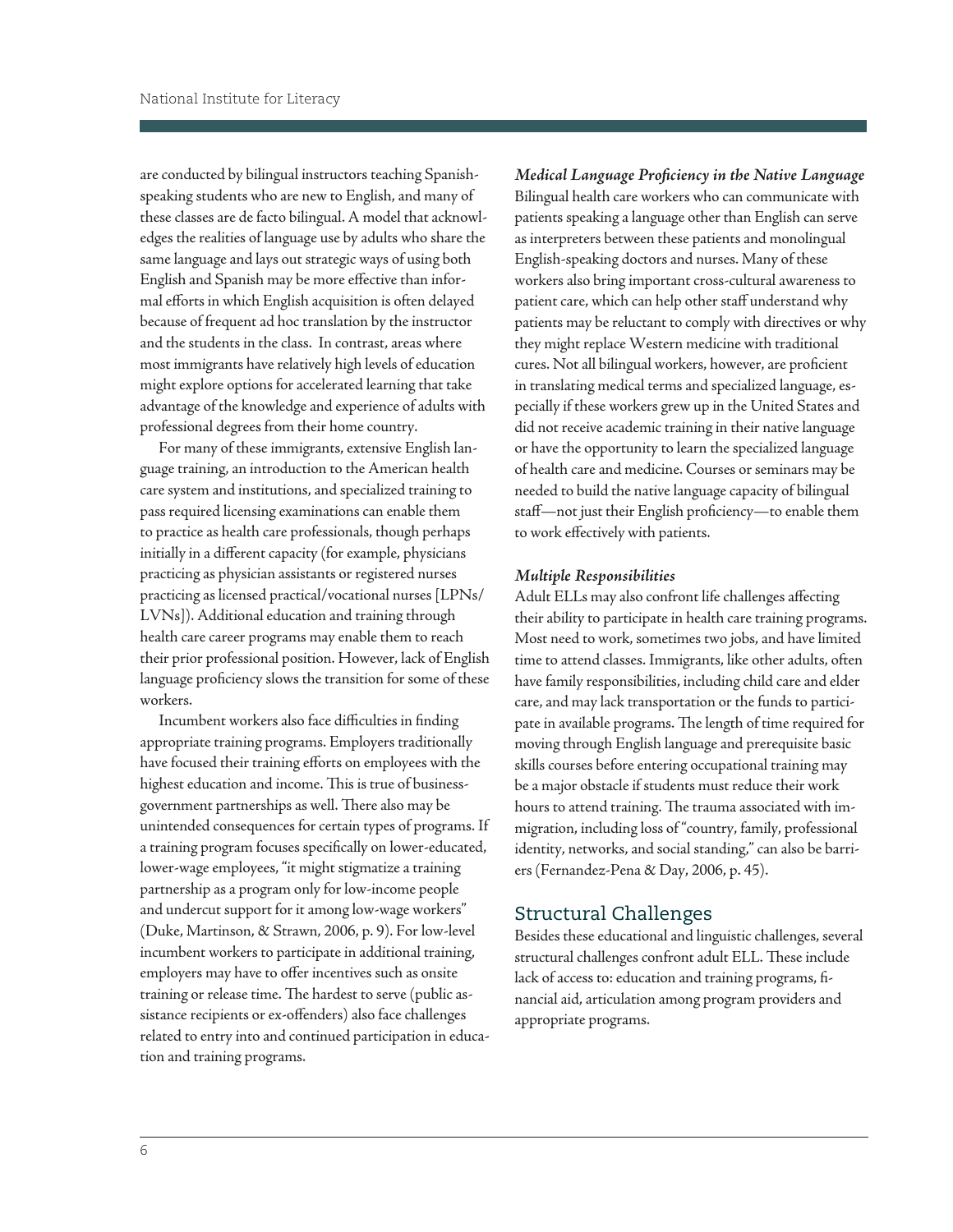#### <span id="page-9-0"></span>*Access to Education and Training Programs*

Lack of knowledge about education or training programs is a primary barrier. When there are no clear partnership agreements among educational institutions—for example, among adult schools, community-based organizations and community colleges—an adult ELL who has taken ESL classes in a Department of Education–funded adult school may not know about training programs at a community college in another part of the city. Similarly, an adult learner with limited English skills who has stopped by a Department of Labor–funded One-Stop Center to get training is likely to be referred to an adult ESL program to improve language skills, though that person is seeking to enroll in a program which provides both language and job skills training.

Another challenge is lack of information about and understanding of the U.S. educational system, including the requirements for admission to certificate programs and two- and four-year colleges, such as admissions tests, specific levels of English language proficiency needed or prior education.

#### *Access to Financial Aid*

Lack of knowledge about or access to financial aid is also a barrier. A 2003 Harris Poll revealed that lower-income families and minorities have the least information about financial aid [\(http://www.hispanicbusiness.com/news/](http://www.hispanicbusiness.com/news/newsbyid.asp?idx=9607&cat1=news)  [newsbyid.asp?idx=9607&cat1=news.\).](http://www.hispanicbusiness.com/news/newsbyid.asp?idx=9607&cat1=news) 

Immigrants coming from countries where higher education is available only to a select group of people may not understand that it is possible to combine work and college attendance in the United States. Students admitted to a health care career education program may also face systemic barriers: Financial aid often is not available for students who can only attend classes part time, and such support services as child care and other family services are seldom available (Jenkins, 2006).

#### *Articulation Among Program Providers*

The lack of articulation among programs within one institution (among ESL, GED preparation and training, for example) or among institutions (such CBOs, community colleges and employers) impedes educational advancement. For example, the minimum score or level necessary

for exiting an adult English language program may not be acceptable for admission to a certificate or credit program within the same community college, requiring an adult ELL to delay education or training while participating in more language training (Chisman & Crandall, 2007). The practice of placing ELLs who do not yet qualify for certificate programs into noncredit ESL or developmental education classes often short-circuits potential careers, as students can run out of resources and time. Similarly, adult basic education or developmental education courses can constitute an academic and occupational dead end if they are not articulated or integrated with occupational training.

# Health Care Career Pathways for Adult English Language Learners

Despite the high demand for health care workers generally and the need for increasing diversity in the health care workforce, many limited English proficient (LEP) adults have difficulty entering and advancing in the health care workforce, for many of the reasons indicated above. Improved access is needed if they are to obtain health care employment, especially above the entry level. Career pathways can help to increase access for adult ELLs to enter and advance in health care careers.

### Definition of Career Pathways

Career pathways are a series of connected education and training programs and support services enabling individuals to secure employment within a specific industry or occupational sector and to advance over time to successively higher positions through advanced education and employment in that sector. Each step on a career pathway prepares an individual for the next level of employment and education. Several metaphors have been used to describe career pathways: an interstate highway where individuals enter and exit at different points and advance according to their resources and desires; a ladder with steps leading from one level to another; or a pipeline (Bragg et al., 2007; Jenkins & Spence, 2006; Workforce Strategy Center, 2002, 2003).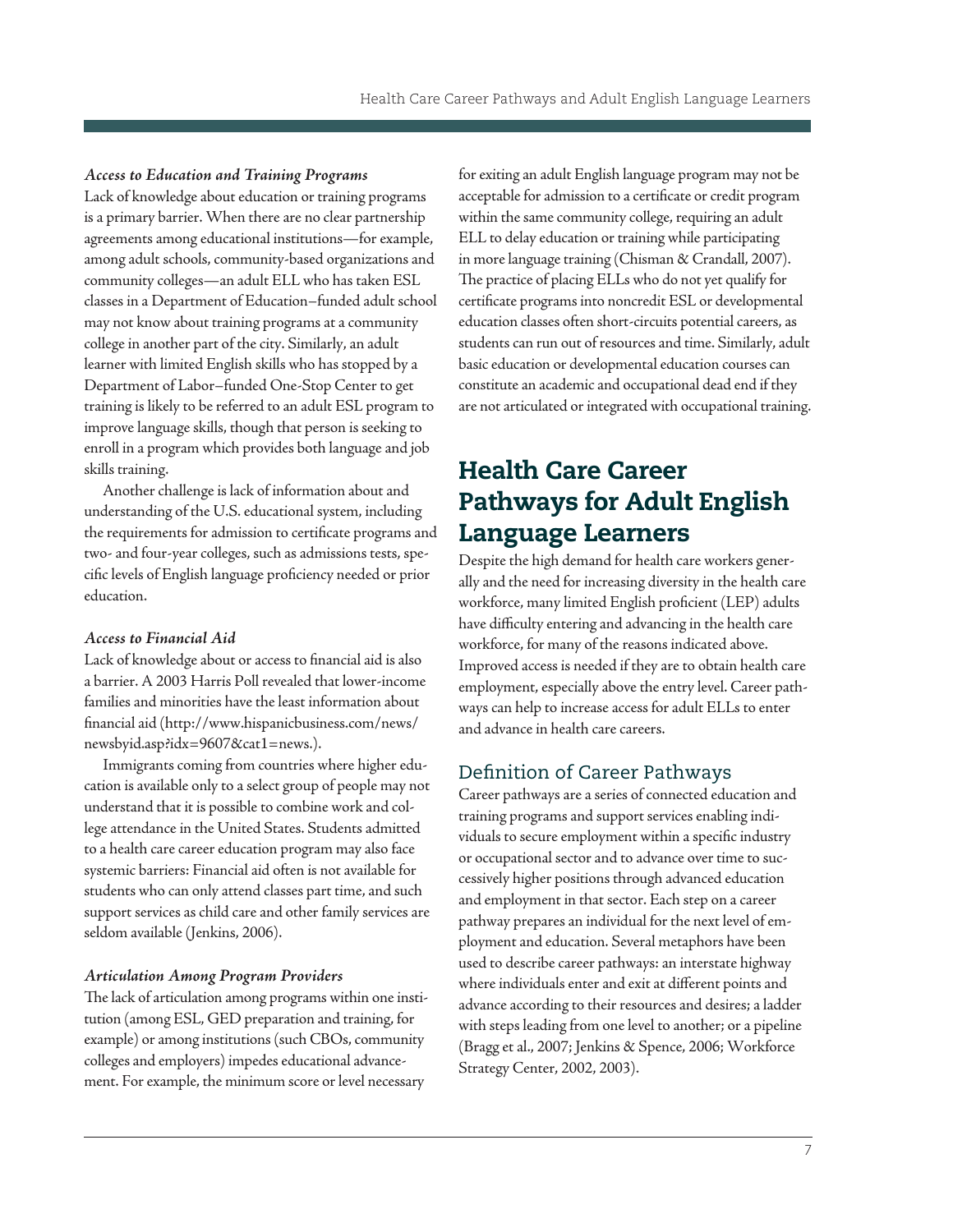and make progress toward their career goals. For adult Key features of pathways programs include access for all students, regardless of prior education or skill; multiple entry and exit points aligned with employment that meets both student and employer needs; flexibility and clear transitions. Drawing upon a range of funding and support, career pathway programs "attempt to integrate adult literacy, adult basic education (ABE), English language literacy (ELL), and pre-collegiate developmental education with postsecondary career and technical education (CTE) certificate and associate degree programs, and potentially with the baccalaureate degree" (Bragg et al., 2007, p. vii). These pathways may also include bridge programs, since the pathways especially seek to create routes for career and educational advancement for underrepresented groups (Jenkins & Spence, 2006; Workforce Strategy Center, 2002, 2003). Bridge programs help adults to obtain the necessary academic, English language, and technical skills to enter postsecondary education English language learners, these bridge programs usually link ESL courses with career training that leads to career certificates that can yield employment (and academic credit) as well as serve as part of a pathway to more education and career training (Estrada & Dubois, 2010).

States such as Arkansas, California, Kentucky, Massachusetts, Ohio and Oregon are developing or promoting career ladders and pathways (Duke et al., 2006). Through its Worksource Pathways, Oregon has designed pathways to transition students from secondary to postsecondary education; from precollege ABE/GED/ESL/ DE (developmental education) programs to postsecondary education; from postsecondary education for skills upgrading and career changers; and from community college to the university system (Worksource Oregon, "What Are Career Pathways?" Retrieved from: [http://www.](http://www.worksourceoregon.org/index.php/career-pathways/128-what-are-career-pathways)  worksourceoregon.org).

### The Rationale for Health Care Career Pathways

Many adult ELLs face barriers to career advancement. These workers are a diverse group in terms of their English language proficiency, prior education and basic skills. A large percentage lack both English and basic skills, causing them to be unemployed, underemployed or employed in low-wage positions. While Andersson, Holzer, and Lane

(2005) found that some entry-level workers gain higher wages over time, only about one-fourth or fewer permanently advance beyond a low-wage occupation (cited by Duke et al., 2006). Prince and Jenkins (2005), in their longitudinal tracking study of low-skilled participants in Washington State Community and Technical College programs (the "tipping point" study), found that completing one year of college credit and earning a credential is associated with an earnings boost sufficient to earn a family-sustaining wage, while short-term training programs usually do not provide measurable gains. (The I-BEST program described later in this report provides a model for obtaining the college credit and credential.) Incremental educational steps are necessary for low-skill workers to advance in health care careers and pathways offering stackable certificates are a means toward that goal.

 area in the United States. Career pathways allow these A smaller percentage of adults with limited English have baccalaureate or postbaccalaureate degrees, some in health care fields, but they also face challenges in becoming certified to practice their professions or work in a related workers to access education and jobs and advance over time to higher levels. (The Welcome Back programs discussed later in the report are a model being implemented in a growing number of cities and regions.)

on the Direct Care Workforce, 2006). While many on the Direct Care Workforce, 2006). While many of these entry-level positions pay only a minimum wage Health care provides employment opportunities for individuals with varying levels of English proficiency, education and training, from those with little prior schooling to those with undergraduate, graduate or professional degrees. Twofifths of the direct care workers—nursing assistants, home health aides, and personal and home care aides—in nursing homes have no more than a high school diploma or GED certificate; in some states, workers can enter the health care field with even less education (National Clearinghouse and turnover is high, career pathways can make it possible for entry-level, adult ELLs to get jobs with higher wages by incrementally increasing their job responsibilities and educational attainment, though hospitals and educational institutions may need to provide support and incentives. (The Carreras en Salud program, discussed later in this report, is a model of one pathway from entry-level certified nursing assistant positions through LPNs and beyond.)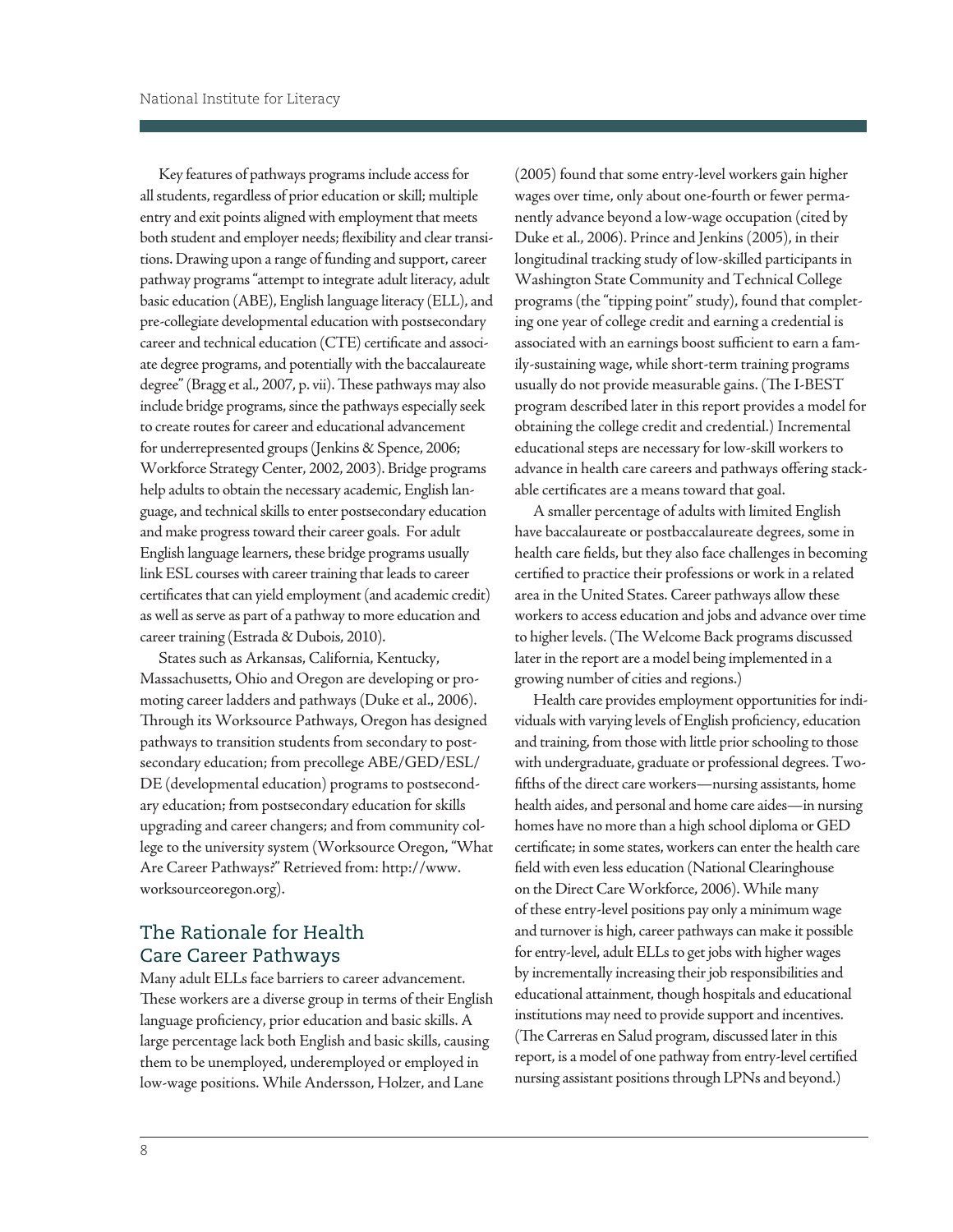#### <span id="page-11-0"></span>Some health care career pathways

A number of providers are involved in offering education and training for health care career pathways. They include community colleges, adult basic education programs, CBOs, employers and unions, usually in some kind of partnership. They offer a broad range of programs providing basic skills, ESL, academic education and career training leading to a range of health care careers. Although these providers organize curricula and course catalogues differently and use different terminology (for example, the term "allied health" is used more narrowly to refer to professions that support health care professionals such as doctors, nurses and dentists, and more broadly to include patient care), it may be helpful to think of health care careers as following three basic pathways:

- 1. Patient care
- 2. Allied health
- 3. Medical administration

#### *Patient Care Pathways*

Patient care pathways typically begin with entry at the Certified Nurse Assistant (CNA) level. States differ in their requirements for this position, but they usually require a high school diploma and some kind of training certificate. The next tier of occupations—LPNs/ LVNs, emergency medical technicians (EMTs) and paramedics—requires an educational certificate and state certification. The Registered Nurse (RN) tier requires an associate's degree, and a bachelor's degree in nursing (BSN) tier follows. Above the bachelor's degree tier are advanced degrees in nursing, health care administration or other patient care specialties.

#### *Allied Health Pathways*

Allied health workers are technicians, technologists and therapists who support doctors and nurses in providing patient care. Since medical administration career pathways are usually discussed separately, "allied health" typically refers to laboratory, technician, technologist and therapist careers. These career pathways can begin with phlebotomists or electrocardiograph (EKG) technician programs, which introduce workers to health care

technologies. These occupations typically require a high school diploma or GED and some sort of short-term, often noncredit, certificate. The next tier typically requires a one-year certificate or a two-year associate's degree for positions as respiratory therapy technicians, nuclear medicine technology specialists, radiation therapists or surgical technologists. Other jobs at the associate's degree level may include laboratory, MRI or radiology technicians. At the bachelor's degree level, students are prepared for laboratory technologist and laboratory research assistant positions. Several patient care pathways, however, provide opportunities for participants to obtain phlebotomy or EKG technician certificates in the course of their training to become LPNs/LVNs. (See Carreras en Salud and La Guardia Community College, discussed below.) While there are a number of programs providing allied health pathways for English-speaking adults, we found none that focuses specifically on adult ELLs, though some could be adapted to include ELLs.

#### *Medical Administration Pathways*

Clinical work in allied health, nursing or other patient care is not the only pathway open to adult ELLs. Those with strong English and literacy skills and those who have worked in hospital or clinic administration in other countries may want to consider medical administration pathways. The medical administration pathway typically begins at the medical billing clerk or office assistant level, requiring only a short-term, noncredit certificate. At the next tier, many colleges offer credit-bearing certificates in administrative medical assistance, health care information management or a related discipline. Graduates of these certificate programs are qualified to work as administrative medical or health assistants or billing and coding specialists. Beyond this, recipients of associate's degrees in health care information management are prepared to work as medical coders, billers or registered health information technicians. These specialties may require state certification. For those with bachelor's degrees in health care administrative fields, administrative and management positions are available. The I-BEST program in information technology (described later in this report) at North Seattle Community College is an example of a lower-level administrative pathway.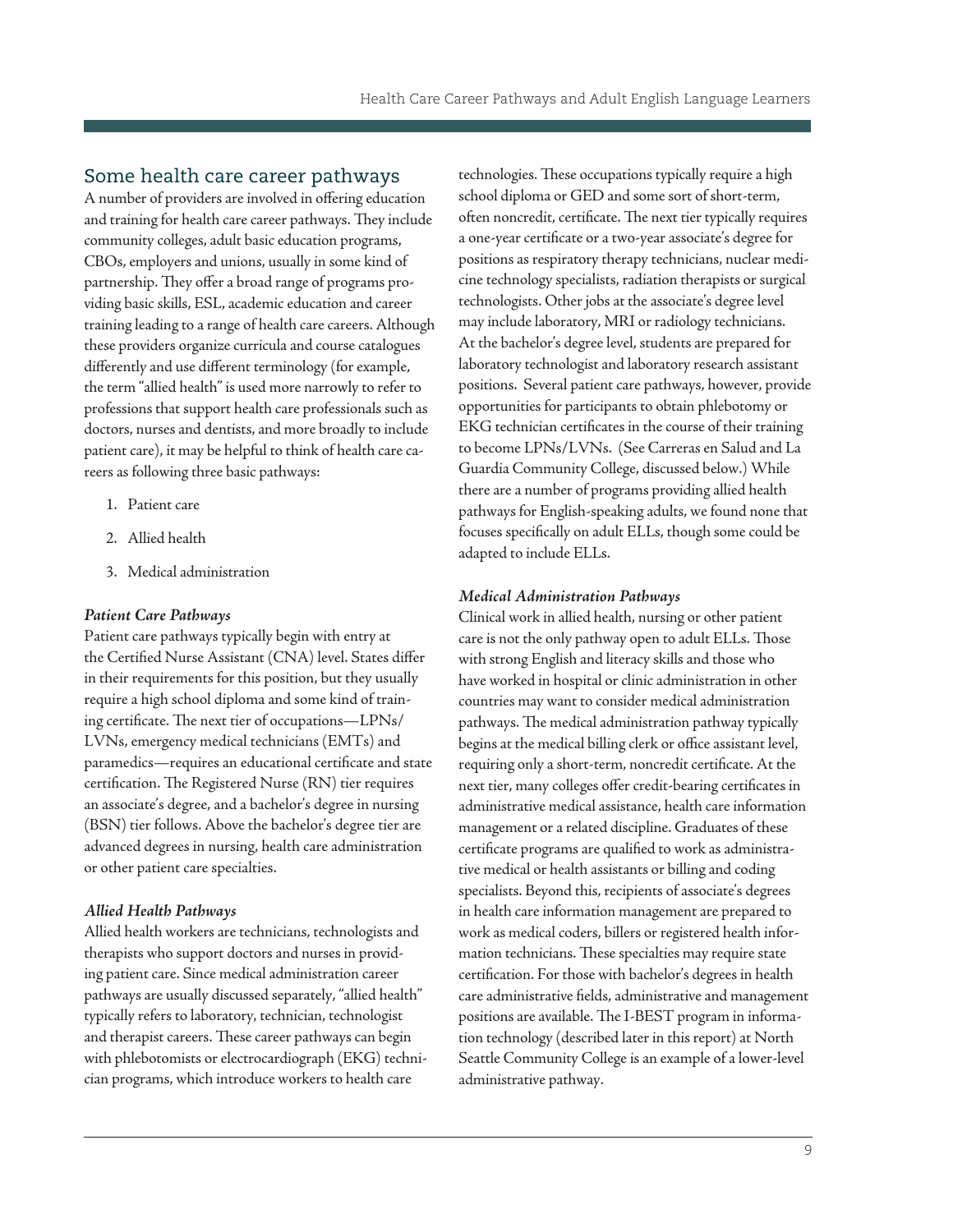#### National Institute for Literacy



#### Three Pathways

The following schematic from Lakeland Community College, near Cleveland, Ohio, provides one overview of these three pathways, with the educational requirements, jobs and average pay rates, as well as the services provided by the range of educational and training institutions involved. The Patient Care pathway depicts careers in nursing and patient care; Medical Administration pathway, careers in medical administration; and the Allied Health pathway, careers as technicians or technologists. While these pathways are not specifically organized to provide access to adult ELLs, they illustrate the types of health care jobs available, the education and training required and the range of wages [\(http://www.slideshare.net/brucelee55/](http://www.slideshare.net/brucelee55/lakeland-community-colleges-healthcare-career-pathway)  [lakeland-community-colleges-healthcare-career-pathway\).](http://www.slideshare.net/brucelee55/lakeland-community-colleges-healthcare-career-pathway) 

# Special Considerations in Developing Health Care Career Pathways for Adult ELLs

Several features of health care careers require special consideration in developing career pathways for adult ELLs. Negotiating these health care career pathways can be a challenge for anyone, but especially for those unfamiliar with U.S. education and training or those with relatively low levels of education in their home country. Most health care positions require some kind of certification and/or licensure; many also require continued education to retain those licenses. While there are U.S. licensing examinations for physicians, registered nurses and LPNs, policies and procedures differ among the states and even among community hospitals for certifying or licensing health care workers, especially at the higher levels. Even for entry-level positions, such as CNAs, the requirements vary substantially across the United States. In some states, CNAs do not need a high school diploma or GED. In others, they need only that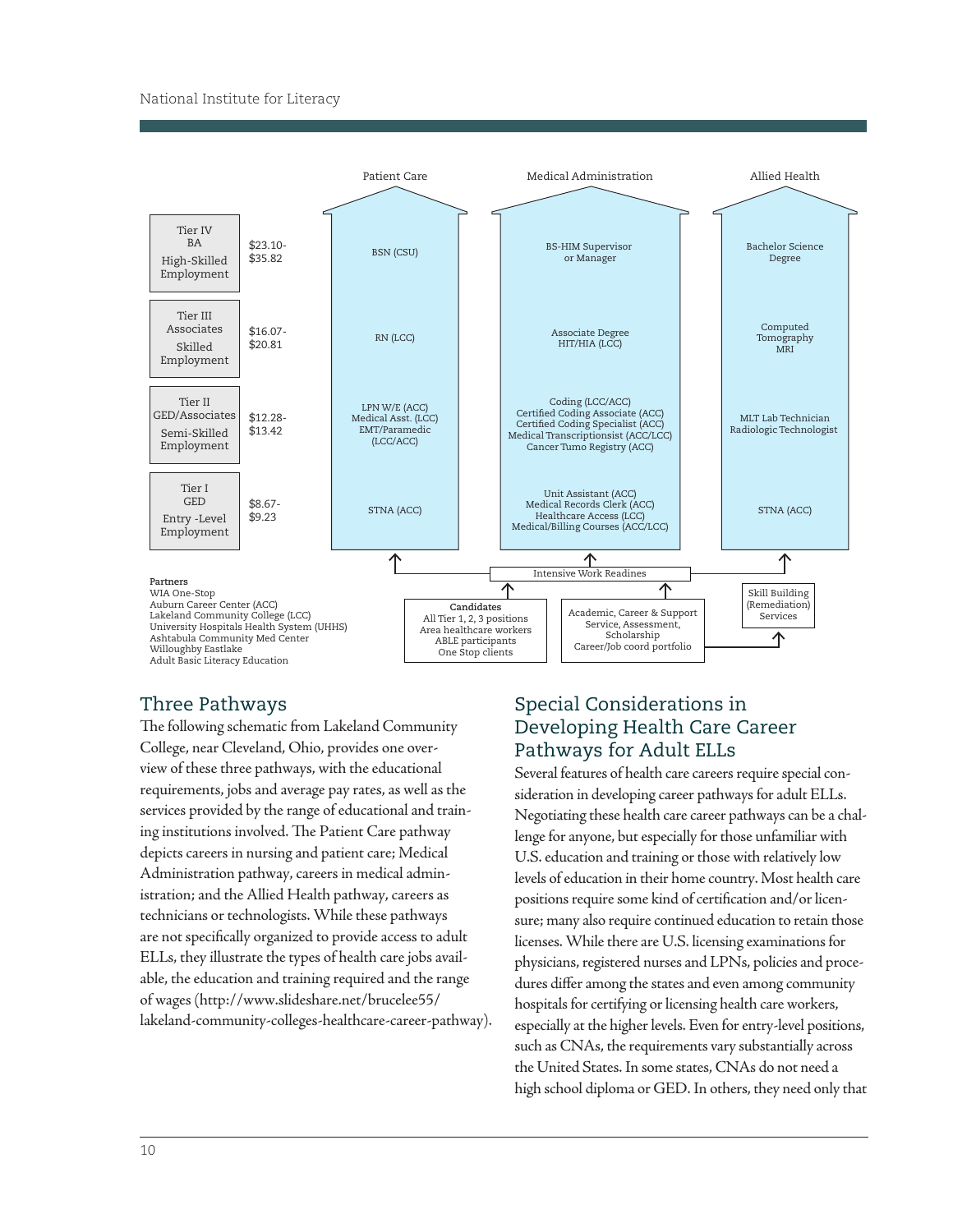level of education. In still others, these CNA students need care employer. The Health Career Advancement Program to complete clinical preservice training, usually provided by a hospital, home health care facility, or another health (HCAP), discussed later in this report, with its focus on helping to increase the supply of registered nurses from among the LPNs/LVNs employed in partner hospitals, had hoped to be a national education program, but the different state and nursing school requirements have made that impossible (Miller & Knapp, 2005).

Besides specific knowledge and skills related to health care, most positions also require "soft skills," such as teamwork, good communication skills, time and stress management, and conflict resolution (Dillon & Young, 2003). Cross-cultural competence also is expected where health care workers deal with diverse populations. ESL classes, occupational training, work experiences and internships offer ways to acquire these less tangible, but very important, skills. To help students acquire and practice these skills before they enter the health care field, the Texas industry-specific ESL curriculum, discussed in more detail below, includes a set of scenario-based modules that ask students to engage with and respond to critical incidents that might occur in health care situations. These discussions allow teachers to gain insights into what students believe and help them make connections between students' ideas and the expectations of the U.S. workplace.

Licensing requirements often present barriers for adult ELLs at the end of their academic training. Acquiring a license may involve extensive and costly training and test preparation, including preparation for an English proficiency exam. If adult ELLs are to achieve their goals and if the health care system is to take advantage of a ready pool of adult immigrants interested in health care careers, measures will need to be taken and support systems put into place, particularly for those who are academically unprepared or lack previous training or experience in the field. Expanding programs for internationally trained health care workers, supporting their efforts to retrain and helping them to navigate the system for (re)accreditation can greatly facilitate their entry into the U.S. system. In addition to programs for newcomers to the United States, initiatives for incumbent workers need to be provided.

### Orienting Adult ELLs to Health Care Careers

Adult ELLs often are not aware of the opportunities that careers in health care can present. Even if they are aware of these opportunities, they may not believe they can qualify for them or may not know how to upgrade their skills and meet requirements or prepare for admissions tests. Several institutions are trying to remedy this situation by providing orientation programs designed to create awareness and build skills that will increase employability. Orientation is important to ensure that adult ELLs have a clear idea of the challenges and requirements (for example, medical contexts, medical procedures and patient conditions) before they enroll in a health-related career program. Career guidance and counseling are also important to ensure that individuals have a clear sense of their career options and how to achieve them. A career or educational "coach" can help provide that guidance.

Combining orientation to occupations with vocabulary study and English language development seems to be a promising direction for adult ESL programs. Given the amount of time needed for an adult to develop English language proficiency, any approach that integrates ESL with career training and workforce preparation provides an opportunity for language learning in a relevant and motivating context (Grantmakers Concerned With Immigrants and Refugees, 2003).

Several innovations have succeeded in enabling adult ELLs to develop English language proficiency while providing information and teaching the skills needed for health care careers. Most efforts to link English language development with information about careers and understanding of key concepts in health care are targeted toward those with high-intermediate or advanced levels of English proficiency. The Welcome Back program in San Francisco, for example, has developed a high-intermediate ESL curriculum, The Health Train, to prepare adult ELLs for allied health jobs.

A notable exception is the industry-specific health care curriculum developed by Texas Learns. This curriculum targets the high-beginning or low-intermediate levels and is intended to be integrated into adult ESL services not only at community colleges, but also in local educational agencies and CBOs. The health care curriculum seeks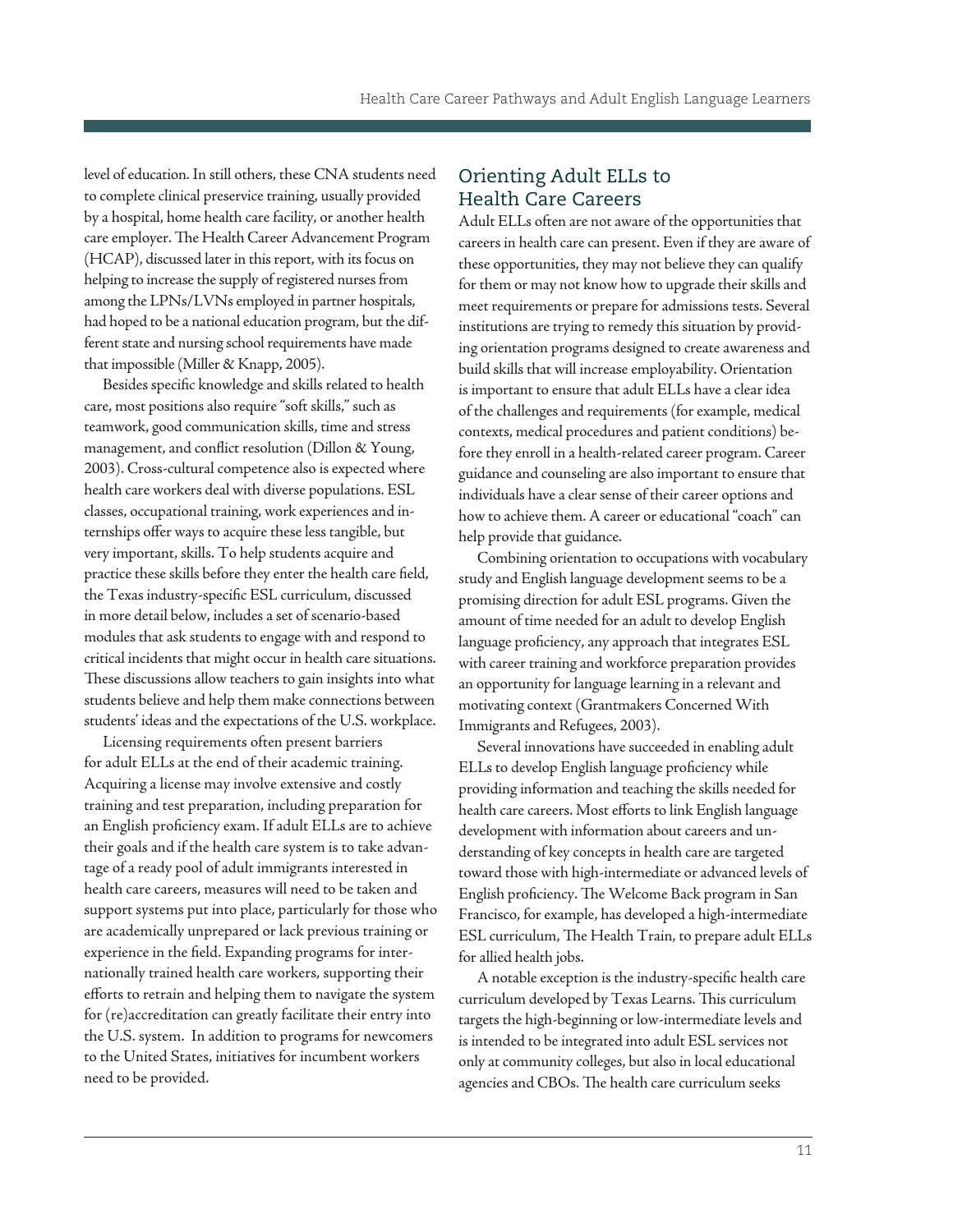to teach English language, literacy and vocabulary skills within the context of opportunities available in the field. It invites students to explore options, learn about the day-to-day tasks of health care workers and develop the vocabulary specific to patient care. While the curriculum has not been thoroughly field-tested, the approach of offering content-based instruction has been shown to be effective in many contexts (Kaufman & Crandall, 2005; Crandall & Kaufman, 2002; Sticht,1997) and, when focused on health care in ESL classes that are part of adult basic education, shows a great deal of promise. Given how long it takes for adult ELLs to develop the language and literacy skills necessary to succeed in training classes taught solely in English, introducing key concepts in health care early helps to establish a foundation on which teachers in career skills programs can build.

#### *The Texas Industry-Specific ESL Curriculum*

Responding to the high interest in work-related ESL among adult ELLs and the demand for trained workers, the Texas state legislature has funded the development of a set of industry-specific curricula for health care, manufacturing, and sales and service. The health care curriculum includes an interactive DVD allowing both students and teachers to explore jobs in the medical industry. Job clusters that can be explored include primary health care and jobs in adjunct services, such as insurance, information management and patient care in vision and dental services.

In using the DVD or its online version, ESL students can click on a particular occupational area (such as laboratory work) or a specific job and see each job linked to the Department of Labor database, O\*Net, at [http://www.](http://www.onetonline.org/)  onetonline.org. For example, selecting "surgical technologist" under Patient Care brings up a detailed description of "surg-tech" work, including tasks commonly performed and necessary knowledge, skills and abilities. O\*Net also lists the median wage for each job and provides data on projected growth (growth is faster than average for surg-tech). Through the site, students can also link directly to related occupations, such as radiologist or respiratory therapist.

The interactive tool can be used in teacher-led classrooms or by advisers. It can be accessed in a computer lab where students work more or less independently, although less proficient students might need help in understanding

how to navigate each section and interpret O\*Net results. Meant for use in adult ESL or bridge classes, the DVD also serves to increase the knowledge base of ESL teachers, who may know very little about career ladders in health care or the requirements for specific jobs.

The "Careers in the Medical Industry" DVD is supplemented by an interest inventory that invites students to explore their goals and values. Students are asked to think about the kind of work and work environment that is important to them (intense vs. stress-free, for example) to help them decide what direction they might want to take.

The most innovative feature of this inventory is the inclusion of videos in which adult immigrant students discuss their experiences learning English and trying to transition to mainstream college programs. The interviews, as well as the interest inventory, can be heard in English or Spanish to allow Spanish-speaking adults in ESL classes to understand the information.

Another orientation approach, used by Elizabethtown Community and Technical College in Kentucky, is career counseling and a course in Spanish for allied health workers, offered to entry-level and nonclinical hospital workers at the workplace. The short-term course introduces employees to the college's health care training programs and allows them to "experience immediate success, see how learning relates to their jobs, and that they have the potential for continued learning" (Aspen Institute, 2007, p. 11).

# Some Promising Health Care Career Pathways Programs for Adult English Language Learners

The following are some descriptions of prominent health care career pathways. They are drawn principally from patient care, though some also provide training for allied health and medical administration. Few programs exist to prepare adult ELLs for medical administration pathways, likely because of the advanced English language skills needed for data entry, record keeping and administration. The programs described here include the Carreras en Salud program patient care pathway offered by a consortium in collaboration with the Instituto del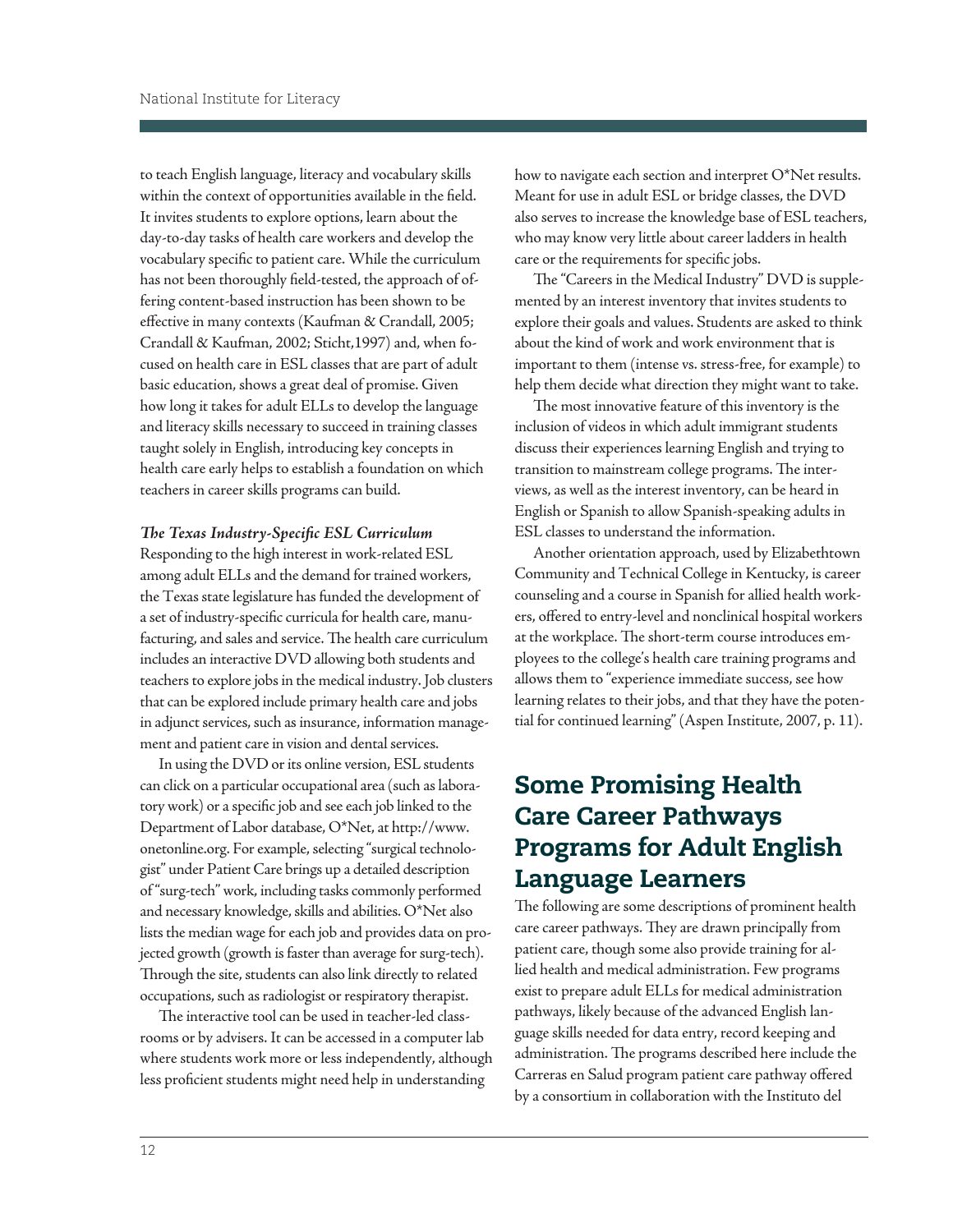Progreso Latino (a Chicago CBO); the Health Career Advancement Program (HCAP) for incumbent worker training, offered by a partnership among the Service Employees International Union (SEIU), the Swedish Medical Center and South Seattle Community College; the I-BEST program at Renton Technical College in Washington state and adaptations of that model by South Texas and LaGuardia community colleges; the Information Technology Healthcare Program at North Seattle Community College, which prepares adult ELLs for lower-level medical administrative positions; and the Welcome Back programs for internationally trained medical personnel offered by City College of San Francisco, San Francisco State University and other partners.

# Patient Care and Allied Health Pathways

The largest number of health care education and training programs offered for adult ELLs is in patient care, especially entry-level programs for nursing assistants. While these jobs offer the potential for moving into higher positions with additional education and training, there is little research documenting the extent to which these programs provide access to "good jobs" in health care and what type of interventions show the greatest promise of success. Several programs, however, have built explicit career pathways, helping individuals to move from the entry-level CNA position to becoming a licensed vocational/practical nurse. One example of a patient care pathway, which also provides some access to allied health positions, is Carreras en Salud, described below.



### **Career Pathways in Carreras en Salud**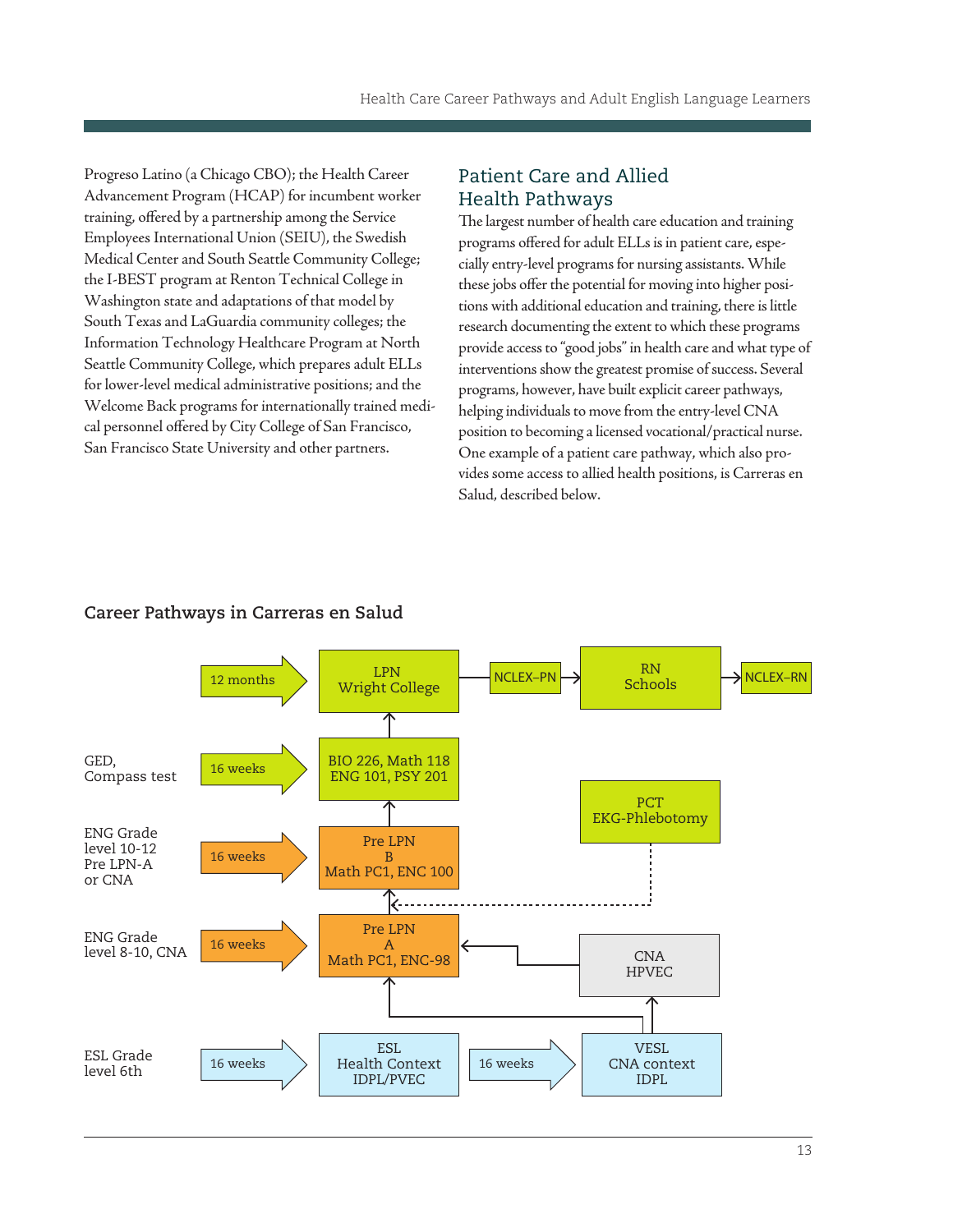#### <span id="page-16-0"></span>*Carreras en Salud*

An example of a clearly articulated patient care career pathway with multiple entry and exit points for adult ELLs is provided by **Carreras en Salud**, a Chicago bilingual health care partnership of Instituto del Progreso Latino and Association House of Chicago (both CBOs), Humboldt Park Vocational Education Center of Wilbur Wright College (one of the City Colleges of Chicago), the National Council of La Raza (NCLR) and the Metropolitan Chicago Healthcare Council, which consists of 300 hospitals and nursing homes.

The Instituto del Progreso Latino, a CBO that has been working in Chicago with Hispanics since 1977, is the lead organization, building upon its experiences with the Hispanic community and a manufacturing program it previously developed. It administers the three lower levels of the program and is responsible for job placement and support, including counseling. Humboldt Park Vocational Education Center administers the pre-LPN levels, transitioning students into the LPN level at Wilbur Wright College. Association House provides case management during the pre-LPN classes. NCLR assisted in the development of the program by conducting a survey of employment opportunities in the Chicago area, identifying health care as one that offered Hispanics employment possibilities. The Metropolitan Chicago Healthcare Council has provided advice on the curriculum and currently provides training sites and potential instructors and helps to place graduates. It also provides feedback to the program about graduates it has helped to place.

Having determined that Hispanics are 25 percent of the Chicago population but less than 1 percent of the LPNs or RNs in the city, the partnership has developed an integrated, articulated series of courses to prepare bilingual health care professionals, moving Hispanics with limited English and literacy, as well as other personal barriers, from dead-end jobs to positions as CNAs and LPNs, with plans for training RNs in the future. Although patient care is the primary pathway, participants in the pre-LPN training also are prepared for phlebotomy, EKG and other allied health certificates. The program began to provide internationally trained health care professionals, many of whom were working in entry-level positions, with opportunities to become a CNA or LPN.

Over time, it has evolved to include others employed in low-wage positions.

As the following diagram illustrates, the program consists of five levels, beginning with a 6-week ESL in Health Context course, then moving into a 16-week CNA VESL (vocational ESL) course leading to a CNA job. From there, with additional training (and often experience), students can move into pre-LPN, LPN and, eventually, RN training. Throughout the program, career bridges help participants develop the basic skills needed at each stage of the career ladder. College preparatory courses also are provided to strengthen content knowledge where needed. Bilingual ESL teachers provide first-language support. Participants in the program also acquire such skills as computer skills, leadership and team building, and time management.

In spring 2008, 770 participants were enrolled in some level of the program, with 49 completing the CNA training and 83 completing the LPN training. Of these, about 90 percent obtained licenses and jobs paying \$9–\$12 per hour for CNAs and \$24–\$27 per hour for LPNs. As of that date, more than 100 LPNs have graduated from the program, including some foreign-trained health care workers who were working in low-wage positions (Eric Lujo, personal comm., August 2008).

The program offers support services for participants, including financial aid, academic and career counseling, case management, assistance with transportation, child care services, addiction counseling and support for students with disabilities. Among the strengths identified by Bragg et al. (2007) in their review of career pathways programs for low-skill adults were the following:

- • Career paths selected to meet labor market needs
- • Strong case management and support services
- Partnerships based on respective strengths
- • Accommodating schedules of classes (mostly in the evening)
- "Stop out" points along the way—with certificates
- The use of technology to individualize instruction and accelerate programs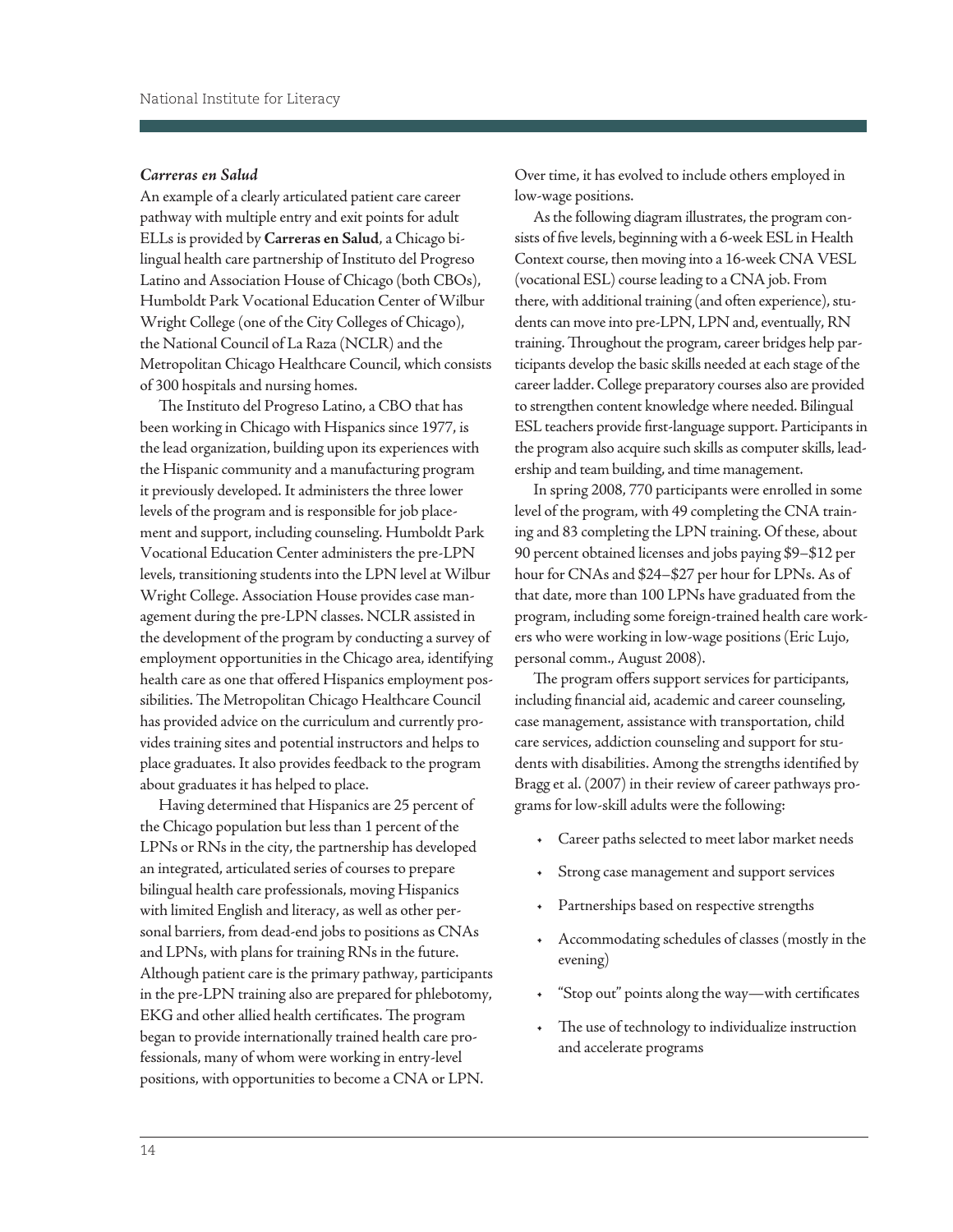• Innovative instruction, including team teaching and projects

Carreras en Salud received the 2008 U.S. Department of Labor Recognition of Excellence Award for its success in building on the talents of "special populations in the workforce." More information about Carreras en Salud can be found in the new replicability manual the program produced for the Shifting Gears Initiative (Retrieved from [http://iccb.org/pdf/shifting%20gears/](http://www.iccb.org/pdf/shiftinggears/Instituto2010_HowToBuildBridgePrograms.pdf)  [Instituto2010\\_HowToBuildBridgePrograms.pdf](http://www.iccb.org/pdf/shiftinggears/Instituto2010_HowToBuildBridgePrograms.pdf)).

# Health Career Advancement Program (HCAP)

With critical shortages of registered nurses and the prospect of higher income for participants, HCAP, a labor-management partnership of hospital administrators and the Service Employees International Union (SEIU), has focused its efforts nationally on helping to reduce the current and future nursing shortage (Miller & Knapp, 2005). One primary goal of the partnership is to move incumbent LPNs/LVNs and other health care providers along a career pathway that leads to an associate's degree in nursing and supplies more RNs to the participating hospitals and health care centers. The curriculum for the program is jointly developed by the employing health care institutions and the community colleges, designed to maximize credits for employees' education and experience and reduce time through distance learning and accelerated courses. The goal for program completion is 18 months to two years, part time. Clinical experiences in the program are designed to prevent workers from having to relearn what they already know. Courses also use online learning and independent study to reduce the time required to complete the program.

One example of an HCAP is the partnership between South Seattle Community College and Swedish Medical Center of Seattle. To facilitate attendance and build on employees' LPN experiences, the program offers working LPNs classes and clinical experiences at the medical center. It also provides about half the instruction online and organizes the 10-month program into seven-week modules, giving equal credit for onsite and online coursework. Each participant is also assigned a mentor (who is not the participant's supervisor). The program allows adult ELLs, as well as English-speaking adults who have difficulty in obtaining the required scores on entry-level tests, to participate in an English literacy course focused on health care language.

# Washington State's I-BEST Program

Washington has taken on the challenge of dealing with the disconnect among basic skills/ESL education, career and technical training, and support for incumbent workers. The state has proposed a continuum of services that seeks to close the gaps among different parts of the system. The model includes traditional basic skills and ESL at the lower levels of the continuum and then moves toward work-focused contextualized basic skills and integrated instruction (combining basic skills/ESL and job skills training). At the high end of the continuum, the model includes incumbent worker training (customized training paid for by employers) and contextualized workplace basic skills and literacy that involve various forms of employer support supplementing public funds.

#### *The I-BEST Program*

The goal of the Integrated Basic Education and Skills Training (I-BEST) initiative developed by the Washington State Board for Community and Technical Colleges is to connect adults with low skills and/or limited English to locally important jobs requiring some postsecondary education (Bloomer, 2008; Prince & Jenkins, 2005).

Noting that "relatively few of the more than 2.5 million adults who enroll annually in basic skills programs advance successfully to college-level coursework," thereby limiting "the ability of such individuals to secure jobs that pay family-supporting wages and that offer opportunity for career advancement" (Jenkins, Zeidenberg, & Kienzl, 2009, Executive Summary), the program sought to accelerate education and to integrate basic skills, ESL and occupational skills. In I-BEST programs for ELLs, ESL and college-level career-technical faculty integrate ESL/ basic skills with technical skills by jointly designing and coteaching vocational skills courses in which ESL and basic skills instruction are contextualized around the specific career area, similar to content-based ESL instruction in K–12 education (Kaufman & Crandall, 2005; Crandall &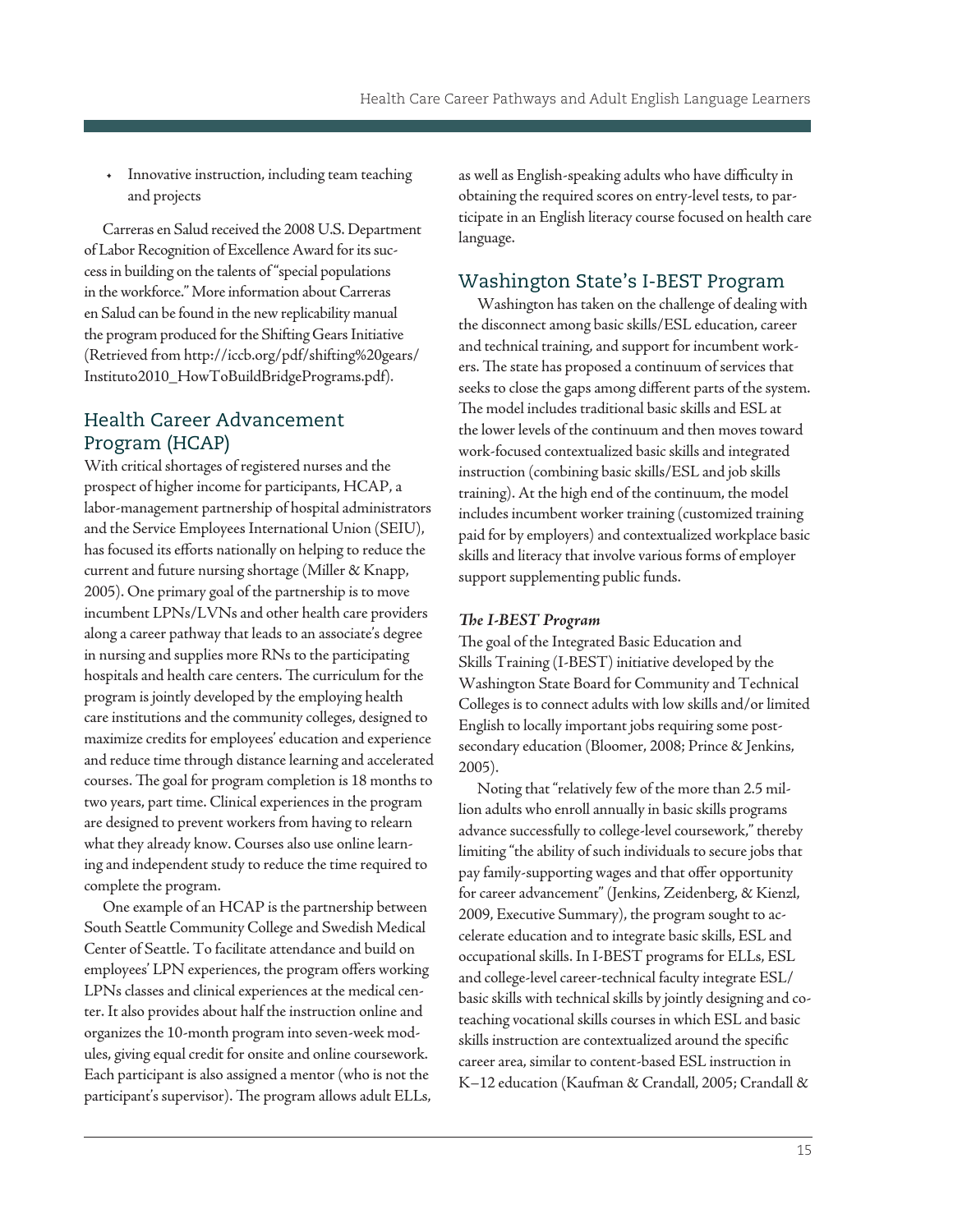Kaufman, 2002; Sticht, 1997). For example, in health care programs, medical vocabulary is integrated into the ESL course, and the ESL instructor is available during at least part of the health care career course for language teaching and assistance.

The premise of this approach is that adults will be more motivated to continue if they see the relevance of what they are learning to their career goals. Additional motivation comes from the credit students receive for the occupational portion of the program (but not basic skills/ ESL). These credits "apply to certificate or degree programs that are part of a 'career pathway'; that is, programs that clearly connect to further education and career-path employment in a given field" (Jenkins et al., 2009, p. 6).

In addition to paired instruction focused on career development, I-BEST programs provide support services through an I-BEST coordinator, or "coach," who helps reduce barriers to success, such as "housing affordability, lack of reliable transportation, and childcare issues" (Council of Economic Advisers [CEA], 2009, p. 18).

As a result, I-BEST students are more likely than their counterparts outside these programs to continue into credit-bearing coursework, earn more college and vocational credits and career certificates, and make more point gains on basic skills tests (Jenkins et al., 2009). A previous study found that adult ELLs who were "I-BEST students were five times more likely to earn college credits on average and were 15 times more likely to complete workforce training than were traditional ESL students (at similar levels of literacy) during the same amount of time" (Duke & Ganzglass, 2007, p. 5).

All I-BEST programs must be part of a one-year certificate or occupational program known to result in placements in higher-wage jobs (above \$12–\$14 per hour, at one point). The goal of the program is for students to reach the "tipping point"—one year of college credit and an occupational certificate—and, in the process, acquire jobs with significantly higher wages than are possible with just a short-term training certificate.

The program's success has led the state to reimburse colleges at 1.75 full-time equivalency (FTE) rates, rather than the usual 1 FTE, to pay for the additional costs of two instructors, new curricula, and administrative and support services. Additional funding has also enabled

the state to expand from pilot programs at five colleges in 2004–2005 to programs in all 34 community and technical colleges in the Washington state system (Jenkins et al., 2009). Today, I-BEST programs are offered in a variety of fields, with health care a prominent sector (Bloomer, 2008). Of the 809 programs in existence at the time of the evaluation conducted by Jenkins and others (2009), students were enrolled in the following health care programs:

- • 74 in Nursing/Nursing Assistant/Aide and Patient Care/Technician
- • 71 in Medical/Clinical Assistant
- 42 in Home Health Aide/Home Attendant
- 20 in Nursing/Registered Nursing (RN, ASN, BSN, MSN)
- • 18 in Medical Office Management/Administration
- • 17 in Medical Reception/Receptionist
- • 5 in Medical Administrative/Executive Assistant and Medical Secretary

Although not all programs are accessible to adult ELLs, it would be possible to create that access through sufficient paired ESL and career courses and other necessary support services.

#### *Allied Health Pathway at Renton Technical College: An I-BEST program*

One example of an I-BEST health care career pathway program is that at Renton Technical College, in the Seattle area. Renton offers an intermediate-level ESL class in which English is taught in the context of health care careers. The class is a bridge course toward a pathway that leads students from CNA to LVN to RN, with various options for technical training, such as "surg-tech" certification. The allied health pathway at Renton includes I-BEST classes in which ESL instructors teach side by side with nursing faculty, explaining key concepts, highlighting vocabulary and making difficult language structures accessible. Support for ESL and other underprepared students includes intensive work in the computer lab, where students use specially designed lessons that reinforce vocabulary and key concepts and reteach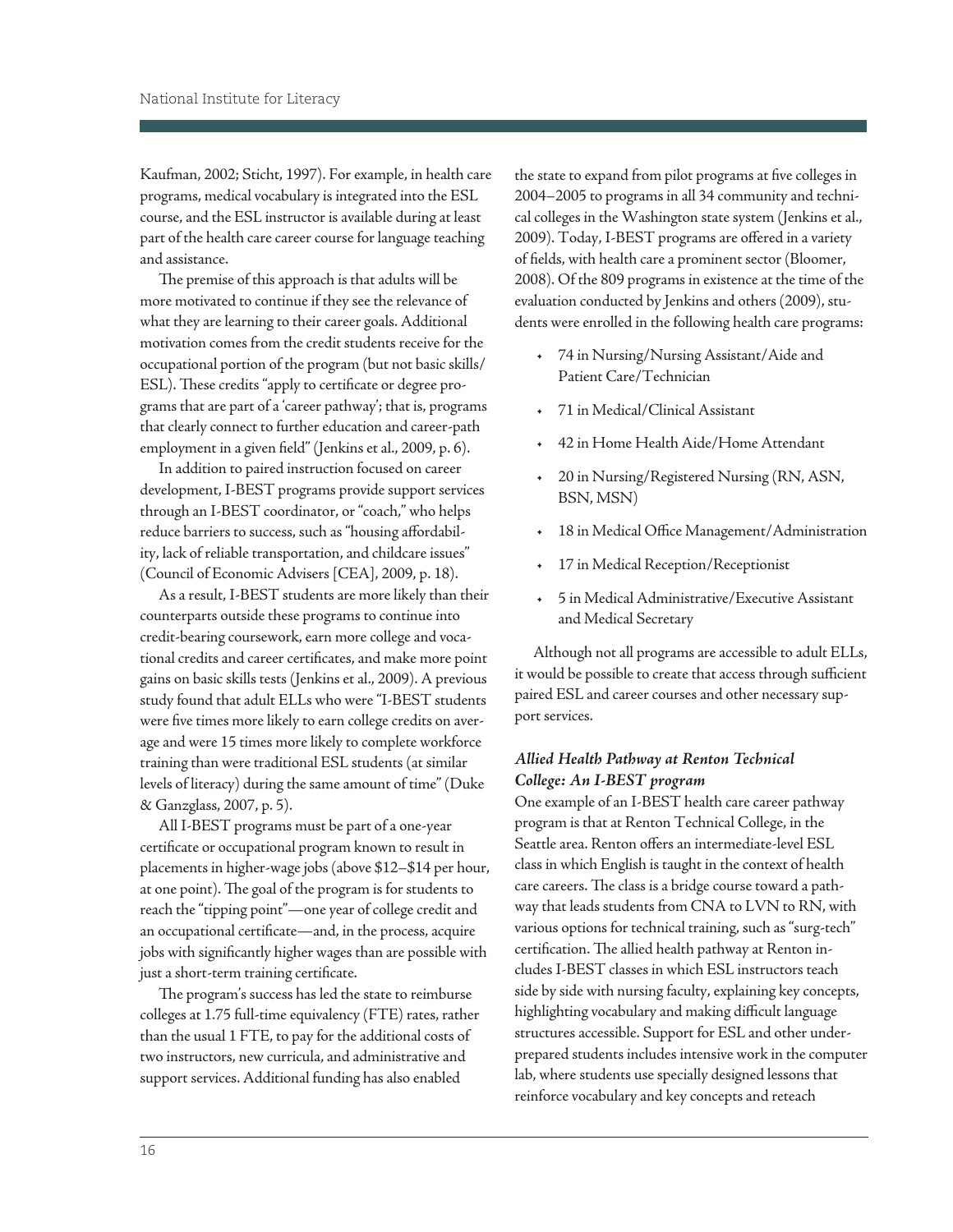information that might be difficult to grasp. Students are given personal digital assistants (PDAs) so that lessons can be downloaded and studied at home and on the road.

The college reports noteworthy results for students in this program. Grade point averages have increased and retention and completion rates are up. Several students have completed the RN portion of the program, and out of 34 students in cohorts 1 and 2, only four have dropped out (two for personal reasons and two for academic reasons).

The health care career pathway laid out by Renton Technical College does not end at graduation. The college works actively with local hospitals to help them upgrade the skills of their workers, so workers can move from lower-level positions (employees who set up trays, for example) into higher-level positions (as CNAs or LVNs). The college has made a commitment to the health care career pathway, and the program receives full support from both the dean of nursing and the dean of basic skills. The career pathway to nursing is also supported by foundations, incumbent worker training programs in the hospitals and, in part, by the local hospital association.

Challenges still remain. The college was hoping that more students might sign up for the ESL transition class, but, as experiences in other colleges have shown, vocationally oriented students are often reluctant to take noncredit classes. They are eager to take "real" for-credit classes that move them closer to their job goals (Heather Stephen-Selby, Dean, Allied Health, personal comm., July 2008).

# Administrative Pathway at North Seattle Community College: I-BEST

The I-BEST model has also been used for a lower-level administrative pathway, the IT (Information Technology) for Healthcare Program at North Seattle Community College. The one-year certificate program prepares students for entry-level jobs requiring IT skills, such as surgery schedulers, medical records technicians or patient coordinators. The program follows the I-BEST model, pairing a VESL instructor with core health course instructors. Following the certificate program, participants can enroll in the associate of applied science transfer degree

program in IT for health care, leading to positions as help/ service desk analysts, data center analysts or technical or clinical support staff.

While the I-BEST model shows a great deal of promise, the approach is not easily implemented in other states where the legislature may not support such initiatives. In states where adult education and vocational training are delivered through different systems (through CBOs or local education agencies, for example), the challenges are exponentially greater. Current policies make it difficult to combine Title I Employment and Training funds administered by the Department of Labor and WIA Title II funds from the Office of Vocational and Adult Education of the Department of Education.

However, certain key aspects of the effort are transferable to other states:

- • Needs assessment with employers to identify demand occupations where basic skills and ELL students can get good jobs after two years of vocational and technical training
- Incentives to encourage local programs to participate
- Training for teachers and faculty members on how to support and challenge underprepared students, with early adopters of the model leading the way through peer coaching
- Advocacy with legislators to gain funding for these efforts
- Ongoing rigorous data collection to demonstrate how the state cannot afford to continue business as usual
- Relationships with foundations to gain their support for elements of a program that fall within their mission

States other than Washington are recognizing that health care career training programs may cost more than traditional academic programs or other career training. For example, Ohio distributes funding on a per-student basis to community colleges, giving consideration to the program area in which the student is enrolled. Colleges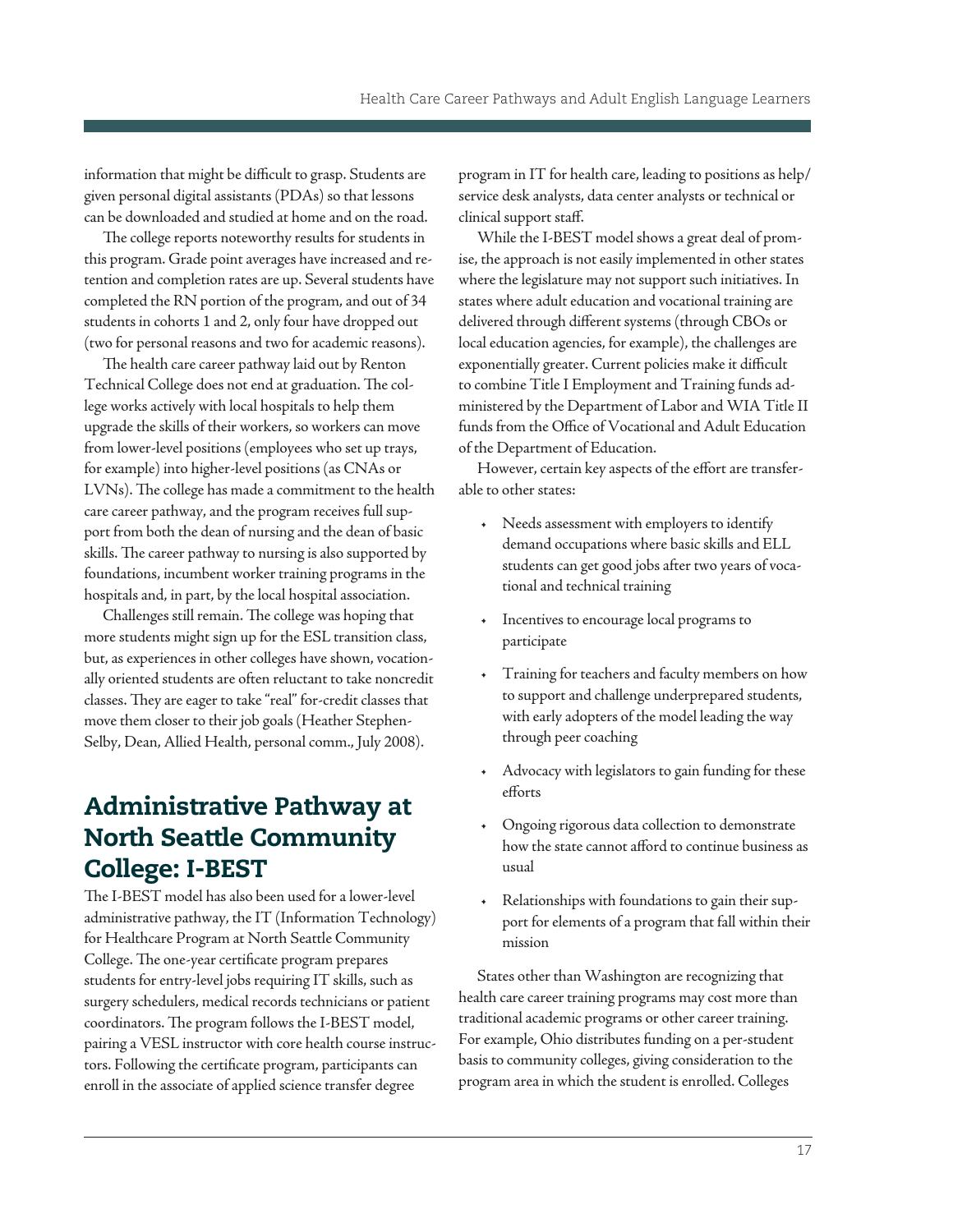<span id="page-20-0"></span>receive between \$1,048 and \$4,276 per FTE student in general education classes, but for students in nursing and engineering, the FTE allocation is \$7,101.

# Adapting I-BEST: LaGuardia and South Texas Community Colleges

Several community colleges have begun to adapt ideas from the I-BEST program to their local contexts. These programs recognize the importance of integrating language and literacy skills with career and technical skills training related to health care, but they find the cost for two instructors for team teaching a barrier to implementation. Two colleges currently designing integrated models for adult ELLs are South Texas Community College in McAllen, Texas, working in collaboration with the local Service Center and VIDA (a CBO), and LaGuardia Community College in New York City.

The South Texas program is planning to combine workforce development funds with ABE/ESL funds, thus overcoming the traditional funding silos, while LaGuardia supports its program with Office of Vocational and Adult Education and Carl Perkins vocational funds. Both programs reflect the call for closer collaboration between funding agencies and federal departments put forth both by the Government Accountability Office in its 2009 report on "English Language Learning" (U.S. Government Accountability Office [GAO], 2009) and policy groups such as the Center for Law and Social Policy and the National Commission on Adult Literacy (see Strawn, 2007). Both programs specifically seek to teach nontraditional pre-GED students (some of whom may have completed high school in their home country). While South Texas Community College offers a cross-agency collaboration, LaGuardia Community College houses its health care program in the college.

LaGuardia's medical office clinical technician training program for ELLs has adopted ideas from the I-BEST programs, with the exception of team teaching, which proved too expensive. This program provides an articulated pathway leading from phlebotomist and EKG technician to medical office clinical technician.

### *LaGuardia Community College: Medical Office Clinical Technician Training for ELLs*

The LaGuardia Community College medical office clinical technician training for ELLs contains several crucial elements:

- The program is free to eligible ELLs, offered in the evenings and on weekends so that working adults can participate, and short term (nine months of training plus three months of internship).
- The technical instructor and the ESL instructor jointly plan lessons to ensure that the ESL class provides the language support necessary to succeed in the occupation. The two instructors do not team teach, but they work closely together and observe each other's classes. All instructors are full time and carefully selected.
- • Classes are offered one course at a time, starting with medical terminology, moving to phlebotomy and ending with electrocardiography. As students complete each course, they are certified and learn the medical terminology, coding and billing skills to become a medical office clinical technician.
- A counselor is dedicated to the program and attends meetings to gain a sense of students' academic challenges. The counselor also helps students deal with difficulties in their lives through ongoing conversations that take a proactive/preventive approach to helping students to persist and succeed, rather than a crisis-management approach. The counselor works closely with social services in the city to provide help for both families and individuals.
- • Ongoing language and cultural support is provided to students after they finish coursework and start a three-month internship. Students have the opportunity to discuss communication challenges and other work-related problems and jointly brainstorm solutions.
- The program has a major focus not only on helping students develop medical vocabulary, but also on increasing academic reading skills. It accepts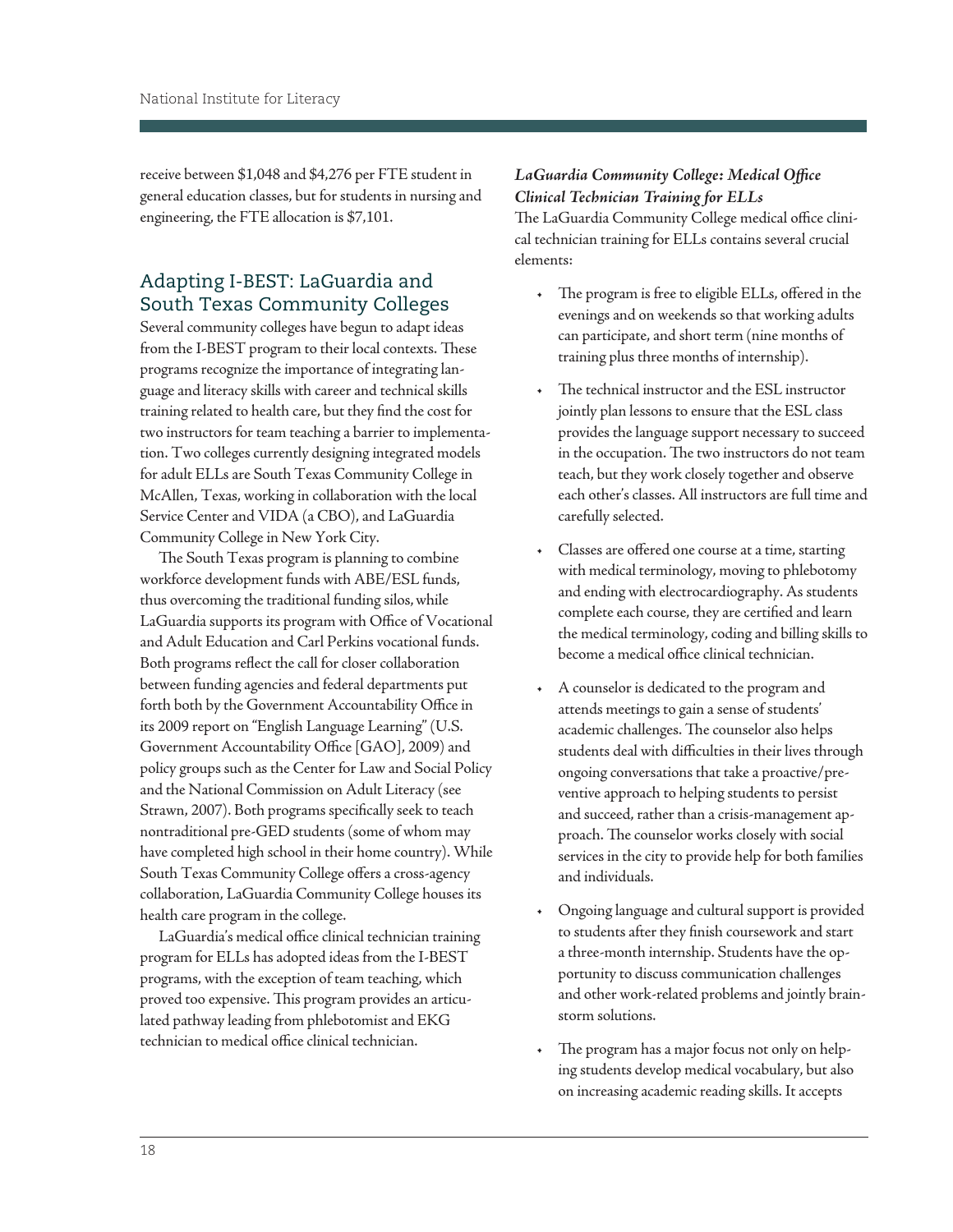students with English reading skills at the fifthgrade level and above and is developing a bridge program designed to improve the reading skills of students who fall below this level.

- Time in a computer lab supports the learning of content and academic language. Students have access to lecture notes on the Web, audio CDs focused on pronunciation of medical terms and videos of the body systems that include task-based questions focused on problem solving.
- The program offers intensive professional development for instructors focused on teaching nontraditional students, helping content teachers move away from a "chalk and talk" model of teaching. It has also set up peer-to-peer learning between LaGuardia and the I-BEST program at Tacoma Community College.

As the program is still in its first year, it is too early to evaluate outcomes or identify the elements most critical to success. The director and staff wanted to offer New York subway passes to make it easier for students to participate, and they feel strongly that offering stipends to students would make such programs accessible to a much wider range of adult ELLs, including those whose family and work obligations make it difficult to participate, but that has not yet been possible (S. Kurien and B. Godley, personal comm., September 2009).

#### *Welcome Back Centers for Internationally Trained Health Professionals*

Many health care positions in the United States could be filled with foreign-born nurses, physicians or pharmacists who have been trained internationally, if these individuals had an opportunity to meet U.S. licensing requirements. Besides opportunities to improve their English to meet expectations for professional discourse, patient communication and collaboration with staff and other professionals, these health professionals need assistance with evaluating their credentials and learning what additional education and training they need to meet U.S. and state licensure requirements.

In recent years, both the United States and Canada have created pathways for internationally trained health professionals to facilitate their (re)accreditation and help them consider new pathways requiring less training and lower fees. In response to the needs of the health care system for trained, bilingual professionals and the need for support and services facilitating reaccreditation for foreign-born adults, several U.S. cities have established centers designed to help health care professionals return to their field, either in the same or a related position. These Welcome Back Centers have been established in many parts of the country, including San Francisco, Los Angeles, San Diego, Boston, Providence (Rhode Island), surburban Maryland, Puget Sound (Washington), New York and Texas.

#### *Welcome Back Centers*

The goal of Welcome Back Centers is to help health care professionals navigate the complex education and licensure requirements to transfer their skills, to explore career goals and to develop a career pathway plan based on their background and experiences. The centers provide orientation, educational counseling and support. They help participants obtain and evaluate credentials, identify needed education (including medical ESL) and network with health care employers through case management, educational programs and referrals. They also help participants consider other viable career options. Services are free and may be offered in other languages or with the help of interpreters. Interpreters are provided, if possible, for other languages.

Staff at the San Francisco Welcome Back Center, a partnership of City College of San Francisco and San Francisco State University through Community Health Works, learned early on that California had a highly skilled population of foreign-trained health professionals. Half were physicians, about 25 percent were nurses, about 12 percent were dentists and the remainder were speech therapists, physical therapists, psychologists, social workers, midwives and pharmacists. These professionals came from such countries as Mexico, China, El Salvador, Philippines, Peru, Russia, Colombia, Nicaragua and Ukraine. Some were recent immigrants, but others had resided in the United States for 10 years or longer. Of these health professionals, however, 69 percent were not working in health care, and those who were working in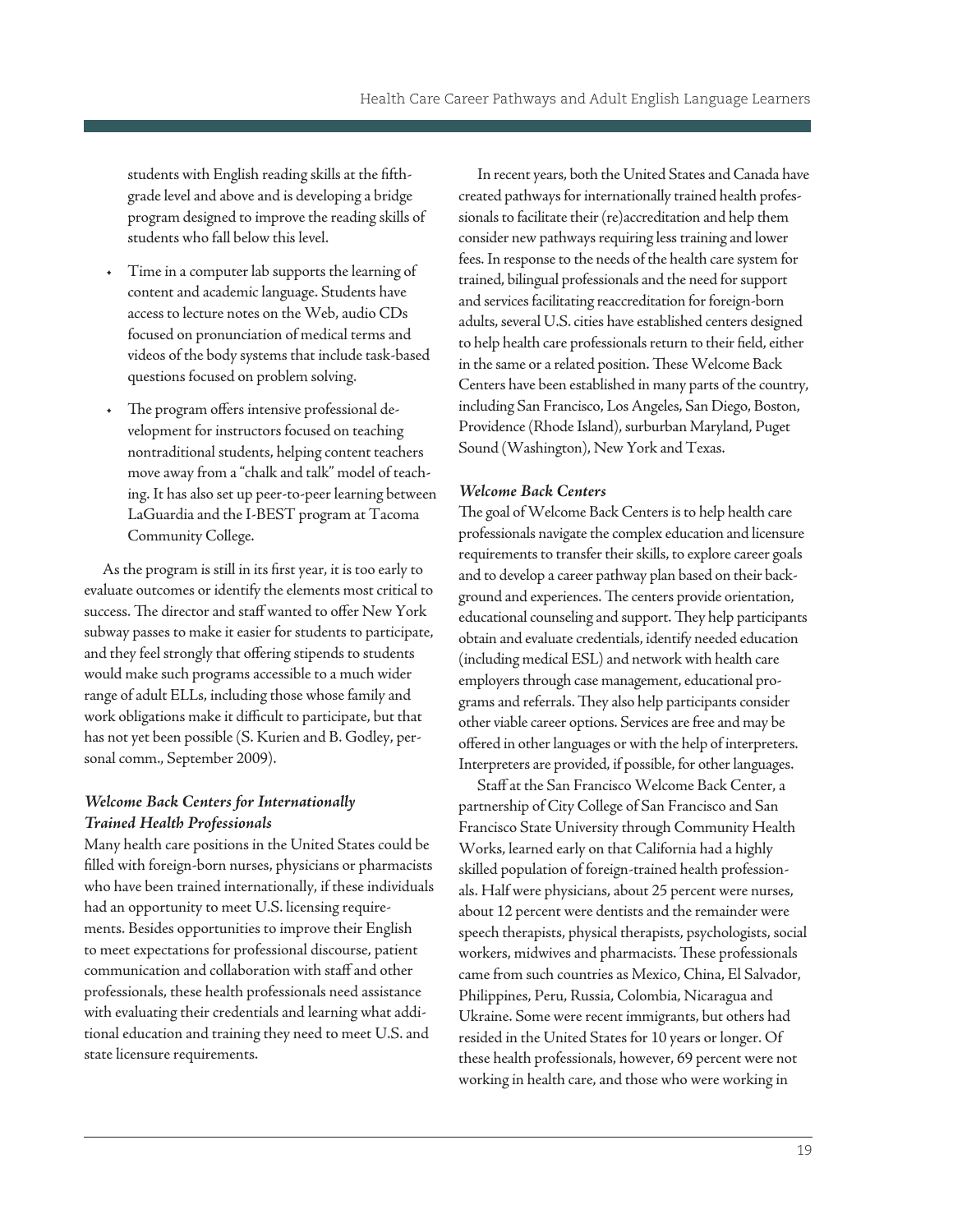health care were generally underemployed—for example, physicians who were working as nurse aides or hospital orderlies [\(http://welcomebackinitiative.org\).](http://welcomebackinitiative.org/wb/) 

The San Francisco Welcome Back Center was established to help these foreign-trained health professionals find more appropriate employment and to meet the need for trained (bilingual) health professionals. It has served more than 1,700 foreign-educated health professionals, of whom only one-third were previously working in the health sector. The center provides courses to address two of the major barriers to practicing identified by these foreign-trained health professionals: familiarity with the U.S. health care system and English language skills. To offset the frustration felt by professionals in need of substantial English language instruction, the center developed an integrated, accelerated ESL and health program combining classroom instruction and Web-based homework. The program has produced impressive results in participants' oral and written English proficiency (Fernandez-Pena & Day, 2006). The center's offerings include orientation, language for health careers, review courses and courses to prepare individuals for licensure, such as the following:

- • Introduction to the U.S. Healthcare System
- English for Health Professionals
- • Health Professions: Communications and Careers (an intensive three-semester ESL course designed specifically for internationally trained health professionals)
- Refresher courses for LVNs and RNs
- Review courses for the NCLEX-RN (National Council Licensure for Examination for Registered Nurses) First Time Test Takers or Repeat Test Takers

The program also provides career counseling, identifying potential career paths and helping participants to develop a personal career plan that builds on their education and experience.

Another Welcome Back Center program, at Grossmont College, El Cajon, Calif., prepares physicians to become RNs. Most participants pass the NCLEX-RN on the first try, and most find jobs in area hospitals and clinics. Others

go into nurse practitioner training programs (Domrose, 2008). The Boston Welcome Back Center, a consortium of community colleges, the University of Massachusetts– Boston and the Massachusetts Board of Higher Education, also focuses on RNs.

As of May 2008, the California Welcome Back programs had served 7,623 individuals from more than 60 countries, with the largest percentages from Latin America or Asia. As of that same date, the Boston Welcome Back Center, which focuses on internationally trained nurses, had served nearly 500 health professionals from more than 40 countries, with the largest percentage (21 percent) from Haiti (Welcome Back initiative information PowerPoint presentation, 2008, no longer available).

Rhode Island provides case management and supportive group counseling focused on transition. The Providence-based Welcome Back Center links to community services and adult ESL classes and offers pathways into the medical profession for immigrants and refugees who may be new to the United States and relatively new to English. Combining resources from a wide range of funders, including foundations, hospital consortia and a Hispanic association, as well as the Rhode Island Departments of State and Human Services, allows this center to provide support services and pathways to medical careers and an English Language Institute for Immigrant Professionals [\(http://www.dorcasplace.org/](http://dorcasplace.org/EducationWorkforce/TheWelcomeBackCenterDorcasPlace/tabid/204/Default.aspx)  [programs/riwelcomeback.html\)](http://dorcasplace.org/EducationWorkforce/TheWelcomeBackCenterDorcasPlace/tabid/204/Default.aspx).

The following schematic illustrates the service of a Welcome Back Center (from [http://www.](http://welcomebackinitiative.org/wb/participant/chart.html)  [welcomebackinitiative.org/wb/\).](http://welcomebackinitiative.org/wb/participant/chart.html) 

While the comprehensive services offered by Welcome Back Centers are expensive, it would be possible for a partnership of educational institutions and health care employers to provide some of these services, such as offering an integrated ESL and medical terminology course, providing guidance related to evaluation of credentials and identification of licensure requirements, and helping to link individuals with potential employers. Some colleges, such as Renton in Washington and LaGuardia in New York City, have started their own gateway centers, largely designed to provide information on reaccreditation, assist in researching licensing requirements and provide advice on what courses to take.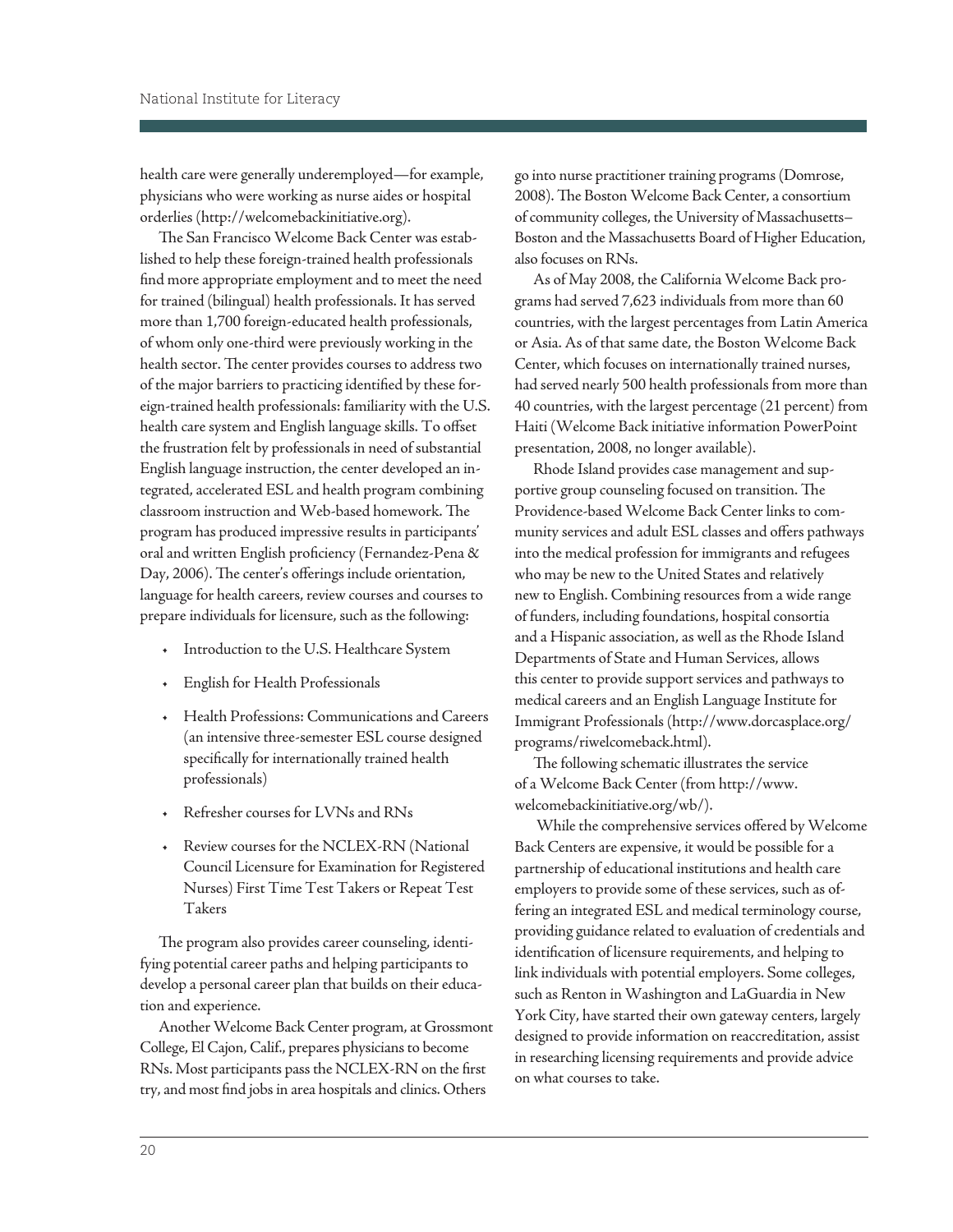#### **San Francisco Welcome Back Flow Chart System**

Data/Information System



# Promising Directions in Planning for Health Care Career Pathways for Adult English Language Learners

The previous discussion suggests some important directions for planning future health care career pathways for adult ELLs. This section, discusses some of these directions and practices drawn from these program profiles, augmented by information about others that can be adapted to diverse local contexts and needs.

#### Comprehensive Orientation

Because of the complexity of health care career pathways and the possibility that adult ELLs may understand neither the range of possible careers nor their own potential for entering these careers, one of the most important features of a health care career pathway is a comprehensive orientation program, some of which is available in other languages. This information can be provided in several ways, but at some point it should be integrated with ESL instruction and/or other basic skills, focusing on health care careers, as well as basic medical terminology, contextualizing the English and basic skills instruction and making it relevant. This will minimize the sense among adult ELLs that English and basic skills courses take so long that they will never progress to career training or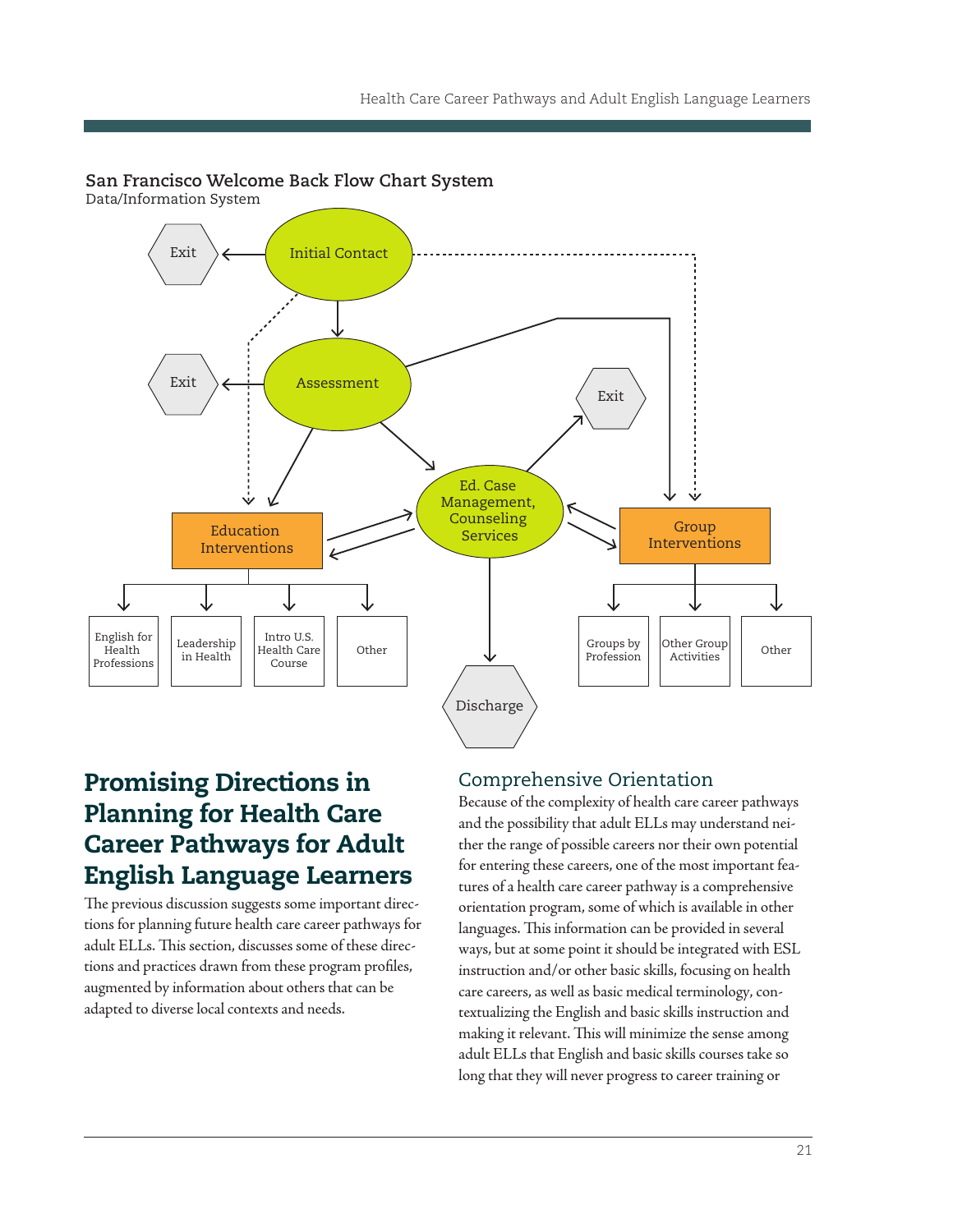academic credit courses (Grantmakers Concerned With Immigrants and Refugees, 2003).

Many efforts to link English language development with information about careers and key concepts in health care are targeted toward those with high-intermediate or advanced levels of English proficiency. The Texas Learns orientation program demonstrates that using both Spanish and English allows individuals at lower levels to participate. Another approach, used by Cabrillo College in Santa Cruz, California, is to offer a VESL course focused on the world of work, which serves as a gateway to three career modules, one of which is focused on medical careers. The medical careers course is also taught with a focus on the English needed for those careers (Mazzeo, Rab, & Alssid, 2003).

#### Accelerated Progress

In general, adult ELLs have multiple responsibilities, making it difficult for them to set aside large blocks of time to pursue education or career training. This is especially true for low-wage immigrants, who may be working more than one minimum-wage job and juggling many responsibilities. Programs that can decrease the amount of time spent in "just" English, basic skills or developmental education are critical to encouraging adults to attend and persist in career education. The Breaking Through initiative, administered by Jobs for the Future and the National Council on Workforce Education, which helps low-skill, lowliterate adults transition into college credit and certificate programs (though not limited to career pathways), has identified curricula and instruction that accelerate progress as one of its four "high leverage strategies" (Bragg et al., 2007; Duke & Strawn, 2008; Liebowitz & Taylor, 2004).

There are several ways to accelerate instruction. One is co-enrollment in paired ESL and career courses, either with two teachers in the same classroom for part of the time (the I-BEST model) or two teachers who have coplanned their courses so that what is being taught in one is reflected, previewed or reviewed in the other in an integrated fashion. Integrated curricula, which combine ESL with ABE career and technical training, enhancement of job skills for incumbent workers or academic courses, all result in more concentrated instruction, reducing the time needed to complete a program and increasing the

relevance of the instruction for adult ELLs. Courses such as ESL in Health Context offered by Carreras en Salud or the English for Health Professions and Communities and Careers courses offered by the San Francisco Welcome Back Center are examples of integrated instruction.

Wrigley, Richer, Martinson, Kubo, and Strawn (2003) found that integrated programs offering English language instruction, vocational training and basic literacy produced the following benefits:

- • Participants gained job skills, while also developing communication skills for employment.
- • Language and cultural skills for job search and job retention were more easily integrated into training.
- • Instruction was more focused and contextualized and, therefore, more likely to benefit adults with limited formal schooling.
- • Motivation was higher, because learning had a clear goal.

Another way to accelerate progress is to permit coenrollment in career courses while studying ESL. For example, Central Piedmont Community College in Charlotte, North Carolina, permits adult ELLs to enroll in nondegree occupational certification programs by taking an alternative placement test focused on reading proficiency, rather than the college placement test. Individuals may also waive taking the college placement test on the basis of their performance in college-level work, if they subsequently decide to enroll in a degree program (Aspen Institute, 2007). City College of San Francisco (CCSF) also has a policy (as do other California community colleges) of permitting adults still enrolled in noncredit ESL classes to participate in other noncredit classes that do not have prerequisites (Chisman & Crandall, 2007). Adults who participate in more than just ESL are more likely to persist, attending classes for a longer period and making more progress (Spurling, Seymour, & Chisman, 2008).

CCSF also found that adults who participated in its accelerated ESL program, which provides two levels of ESL in one semester, made greater progress and transitioned more often than did those in regular programs. These accelerated ESL courses have been found to be particularly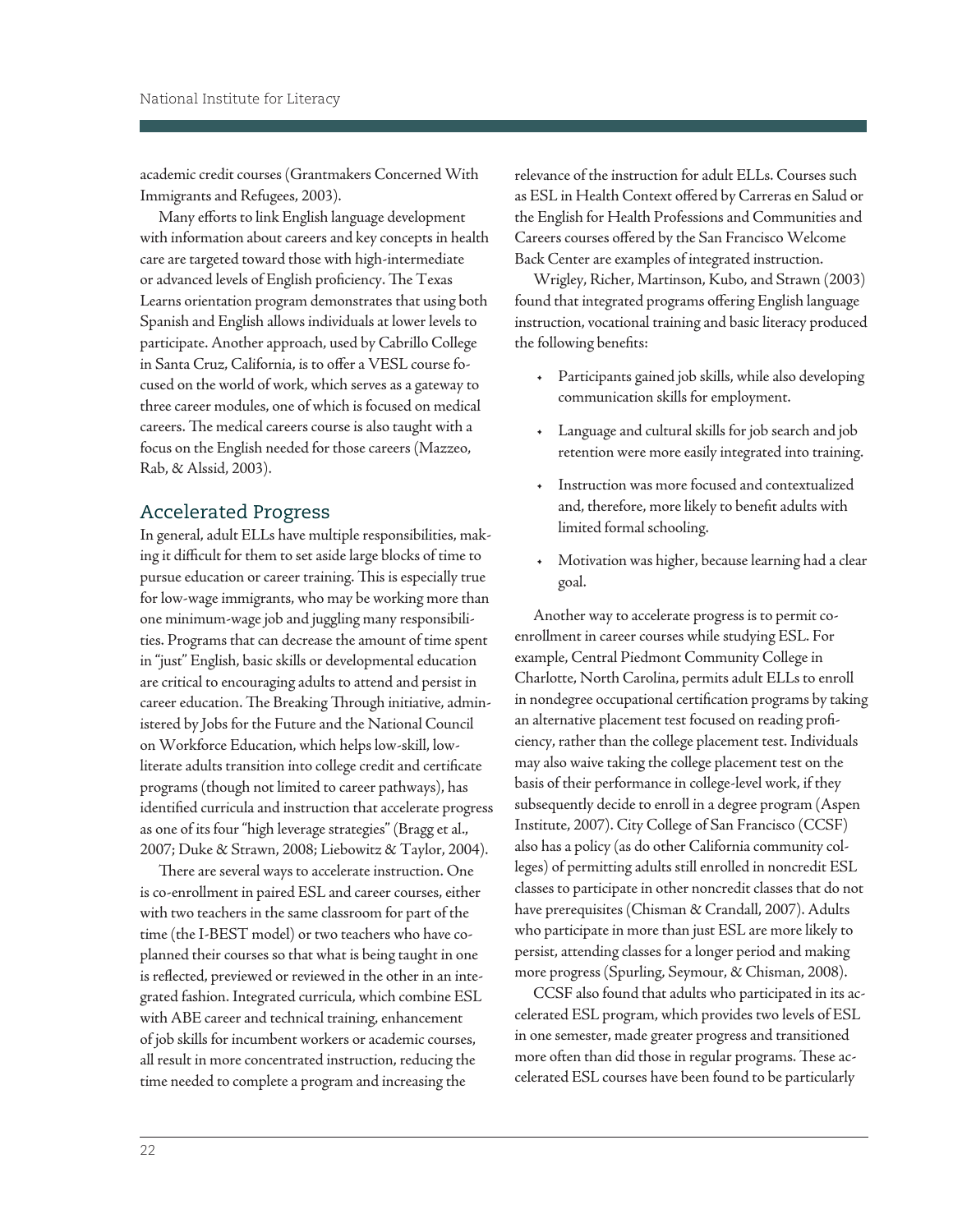<span id="page-25-0"></span>appropriate for adult ELLs with significant prior education and academic study skills (Chisman & Crandall, 2007; Spurling et al., 2008). Other ways to accelerate learning include providing short-term, intensive courses; modularizing instruction; and individualizing instruction, some of the approaches provided by Renton Technical College (Burt, 2003; Liebowitz & Taylor, 2004).

Building on and offering credit for participants' previous education and experience also can accelerate progress. For example, HCAP, recognizing that its participants have taken courses over the years and have acquired a great deal of experience through their LPN/LVN work, builds its curricula on what participants already know. HCAP ensures that all courses, general and clinical, are transferable to the RN training program and that clinical courses "give credit for what workers already know" (Miller & Knapp, 2005, p. 2). Providing credit for previous coursework and experience and offering opportunities for independent learning can increase participation and reduce the time required to complete a training program.

### Flexible Scheduling and Location

Not every adult ELL can be successful in an accelerated program or absorb all the necessary information in a conventional semester-length class. Some students, especially those without strong academic backgrounds, may need extended time to learn. While community colleges are often constrained by semester schedules, other institutions may have more flexibility. The Center for Employment Training (CET) in San Jose, Calif., for example, offers a continuous and variable time frame that allows students to study and train until they have achieved the competencies to meet certification requirements. More advanced students move through the program faster; others can take the time they need. This approach reduces the sense of failure that students in fixed-time models face when they do not pass a class and need to retake an entire course.

Flexible scheduling can increase the likelihood that adult ELLs can participate in health care career programs. Providing classes during the evening and on weekends, as LaGuardia Community College does, facilitates participation by working adults, as does scheduling ESL classes so that they do not conflict with career classes. For example, Mount Hood and Portland community colleges

in Oregon have changed the times of their occupation courses so that they do not conflict with ESL classes, making it possible for ELLs to enroll in both (Aspen Institute, 2007).

Opportunities for individualized or online learning can also give adults with multiple responsibilities access to education and training, provided they are given appropriate orientation to using computers and online instruction. For example, at Renton Technical College, students have access to lecture notes on the Web, audio CDs focused on pronunciation of medical English and videos of the body systems, as well as lessons that can be downloaded and studied at home. Many adult ESL courses build wordprocessing and Internet research skills into their courses, and students need to develop these skills at the outset.

Offering classes at the hospital or health care center before or after work or during release time not only makes it more convenient for workers, but also increases the likelihood that training will be relevant and up to date and use the technology, procedures and language current at that site. Onsite classes also can help alleviate some of the personal challenges of time, child care and transportation that workers face and make it possible to include mentoring programs building on the training provided, as HCAP does. These programs benefit both employers and employees: they help ensure that training aligns with workforce requirements and goals identified by both employers and employees, enabling employers to have better-trained employees and employees to get better jobs. At the same time, programs to train incumbent workers help retain trained workers (Duff, Wong, & Early, 2002).

To facilitate access to onsite training, incumbent workers need release time and the support of a supervisor willing to rearrange schedules so that patient care is not compromised when workers attend classes. Partial or full release time can be critical to regular attendance and program completion (Duke et al., 2006). In addition to flexible scheduling, it is important to ensure that supervisors and employees know when they will be in training, so that supervisors can adjust staff schedules (Dillon & Young, 2003).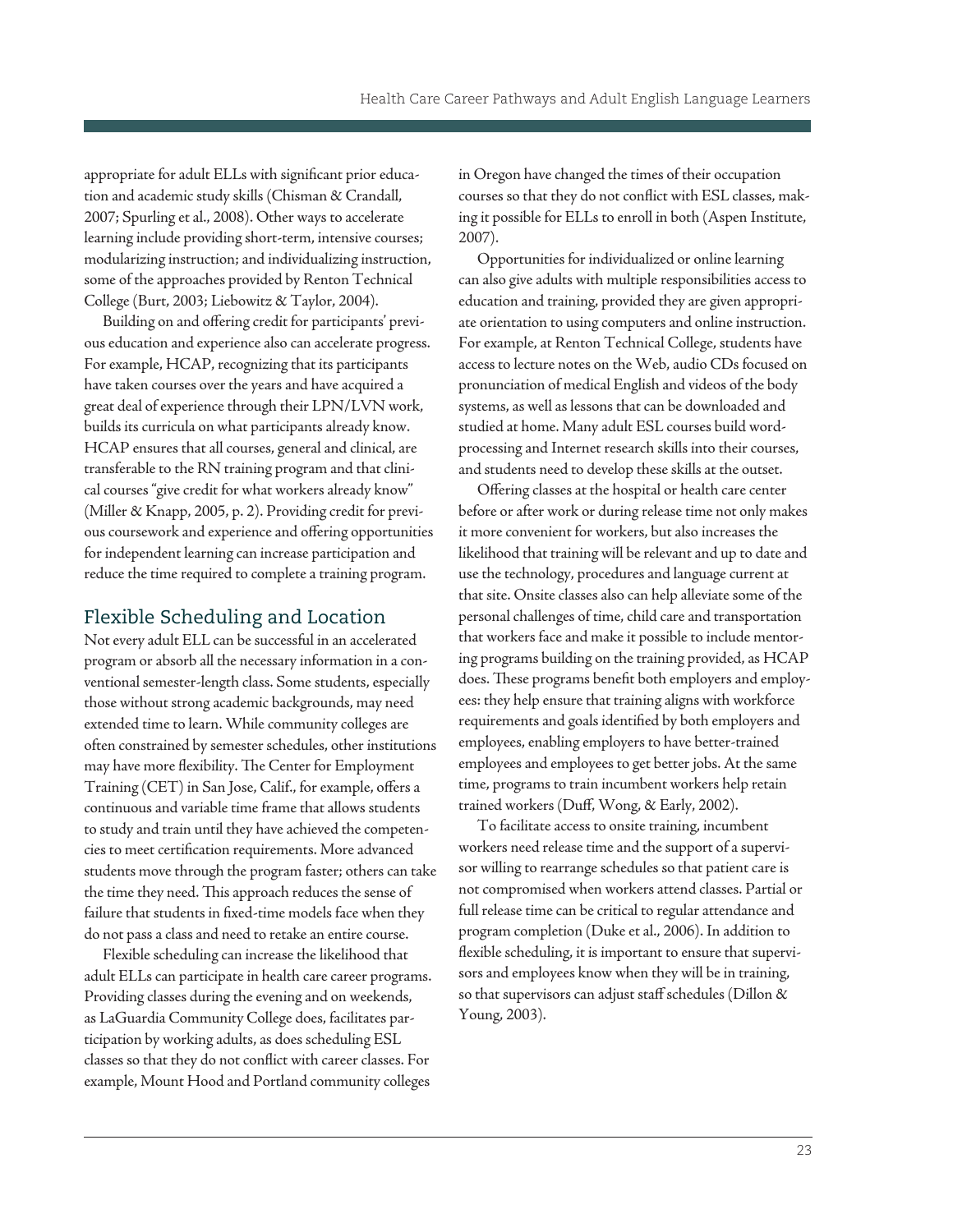#### Comprehensive Support Services

A range of support services is needed to help adult ELLs obtain and complete health care training and move through health care career pathways. Breaking Through identified comprehensive "wraparound" support services as another of its four key strategies (Bragg et al., 2007; Liebowitz & Taylor, 2004). These support services include academic guidance and counseling, career counseling, assistance with job placement, case management, academic support and, in some programs, financial aid or free tuition, child care and transportation services.

All the programs described provide support services to participants from orientation through program completion and even beyond, since the pathways are designed for participants to return for additional education and training. Academic guidance and employment counseling are key features of the Welcome Back programs, I-BEST programs and Carreras en Salud. Credentials review and evaluation are important features of the Welcome Back Centers. Carreras en Salud provides other support services, such as child care and transportation assistance.

Free or reduced tuition or release time can enable many more adult ELLs to participate in health care career training. For example, the HCAP LPN to RN program at Swedish Medical Center and Shoreline Community College is free to participating LPNs. These support services help participants develop the important "soft skills" of team building, time management and leadership, as well as to provide ongoing career planning support.

HCAP also has found that incumbent workers need strong mentors while they are in a nursing training program, to help support the development of critical-thinking skills and coach participants in the best practices (Miller & Knapp, 2005). They note that mentors should be nurses who are not in a supervisory or evaluative position. I-BEST programs have a coordinator who acts as a coach to participants, helping reduce barriers to participation. Peer-to-peer learning, such as that established by Tacoma and LaGuardia community colleges, also provides needed assistance and support.

An important form of support offered by many programs, but often not viewed as such, is either bilingual or ESL support. Programs use interpreters who help with academic or career counseling, bilingual instructors who

provide explanations in the first language or ESL support to preview, review or clarify misunderstandings caused by limited English language proficiency.

### Effective Partnerships

Effective health care career pathways involve multiple partners. Chisman and Spangenberg (2005) studied six health care career ladder programs that involved partnerships with employers and job training/educational organizations such as community colleges, CBOs, unions and hospital training programs, all coordinated by one agency. Each program described in this report involves multiple partners, each with clearly defined roles.

The Leading Edge Partnerships identified five "core themes" important in all successful partnerships among community colleges, employers and the community in providing programs for Hispanic workers:

- • Clear pathways for employment or advancement, with work viewed as an asset, rather than a barrier, to higher education
- Investment by employers
- • Innovation in the community college, but not complete reinvention
- • Community partnerships for recruitment and retention
- • Commitment to developing the potential of working Hispanic immigrants

Effective partnerships provide benefits for all participants. Duke and others (2006) identify the following benefits:

- • For employers: Filling skills shortages, increasing productivity, retaining workers, leveraging public resources
- • For workers: Obtaining a new or better job, receiving additional training, being paid for time spent in training
- • For the public: Increasing income, business productivity and the attractiveness of the location to business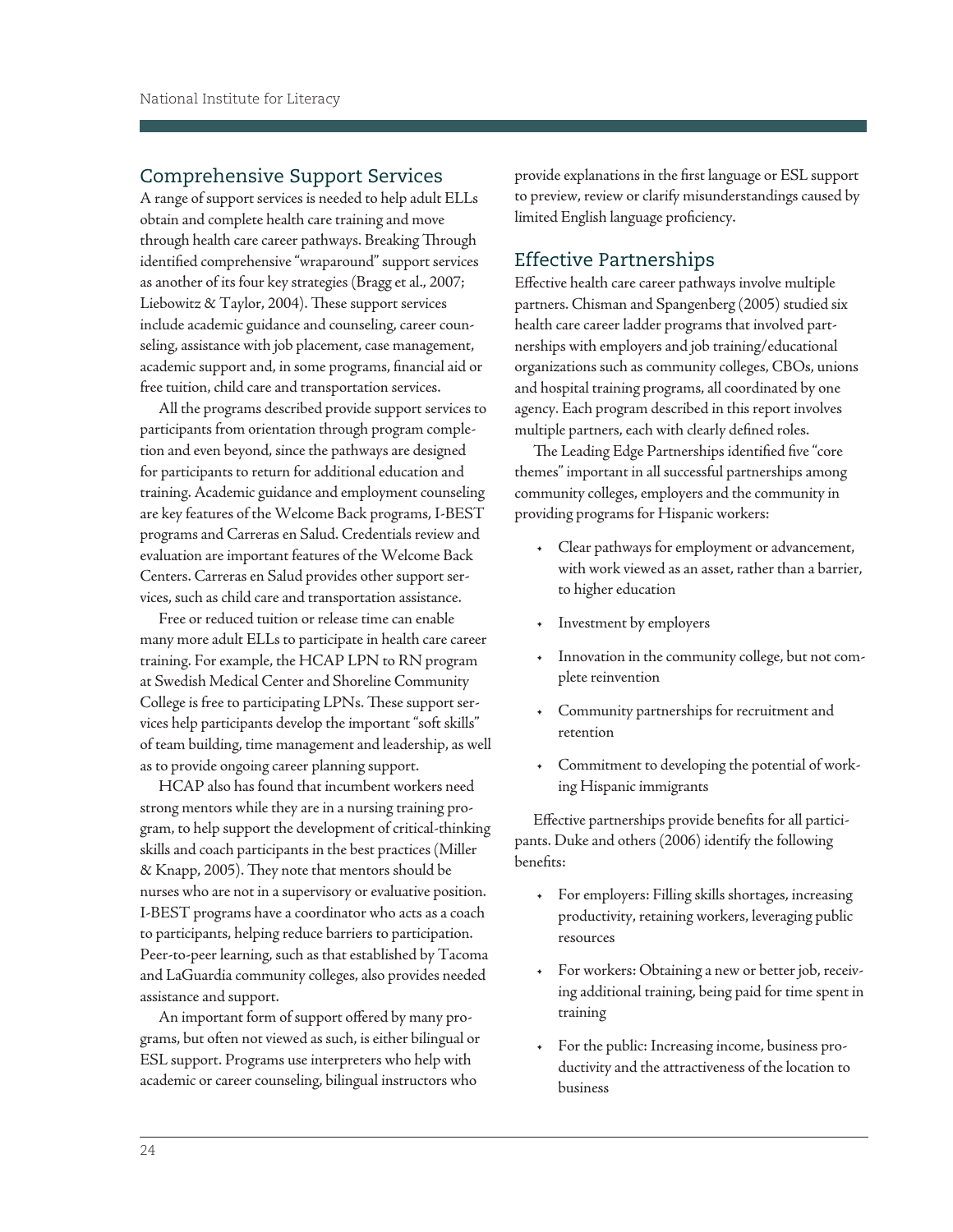In many of the pathways described in this report, community colleges take the lead, working in collaboration with partners from many other organizations and institutions. Community colleges, sometimes called "the Ellis Islands of higher education," historically have been the primary avenue for immigrants into postsecondary education, providing access to academic and career or technical skills through their open-door policies, low tuition and significant support services. Under one roof, community colleges can provide ESL, developmental education and health care certificate and associate's degree programs that can lead to four-year or postgraduate professional programs (Chisman & Crandall, 2007; Workforce Strategy Center, 2002, 2003). Many community colleges also provide access to career guidance and personal counseling, workforce preparation, job search, job development and a range of other support services important to career pathways programs (Chisman & Crandall, 2007; Crandall & Sheppard, 2004), often in partnership with other agencies or institutions.

CBOs, in collaboration with hospitals and other providers, also can provide leadership for health care career pathways, as Carreras en Salud demonstrates. The success of the Instituto del Progreso Latino, a trusted CBO with long-standing ties to the Hispanic community and effective bilingual staff, the Center for Employment Training in San Jose (offering training in 17 occupational areas, most designed for low-income LEP adults) and the International Institute of Minnesota (nursing assistant training) all demonstrate the potential of CBOs, working in collaboration with hospitals and other providers, to provide occupational skills training to adult ELLs, particularly those who lack strong academic backgrounds and are new to the health care field. (See Wrigley et al., 2003, for a discussion of these models.)

# Continuing Challenges

While several challenges face providers of health care career pathways and the adult ELLs they serve, the most critical are issues of funding and access. Another challenge is finding ways for programs to share information and curricula, so they can achieve economies of scale to offset their costs.

#### Funding Constraints

 Tomorrow," the July 2009 report by the Council of "Preparing the Workers of Today for the Jobs of Economic Advisers (CEA) that is available at [http://](http://www.whitehouse.gov/assets/documents/Jobs_of_the_Future.pdf) [www.whitehouse.gov/assets/documents/Jobs\\_of\\_the\\_](http://www.whitehouse.gov/assets/documents/Jobs_of_the_Future.pdf)  [Future.pdf,](http://www.whitehouse.gov/assets/documents/Jobs_of_the_Future.pdf) makes several recommendations that align with those emerging from this report. Perhaps the most important is the call for simplifying and making the federal job training program more coherent, especially with respect to funding. The CEA cites the problems Michigan faced in funding its "No Worker Left Behind" initiative to provide unemployed or displaced workers with up to \$5,000 per year for two years to pursue a degree or career certificate in a high-demand field. The state had to cobble together funding from the Workforce Investment Act (WIA), Temporary Aid for Needy Families (TANF), Vocational Rehabilitation Client Services, Trade Adjustment Assistance and the Food Assistance Employment and Training Program, resulting in multiple reporting requirements and high administrative costs (CEA, 2009, p. 20). The CEA also points to the difficulties that innovative programs such as I-BEST have in securing funding, "because basic skills and occupational training are funded under different streams, each with its own requirements and restrictions" (CEA, 2009, p. 20).

While the state of Washington can be credited with recognizing the additional costs of I-BEST's integrated basic skills and career or technical education through its 1.75 Full Time Equivalency (FTE) reimbursement, the difficulty in accomplishing this is apparent, especially in times when funding for education in general has declined. Between 1987 and 2003, as a share of total government expenditures, state appropriations for public colleges and universities have decreased by 4 percent, although costs have certainly risen (Couturier & Cunningham, 2006).

Moreover, workforce development and ESL programs rarely get full FTE support, creating a disincentive for schools to engage ESL students in academic pathways. Community colleges need at least to be reimbursed for their adult education students at the same rate as other students, as is the case in Oregon (Mwase, 2008). Further, they should be adequately reimbursed for their part-time students. Funding formulas may not fully recognize part-time attendance and thus punish schools with higher percentages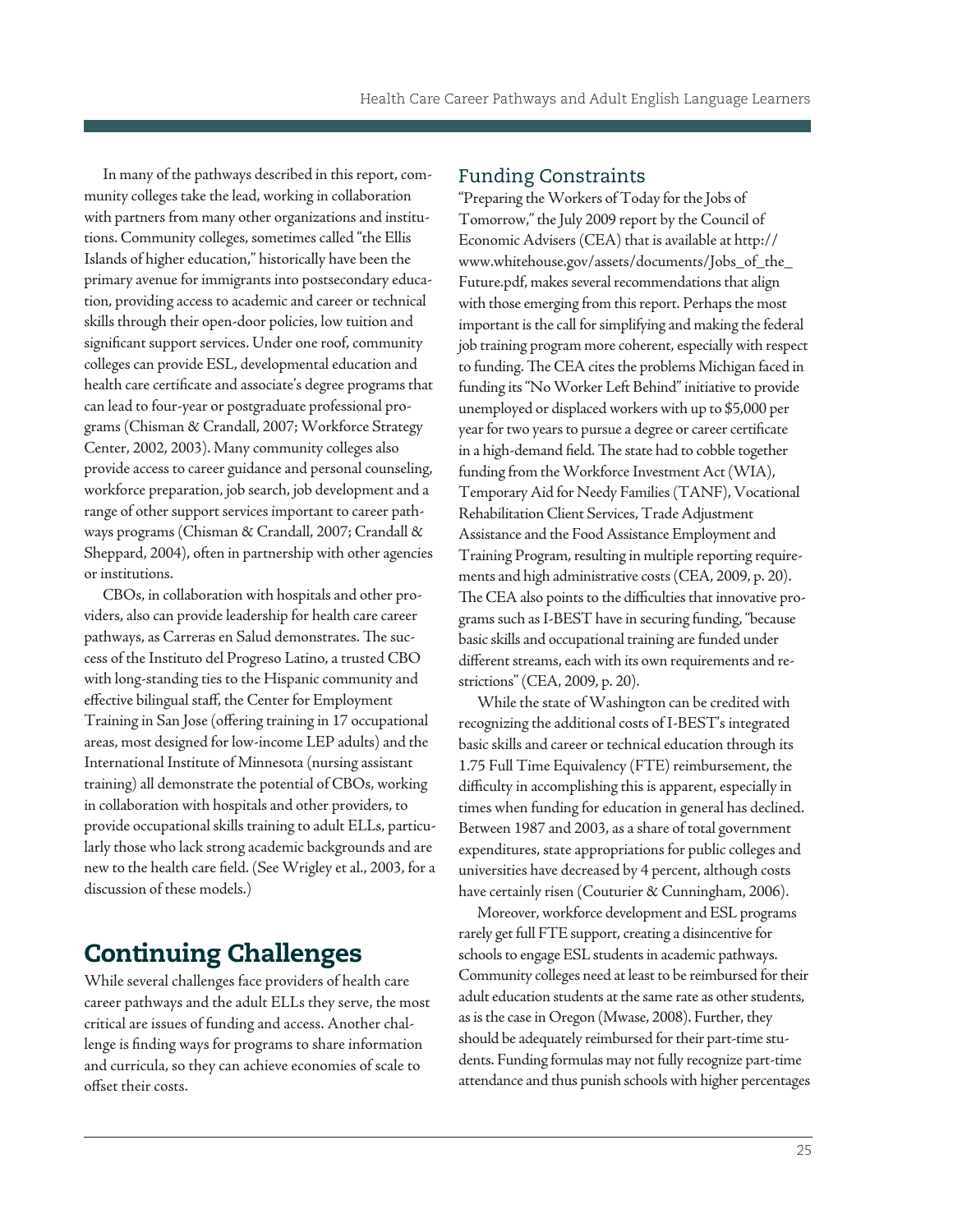of adult and low-income students. These formula constraints may inhibit schools from developing programs such as health care career pathways for these students.

Formulas that weight support on the basis of program cost, such as Ohio's policy of providing more financial support for students in more costly programs, or formulas based on the demand for programs, may enable colleges to increase the capacity of health care programs (Mazzeo et al., 2006). But health care pathways programs usually involve several partners, and the needs are greater than the available funds. Cobbling together funds from disparate and declining revenue sources is a continuing challenge for health care career pathways programs, especially at a time when more of those programs are urgently needed.

Recognizing that adult ELLs are playing a large role in national and state economies and will play even larger roles in the future should be sufficient incentive for innovation in identifying funding for programs for LEP students and workers. However, practices in implementing the Workforce Investment Act (WIA) and Temporary Assistance for Needy Families (TANF) or other funds such as those governing dual or co-enrollment impact their access to postsecondary education. Currently, WIA provisions for serving adult ELLs are an underutilized resource. In fact, nationwide, the percentage of LEP speakers receiving services under WIA is declining, despite the fact that their numbers are growing. In 2000, 10 percent of WIA clients who received intensive or training services were LEP, but this number fell to 4.9 percent in 2006 (Baider & Frank, 2008).

Although adult education and literacy services are both allowable training activities under WIA when provided in conjunction with other types of training, only a small percentage of WIA clients receive ABE or ESL training. Between April 2006 and March 2007, only 4.2 percent of clients received ABE or ESL training in conjunction with WIA services (Baider & Frank, 2008). Given the needs of the health care industry for entry-level and bilingual workers, policymakers should expand the use of WIA resources to prepare adult ELLs for health care careers. States also may wish to reconsider how funding formulas treat institutions enrolling large numbers of adult ELLs and make changes that will promote their participation in health care career pathways.

Incentives also should be provided for programs to target those with limited education and English proficiency, as well as those who are hard to serve (e.g., public assistance recipients and ex-offenders). The VESL Immersion Program (VIP) at City College of San Francisco, through a partnership with the Department of Human Services, provides extensive workforce preparation, with stipends and other support, enabling public assistance recipients to participate long enough to gain needed English and workforce skills and, eventually, a job with a family-sustaining wage (Chisman & Crandall, 2007).

#### Access for Adult ELLs

Given the staffing challenges affecting the health care sector and the projected increase in adult ELLs in the workforce, it is important to increase the presence of bilingual speakers in the health care workforce. Several initiatives would help increase access to postsecondary education and health care training among adult ELLs. These include greater and more effective outreach and publicity for programs, financial support and better alignment of policies to ensure adult ELLs access to postsecondary education and training.

#### *Outreach and Publicity*

As indicated in the section on structural challenges, many adult ELLs lack knowledge of both the availability of education and training programs and financial aid that can help them to participate. A 2003 Harris poll found that lower-income (especially Hispanic) families are unlikely to know what financial aid resources are available to help with higher education (For more information, visit: [http://www.hispanicbusiness.com/news/2003/3/18/](http://www.hispanicbusiness.com/news/2003/3/18/new_harris_poll_commissioned_by_the.htm)  [new\\_harris\\_poll\\_commissioned\\_by\\_the.htm\)](http://www.hispanicbusiness.com/news/2003/3/18/new_harris_poll_commissioned_by_the.htm). While many states have outreach and publicity campaigns to increase college enrollment, especially among low-income adults and youth, few of these are directed specifically to immigrants or adult ELLs. One exception is the College for Texans campaign, which has added Spanish-language ads specifically for high school students [\(www.collegefortexans.com](www.collegefortexans.com)[\). Po](http://www.collegefortexans.com)licymakers should target publicity campaigns to all adult ELLs, focusing on information about programs that provide English, basic skills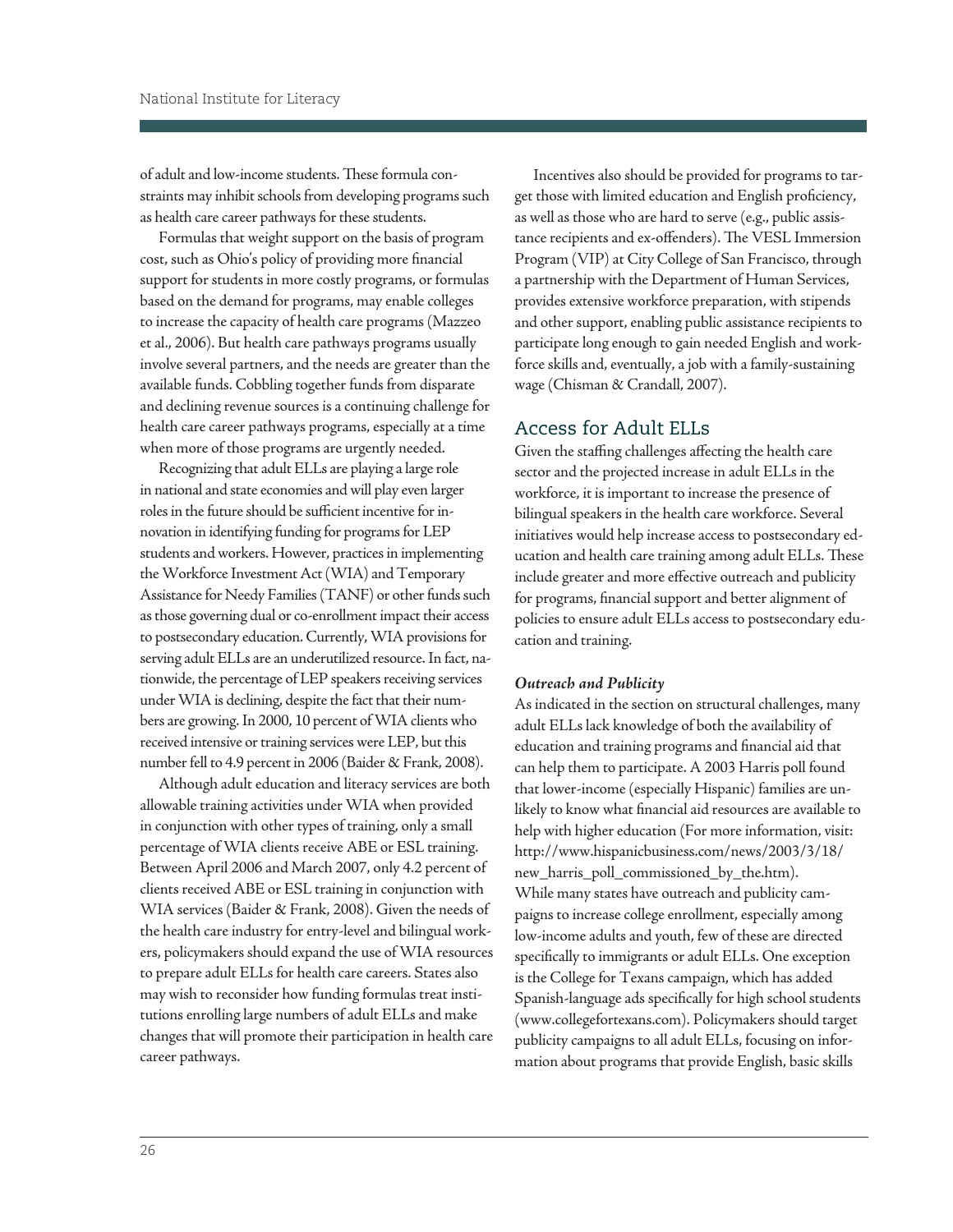<span id="page-29-0"></span>and health care career pathways to encourage speakers of other languages to enter health care careers.

#### *Financial Support and Incentives*

College affordability is an important issue for all students, especially low-income students. Wherever possible, health care training programs, especially for entry-level positions, should be free or low cost. States seeking to enable low-income students to enroll in postsecondary programs must keep tuition low and work to make financial aid available to nontraditional students. They should consider adapting financial aid policies to the challenges adults face in going back to school. Some states offer financial aid programs with more inclusive standards of eligibility, making needs-based aid available for part-time students. Other policies allow students to use financial aid on a year-round basis, or in short-term occupational programs, rather than just during the traditional academic year. Some states even have made in-state tuition rates available to undocumented immigrants.

Many career education programs are offered on the noncredit side of the community college, to bypass certain entrance requirements (a high school diploma, GED or admissions exams). This may have the unintended consequence of preventing participation for those in need of financial assistance, such as Pell Grants. Some community colleges have made it possible for adults to receive financial aid through Pell Grants by moving ABE to the career or technical side of the college, but that may result in increased tuition for the student. Careful pairing of noncredit and for-credit courses can preserve free or reduced tuition for adult ESL classes, while making it possible for adult ELLs to enroll in for-credit career training with financial aid.

Financial aid also should be made more "adult friendly," making adults attending less than half time eligible for financial aid. The Illinois Monetary Award Program provides tuition and fees for students who do not have a bachelor's degree, including students who attend less than half time. In FY 2005, the program paid approximately \$330 million to more than 150,000 students ([http://www.](http://www.collegezone.com/416_891.htm)  [collegezone.com/informationzone/3392\\_3506.htm\).](http://www.collegezone.com/416_891.htm) 

Additional incentives may be needed to encourage participation in health care training for low-income,

entry-level positions, such as those of home health care workers or long-term care providers, since wages in these positions are low. These incentives could be additional income or free or reduced tuition for training for the next job tier. With the exception of the Welcome Back Centers, the major focus of most health care career pathways is on helping adults acquire an entry-level position, though programs such as HCAP and Carreras en Salud help adults move to the second or third tier. Entry-level jobs do not provide a family-sustaining wage, and the turnover, especially among direct care workers, is high. Health care career pathways can promote continued education and training, but incentives may be needed to enable entry-level workers to enter these pathways.

# Sharing Curricula and Programs

Most health care training programs are small, and the cost of designing a program for each employer/context is substantial. Finding ways to share program designs or curricula can produce economies of scale. The adaptations of the I-BEST model are one example of such sharing, but this has been accomplished informally. Attention should be paid to the possibility of developing more structured sharing of information about workforce needs and curricula at least statewide, if not nationally, to produce economies of scale.

# Research Needed

Research on health care career pathways for adult ELLs is very limited. Research usually has focused on low-skilled English-speaking adults and looked mainly at entry and exit for one program, rather than tracking the long-term progress of participants on the steps of the pathway. With the growing immigrant population and the possibilities for training bilingual health care workers who can provide more culturally sensitive health care, increased research attention needs to be paid to programs for adult ELLs. At a minimum, what are needed are in-depth case studies of programs and practices; demonstration projects, especially those focused on low-literate adult ELLs; longitudinal studies of adult ELL progress and studies of potential funding models.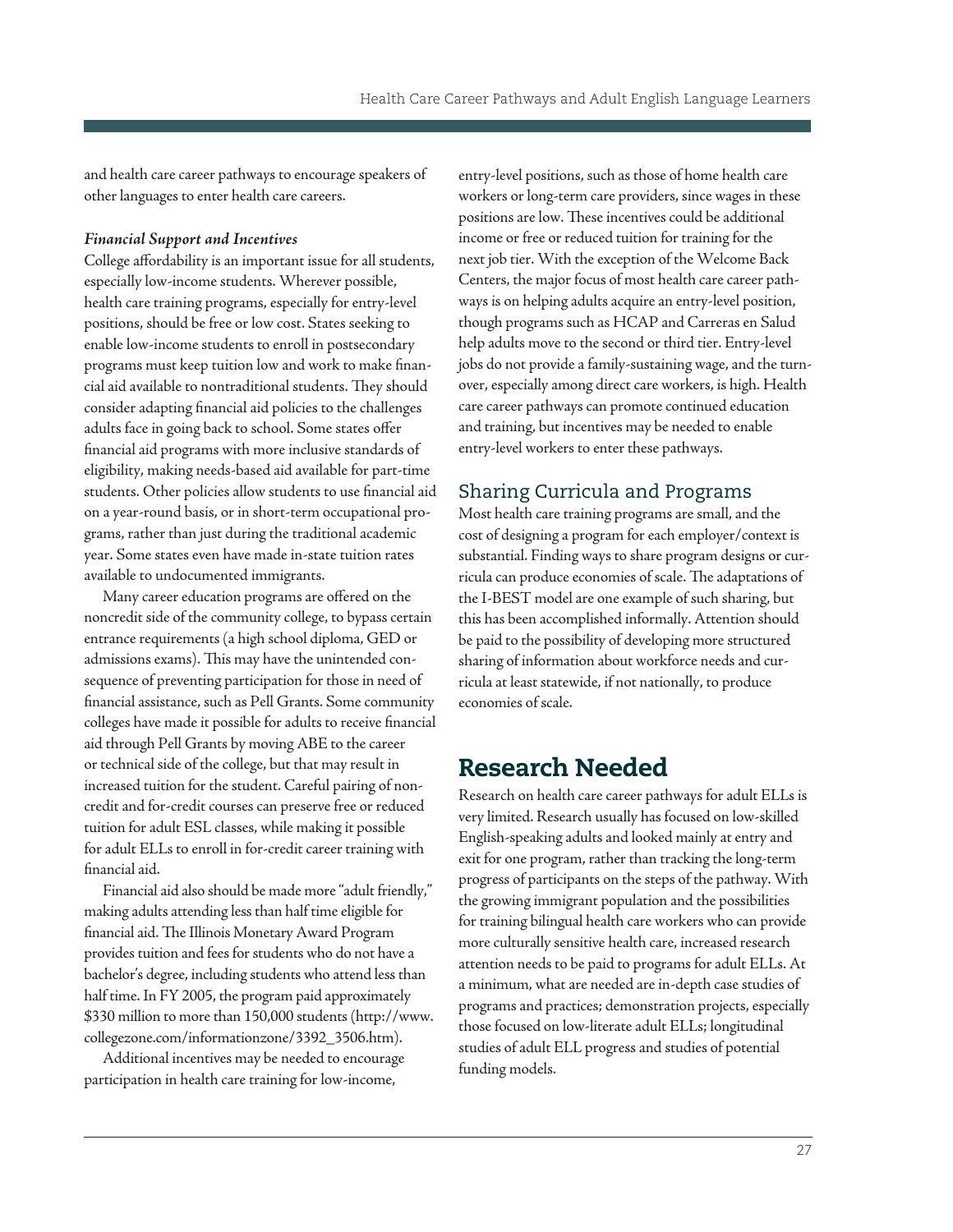# In-Depth Case Studies of Programs and Practices

Information for this report was obtained principally through published reports, Web sites and limited communication with program providers. To obtain a better sense of promising or exemplary practice, more in-depth research, ideally with co-researchers from a program, is needed. (See Chisman & Crandall, 2007, for an example of this model.) This research would involve site visits, interviews with participants and staff, observations, reviews of program curricula and documents, and analysis of program results. Such research is costly, but the results should make it possible to understand better how current policies and practices might be adapted to serve adult ELLs more effectively and to identify other potential health care career ladders. While some large-scale research on pathways programs has been undertaken (see Bragg et al., 2007), the volume of research and a specific focus on health care career pathways for adult ELLs are lacking. Given the growth of this population and its importance in future workforce participation, such research is critically needed.

### Demonstration Projects Focused on Low-Literate Adult Ells

There is very little research that tells us "what works" for ELLs seeking to move from adult ESL classes into training classes and then further along a career path. We have limited information about what it takes for them to succeed academically and what support is needed to help them persist. The programs described in this report offer a number of insights, but there are limited data documenting which current program models show promise or work well, especially for adult ELLs lacking strong academic backgrounds, or what economic resources are required for full-time participation in a training program. Nor do we know how much of a difference bilingual support of the kind provided by Carreras de Salud makes in helping ELLs achieve or how such a model could be adapted in communities with multiple language groups.

It is also not clear what language and literacy thresholds are necessary for each step on a career path or to what extent models such as I-BEST can be "pushed down" to work for adults with lower levels of ESL. These questions can be answered by establishing demonstration models

focused specifically on a population that shows potential and strong interest in the health care field, but whose academic and language skills still need development. Such demonstration projects can incorporate practices found effective with higher-level learners and provide evidence of how t to adapt those practices to enable academically underprepared adult ELLs to move from adult ESL to training and jobs along a health care career path. One approach could be the lab school model, where universitybased researchers, teacher trainers and adult ESL service providers collaborate in applied research and instructional experimentation, such as that provided by the ESOL Lab School at Portland State University, in partnership with Portland Community College [\(http://www.labschool.](http://www.labschool.pdx.edu)  [pdx.edu\).](http://www.labschool.pdx.edu) 

# Longitudinal Studies of Adult ELL Pogress

Longitudinal studies of adult ELLs as they progress through the health care career pathway are needed to identify their growth in skills related to English language proficiency, academics and the workforce, as well as the transitions they make (or fail to make) along the way. Unfortunately, there is very limited research on how long it takes for an adult to develop even intermediate English language proficiency (and program providers, especially employers, often have unrealistic ideas of the amount of time it takes to learn English [see Burt, 2003]), but it is possible to extrapolate from some sources. It takes about 100 hours to advance one level on the National Reporting System. Thus, someone entering at the beginning level will take at least 500 hours, and someone with limited literacy will take even longer. This corresponds to Spurling and others' (2008) analysis of longitudinal data from seven years of adult ESL programs at City College of San Francisco, to date the only study that documents progress over time for adult ELLs. It also corresponds to what we know about children's acquisition of English. While it takes only about two years to acquire speaking proficiency in English for students living in an English-speaking environment, it takes between five and eight years for them to develop the academic English (principally reading and writing proficiency) to function equally with native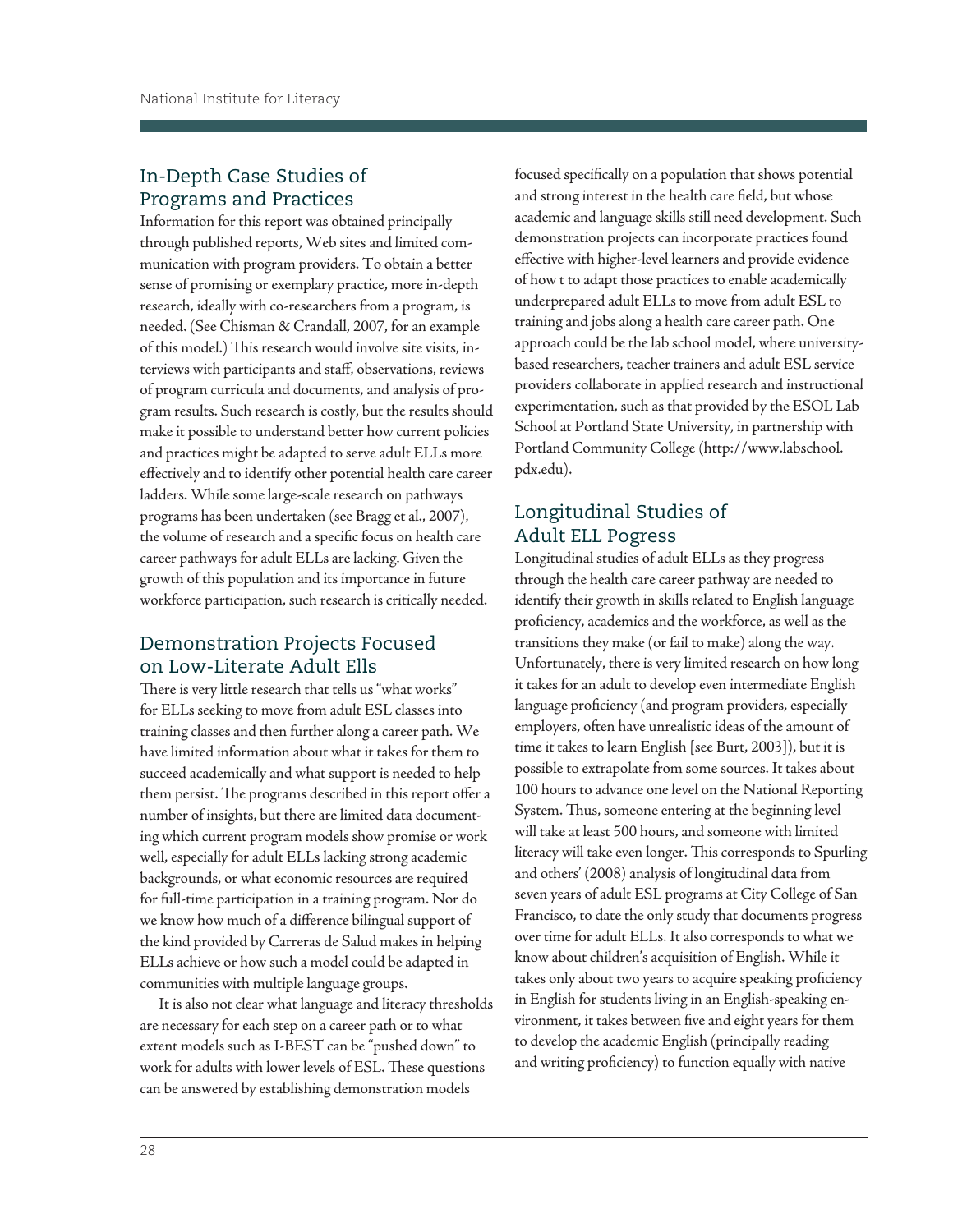<span id="page-31-0"></span>speakers in the classroom (Cummins, 1991; Thomas & Collier, 1997).

Following adult ELLs through education and training programs and after their placement would help identify what practices are most profitable for diverse adult ELLs, not only in learning basic and health care–related workforce skills, but also in developing English language proficiency. It could also identify features of workforce programs that increase learner motivation and persistence and motivate other adult ELLs contemplating enrollment in these programs. In programs that enroll both English speakers and adult ELLs, research needs to examine the populations separately and not merge data from the two very different populations.

# Information on Potential Funding Models

Better information is needed on possible funding models and constraints on programs and on how successful programs have continued, even when costs are high and financial resources limited. As this report was being written, several successful programs were terminated because of lack of continued funding.

# Conclusion

The need for health care workers is growing, and there is a population of possible health care workers whose languages and cultural backgrounds match the growing diversity of the U.S. population. A number of promising practices, programs and health care career pathways to enable adult ELLs to help fill these jobs have been identified. More research can help to illuminate best practices and provide better direction for policy makers and funders of future health care career pathways efforts for adult ELLs.

# **References**

Andersson, F., Holzer, H., & Lane, J. (2005). *Moving up and moving on: Who advances in the low-wage labor market?*  New York: Russell Sage Foundation.

Aspen Institute. (2007, April). *Workforce Strategies Initiative Update*, Issue 4.

Association of American Medical Colleges. (2004, September 20). AAMC urges Sullivan Commission to focus on health professions pipeline. [Retrieved](Retrieved from�http://minority-health.pitt.edu/40/1/Sullivan_Final_Report_000.pd)  [from http://minority-health.pitt.edu/40/1/Sullivan\\_](Retrieved from�http://minority-health.pitt.edu/40/1/Sullivan_Final_Report_000.pd) [Final\\_Report\\_000.pdf](Retrieved from�http://minority-health.pitt.edu/40/1/Sullivan_Final_Report_000.pd)

Auerbach, D. I., Buerhaus, P. I., & Staiger, D. O. (2007, January/February)*.* Better late than never: Workforce supply implications of later entry into nursing. *Health Affairs, 26*(1), 178–185. Retrieved from [http://www.](http://www.clasp.org/admin/site/publications/files/0448.pdf)  [clasp.org/admin/site/publications/files/0448.pdf](http://www.clasp.org/admin/site/publications/files/0448.pdf) 

Baider, A. & Frank, A. (2008). Written comments on Workforce Investment Act Reauthorization Proposal for the Senate WIA Listening Session. Wsshington, DC: Center for Law and Social Policy. Retrieved from [http://](http://www.clasp.org)  [www.clasp.org](http://www.clasp.org) 

Bloomer, T. (2008, October). Education + work skills = jobs. *Literacy Update.* New York: Literacy Assistance Center. Retrieved from <http://www.lacnyc.org/resources/> publications/update/Update2008-9/Oct08Rev.pdf

Boyd, M., & Schellenberg, G. (2007). *Reaccreditation and the occupations of immigrant doctors and engineer*s. Catalogue No. 11-008. Ottawa, Canada: Statistics Canada. Retrieved from [http://](http://www.statcan.gc.ca/pub/11-008-x/2007004/pdf/10312-eng.pdf)  [ceris.metropolis.net/virtual%20library/other/](http://www.statcan.gc.ca/pub/11-008-x/2007004/pdf/10312-eng.pdf)  Boyd2007StatscanForeignTrained.pdf

Bradley, P. (2008, February 25). Caught in the middle: Demand for "middle skills" jobs presents opening for technical colleges. *Community College Week*, 6–9.

Bragg, D. D., & Barnett, E. (2009, April). *Lessons learned from Breaking Through.* Urbana-Champaign, IL: University of Illinois, Office of Community College Research and Leadership.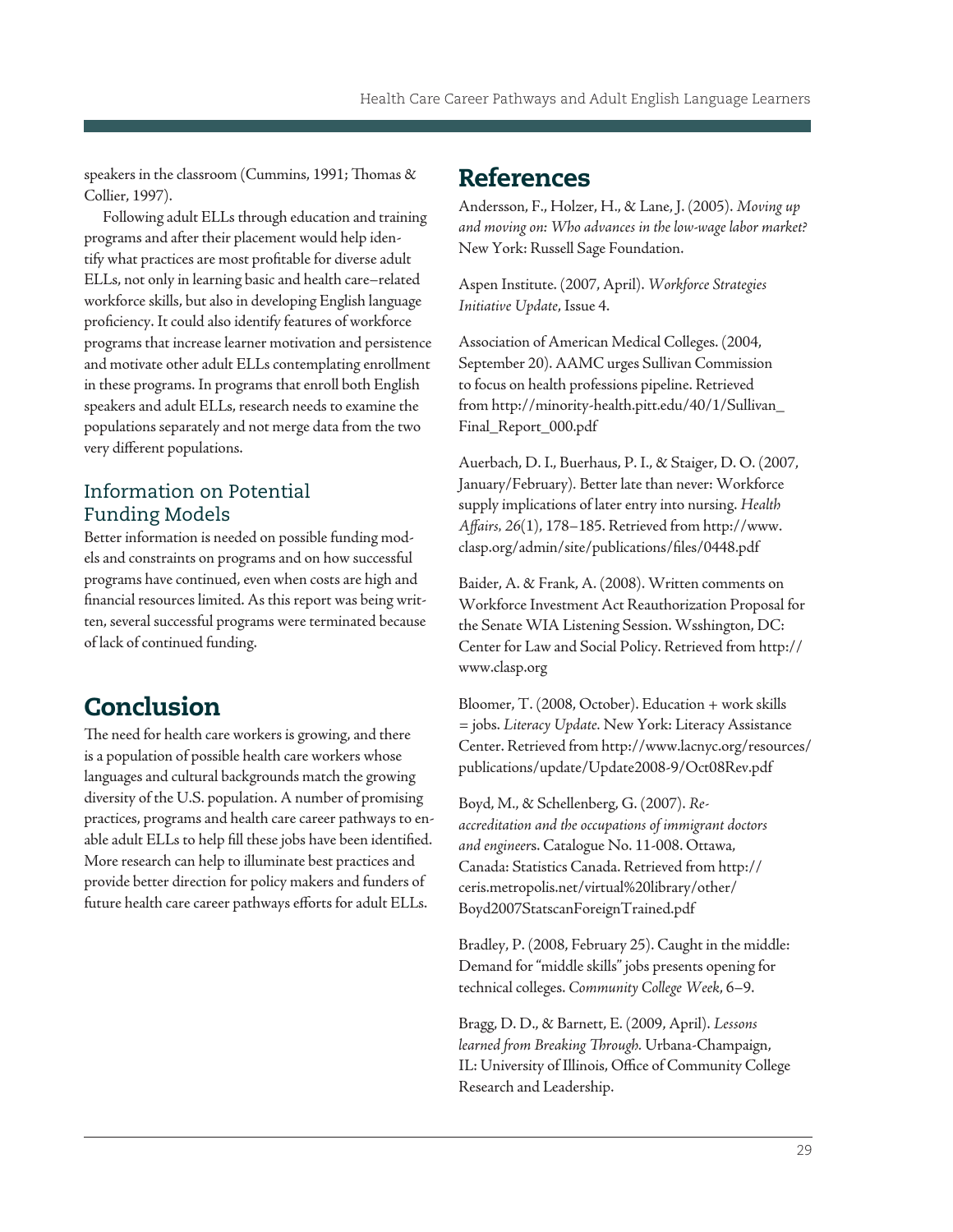<span id="page-32-0"></span>Bragg, D. D., Bremer, C.D., Castellano, M., Kirby, C., Mavis, A., Schaad, D., & Sunderman, J. (2007, October). *A cross-case analysis of career pathway programs that link low-skilled adults to family-sustaining wage careers.*  Minneapolis: National Research Center for Career and Technical Education, University of Minnesota. Retrieved from [http://www.communitycollegecentral.org/](http://www.communitycollegecentral.org/careerpathways/CrossCaseAnalysis_FullReport.pdf) [careerpathways/CrossCaseAnalysis\\_FullReport.pdf](http://www.communitycollegecentral.org/careerpathways/CrossCaseAnalysis_FullReport.pdf) 

Brown, E. (2005, December). Creating opportunities for a stronger economy through language and career development. Washington, DC: Migration Policy Institute. Retrieved from [http://www.](http://www.migrationinformation.org/integration/workforce.cfm?print=yes)  [migrationinformation.org/integration/workforce.cfm](http://www.migrationinformation.org/integration/workforce.cfm?print=yes) 

Burt, M. (2003, December). *Issues in improving immigrant workers' English language skills.* Washington, DC: National Center for ESL Literacy Education.

Burt, M. (2004). *Issues with outcomes in workplace ESL programs.* Washington, DC: National Center for ESL Literacy Education.

Burt, M., & Mathews-Aydinli, J. (2007). *Workplace instruction and workforce preparation for adult immigrants.*  Washington, DC: Center for Adult English Language Acquisition, Center for Applied Linguistics. Retrieved from [http://www.cal.org/caela/esl\\_resources/briefs/](http://www.cal.org/caela/esl_resources/briefs/WorkplacePrep.pdf)  [WorkplacePrep.pdf](http://www.cal.org/caela/esl_resources/briefs/WorkplacePrep.pdf)

Capps, R., Fix, M., McHugh, M., & Lin, S. Y. (2009, June). *Taking limited English proficient adults into account in the federal adult education funding formula. Washington, DC: Migration Policy Institute.* [http://www.](http://www.migrationpolicy.org/pubs/WIA-LEP-June2009.pdf)  [migrationpolicy.org/pubs/WIA-LEP-June2009.pdf](http://www.migrationpolicy.org/pubs/WIA-LEP-June2009.pdf)

Capps, R., Fix, M. E., Passel, J. S., Ost, J., & Perez-Lopez, D. (2003, October 27). *A profile of the low-wage immigrant workforce.* Washington, DC: Urban Institute.

Capps, R., Fortuny, K. & Fix, M. (2007, March). *Trends in the low-wage immigrant labor force, 2000*–*2005*. Washington, DC: Urban Institute.

Capps, R., Ku, L., & Fix, M. (2002). *How are immigrants faring after welfare reform: Evidence from LA and NYC?*  Washington, DC: Urban Institute.

Center for Law and Social Policy. (2008, November 12). *Recover, renew, rebuild: Workforce policies for a strong and fair economy.* Washington, DC: Author. Retrieved from [http://www.clasp.org/postsecondary/publication?id=044](http://www.clasp.org/postsecondary/publication?id=0443&list=publications)  [3&list=publications](http://www.clasp.org/postsecondary/publication?id=0443&list=publications) 

Chisman, F. P., & Crandall, J. A. (2007, February). *Passing the torch: Strategies for innovation in community college ESL*. New York: Council for Advancement of Adult Literacy. Retrieved from [http://caalusa.org/](http://caalusa.org/eslpassingtorch226.pdf) [eslpassingtorch226.pdf](http://caalusa.org/eslpassingtorch226.pdf) 

Chisman, F. P., & Spangenberg, G. (2005, June). *To reach the first rung and higher: Building healthcare career ladder opportunities for low-skilled, disadvantaged adults.* New York: Council for Advancement of Adult Literacy. Retrieved from [http://www.caalusa.org/](http://www.caalusa.org/firstrungandhigher.pdf)  [firstrungandhigher.pdf](http://www.caalusa.org/firstrungandhigher.pdf) 

Congressional Budget Office. (2005). *The role of immigrants in the U.S. labor market*. Washington, DC: Author.

Council of Economic Advisers, Executive Office of the President. (2009, July). *Preparing the workers of today for the jobs of tomorrow.* Washington, DC: Author. Retrieved from [http://www.whitehouse.gov/search/site/](http://www.whitehouse.gov/assets/documents/Jobs_of_the_Future.pdf) [preparing%20the%20workers%20of%20today%20for%20](http://www.whitehouse.gov/assets/documents/Jobs_of_the_Future.pdf)  the%20jobs%20of%20tomorrow?filters=im\_og\_gid:700

Couturier, L. K. & Cunningham, A. F. (2006, April). *Convergence: Trends threatening to narrow college opportunity in America. Fact Sheet.* Washington, DC: Institute for Higher Education Policy. [http://www.ihep.](http://www.ihep.org/assets/files/publications/a-f/Convergence.pdf) [org/assets/files/publications/a-f/Convergence.pdf](http://www.ihep.org/assets/files/publications/a-f/Convergence.pdf)

Crandall, J. A., & Kaufman, D. (Eds.). (2002). *Contentbased instruction in higher education settings*. Alexandria, VA: TESOL.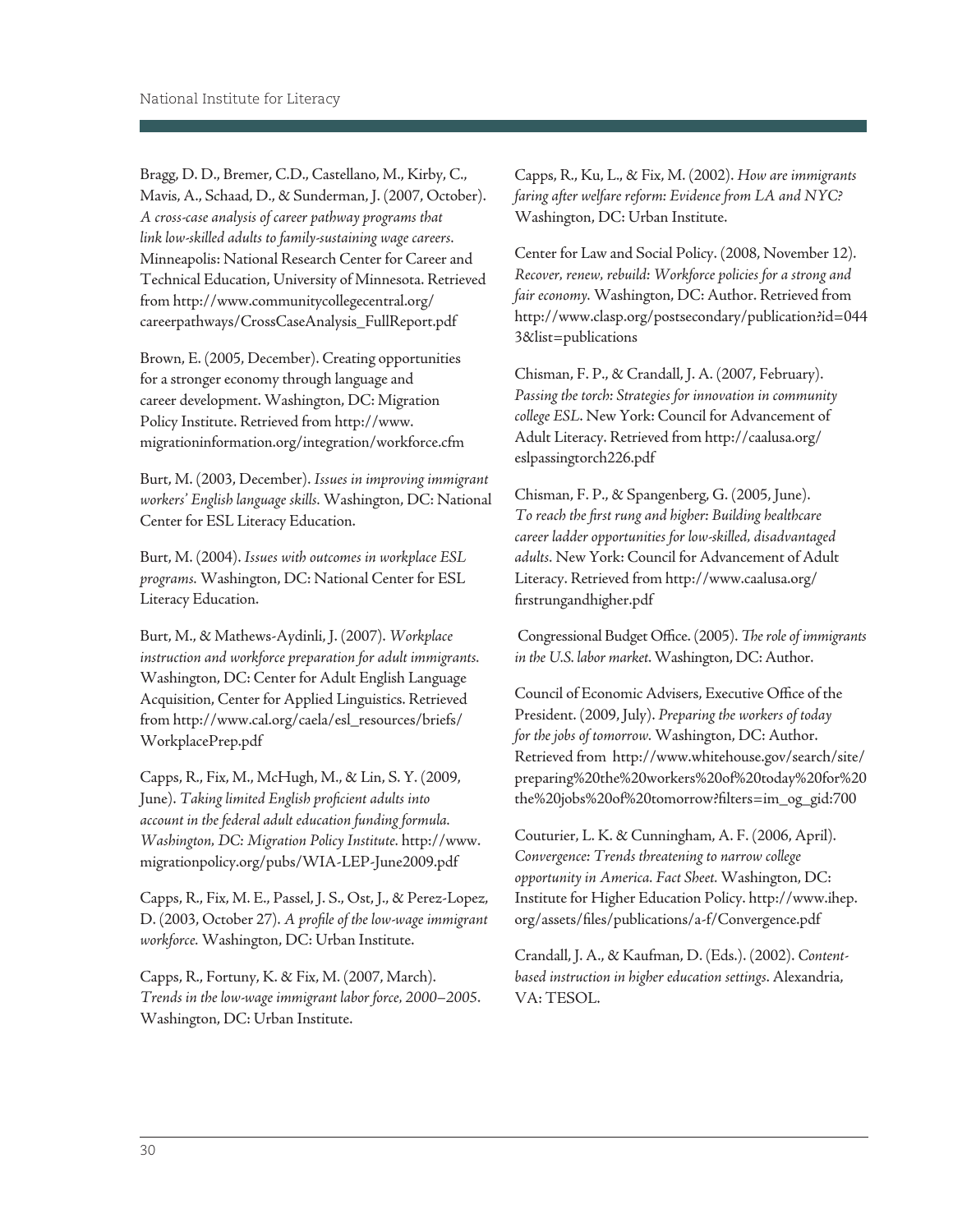<span id="page-33-0"></span>Crandall, J. A., & Sheppard, K. (2004, December). *Adult ESL and the community college*. New York: Council on Advancement of Adult Literacy. Retrieved from [http://](http://caalusa.org/eslreport.pdf) [caalusa.org/eslreport.pdf](http://caalusa.org/eslreport.pdf) 

Cummins, J. (1991). Empowering minority students: A framework for intervention. In M. Minami & B.P. Kennedy (Eds.), *Language issues in literacy and bilingual/ multicultural education* (pp. 372–390). *Harvard Educational Review,* Reprint Series No. 22. Cambridge, MA: Harvard Educational Review.

Dillon, R., & Young, L. (2003, January). *Creating career ladders in the extended care industry: The role of the Massachusetts community colleges in the extended care career ladder initiative.* Boston: Massachusetts Community College Executive Office. Retrieved from [http://www.](http://www.masscc.org/pdfs/eccli.pdf) [masscc.org/pdfs/eccli.pdf](http://www.masscc.org/pdfs/eccli.pdf) 

Domrose, C. (2008). *Welcome Back Center helps MDs become RNs*. Nurse.com. Retrieved from [http://news.](http://news.nurse.com/apps/pbcs.dll/article?AID=/20080519/CA02/80513014) [nurse.com/apps/pbcs.dll/article?AID=/20080519/](http://news.nurse.com/apps/pbcs.dll/article?AID=/20080519/CA02/80513014) [CA02/80513014](http://news.nurse.com/apps/pbcs.dll/article?AID=/20080519/CA02/80513014)

Duff, P. A., Wong, P., & Early, M. (2002). Learning language for work and life: The linguistic socialization of immigrant Canadians seeking careers in healthcare. *The Modern Language Journal, 86*(3), 397–422.

Duke, A.-E., & Ganzglass, E. (2007, Summer). *Strengthening state adult education policies for low-skilled workers.* Working Poor Families Project. Retrieved from [http://www.workingpoorfamilies.org/pdfs/PB\\_adult\\_](http://www.workingpoorfamilies.org/pdfs/PB_adult_education.pdf) [education.pdf](http://www.workingpoorfamilies.org/pdfs/PB_adult_education.pdf) 

Duke, A.-E., Martinson, K., & Strawn, J. (2006, April). *Wising up: How government can partner with business to increase skills and advance low-wage workers.* Washington, DC: Center for Law and Social Policy.

Duke, A.-E., & Strawn, J. (2008, March). *Overcoming obstacles, optimizing opportunities: State policies to increase postsecondary attainment for low-skilled adults.* Jobs for the Future. Retrieved from [http://www.jff.org/sites/default/](http://www.jff.org/sites/default/files/BTpolicyoverview.pdf)  [files/BTpolicyoverview.pdf](http://www.jff.org/sites/default/files/BTpolicyoverview.pdf) 

Estrada, R.A., & Dubois, T. (2009, June). *Carreras en Salud model: A guide for replicability manual.* Prepared for Shifting Gears Initiative. Retrieved from [http://](http://www.iccb.org/pdf/shiftinggears/Instituto2010_HowToBuildBridgePrograms.pdf) [iccb.org/pdf/shifting%20gears/instituto2010\\_](http://www.iccb.org/pdf/shiftinggears/Instituto2010_HowToBuildBridgePrograms.pdf)  [HowToBuildBridgePrograms.pdf](http://www.iccb.org/pdf/shiftinggears/Instituto2010_HowToBuildBridgePrograms.pdf)

Fernandez-Pena, J. R., & Day, P. (2006, August/ September). Helping immigrant health professionals return to the workforce. *Community College Journal*, 42–47.

Gershwin, M., Coxen, T., Kelly, B., & Yakimov, G. (2007). *Building tomorrow's workforce: Promoting the education and advancement of Hispanic immigrant workers in America*. Big Rapids, MI: National Council for Workforce Education. Retrieved from [http://www.edexcelencia.org/research/](http://www.edexcelencia.org/research/building-tomorrows-workforce-promoting-education-and-advancement-hispanic-immigrant-workers)  [building-tomorrows-workforce-promoting-education](http://www.edexcelencia.org/research/building-tomorrows-workforce-promoting-education-and-advancement-hispanic-immigrant-workers)[and-advancement-hispanic-immigrant-workers](http://www.edexcelencia.org/research/building-tomorrows-workforce-promoting-education-and-advancement-hispanic-immigrant-workers) 

Ginsburg, J. A. (2007). *Language services for patients with limited English proficiency: Results of a national survey of internal medicine physician*s. A White Paper of the American College of Physicians. Philadelphia: American College of Physicians. Retrieved from [http://www.diversityrx.org/resources/](http://www.diversityrx.org/resources/language-services-patients-limited-english-proficiency-results-national-survey-internal-me)  [language-services-patients-limited-english-proficiency](http://www.diversityrx.org/resources/language-services-patients-limited-english-proficiency-results-national-survey-internal-me)[results-national-survey-internal-me](http://www.diversityrx.org/resources/language-services-patients-limited-english-proficiency-results-national-survey-internal-me) 

Grantmakers Concerned With Immigrants and Refugees. (2003). *Newcomers in the American workplace: Improving employment outcomes for low-wage immigrants and refugee*s. Sebastopol, CA: Author.

Grieco, E. (2004, January). *The foreign born in the US labor force.* Washington, DC: Migration Policy Institute. Retrieved from [www.migrationinformation.org/](http://www.migrationpolicy.org/pubs/four_foreign_born_in_labor_force.pdf)  [integration/workforce.cfm](http://www.migrationpolicy.org/pubs/four_foreign_born_in_labor_force.pdf) 

Harris, L., and Ganzglass, E. (2008, October). *Creating postsecondary pathways to good jobs for high school dropouts: The possibilities and the challenges.* Washington, DC: Center for American Progress. Retrieved from [www.](http://www.clasp.org/admin/site/publications/files/0438.pdf)  [clasp. org/admin/site/publications/files/0438.pd](http://www.clasp.org/admin/site/publications/files/0438.pdf)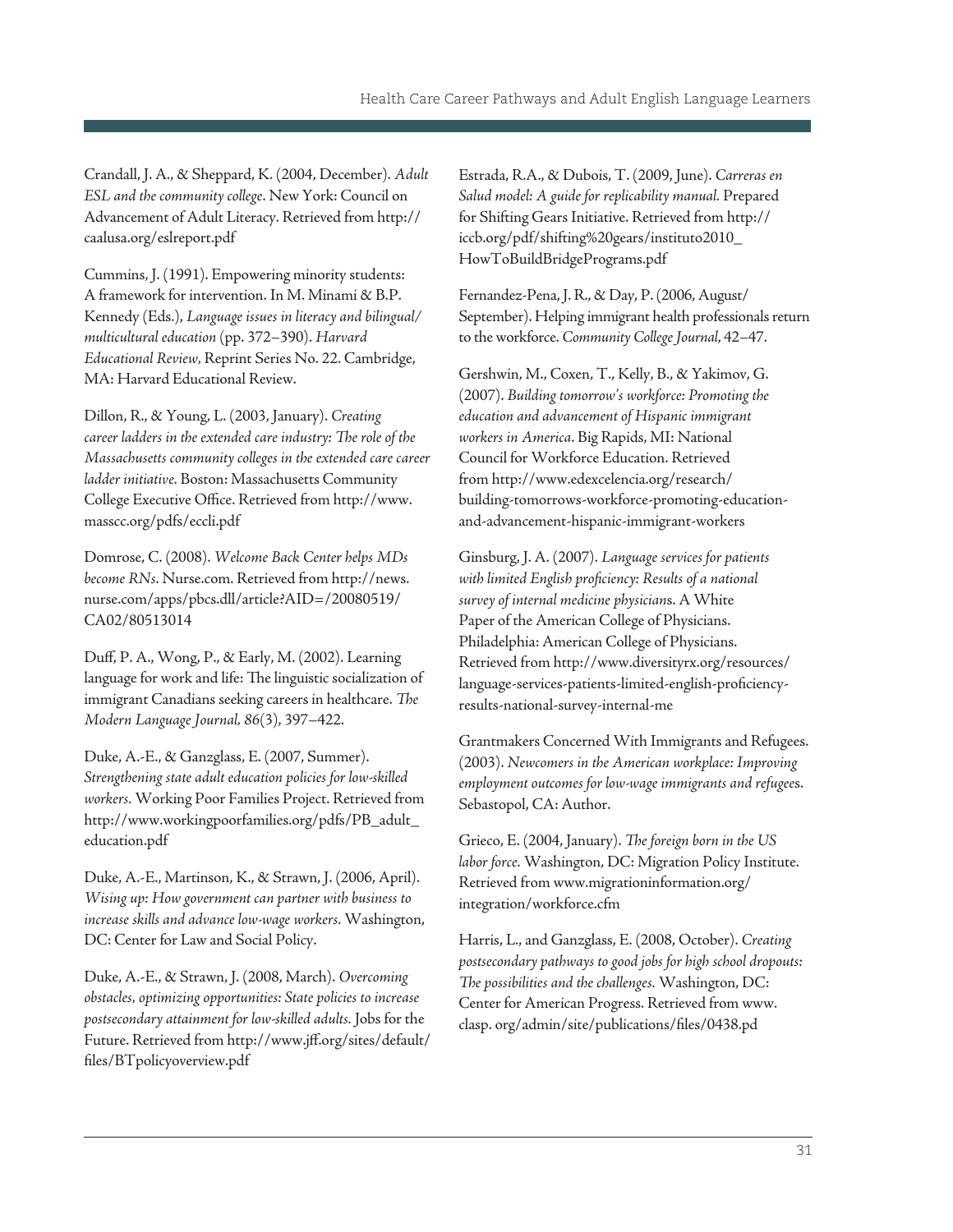HispanicBusiness.com (2003). New Harris poll commissioned by The Sallie Mae Fund finds lower income families, minorities have least information about financial aid. Retrieved from: <http://www.hispanicbusiness.com/> news/2003/3/18/new\_harris\_poll\_commissioned\_by\_ the.htm

Holzer, H. J., & Lerman, R. I. (2007). *America's forgotten middle-skill jobs: Education and training requirements in the next decade and beyond*. Washington, DC: The Workforce Alliance. Retrieved from [http://www.urban.org/](http://www.urban.org/UploadedPDF/411633_forgottenjobs.pdf)  [UploadedPDF/411633\\_forgottenjobs.pdf](http://www.urban.org/UploadedPDF/411633_forgottenjobs.pdf) 

Institute of Medicine. (2004). *In the nation's compelling interest: Ensuring diversity in the healthcare workforce*. Washington, DC: National Academy of Sciences. Retrieved from [www.iom.edu/CMS/3740/4888/18287.aspx](http://www.iom.edu/CMS/3740/4888/18287.aspx) 

Jenkins, D. (2006). *Career pathways: Aligning public resources to support individual and regional economic advancement in the knowledge economy*. New York: Workforce Strategy Center.

Jenkins, D., & Spence, C. (2006). *The career pathways how-to guide.* New York: Workforce Strategy Center.

Jenkins, D., Zeidenberg, M., & Kienzl, G. S. (2009, May). *Educational outcomes of the I-BEST, Washington state community and technical college system's Integrated Basic Education and Skills Training Program: Findings from a multivariate analysis.* CCRC Working Paper No. 16. New York: Community College Research Center, Teachers College, Columbia University. Retrieved from [http://ccrc.](http://ccrc.tc.columbia.edu/Publication.asp?uid=692) [tc.columbia.edu/Publication.asp?uid=692](http://ccrc.tc.columbia.edu/Publication.asp?uid=692) 

Jones, D., & Kelly, P. (2007, May 21). *Mounting pressures facing the U.S. workforce and the increasing need for adult education and literacy.* New York: National Commission on Adult Literacy, Council for Advancement of Adult Literacy. Retrieved from [www.caalusa.org/](http://www.caalusa.org/) 

Kaufman, D., & Crandall, J. A. (Eds.). (2005). *Contentbased instruction in elementary and secondary school settings*. Alexandria, VA: TESOL.

Kimball, B., & O'Neil, E. (2002). *Healthcare's human crisis: The American nursing shortage.* Princeton, NJ: The Robert Wood Johnson Foundation.

Leibman, S. (2007). College of Lake County. In E. M. Zachary, E. Dibble, S. Seymour, S. Ares, B. Larson, & P. Ferguson, *Torchlights in ESL: Five community college profiles.*  New York: Council for Advancement of Adult Literacy. Retrieved from<http://caalusa.org/torchlights.pdf>

Lee, M. (2009, February 11) Foreign nurses sought to fill void. CBS News. Retrieved from [http://www.cbsnews.](http://www.cbsnews.com/stories/2004/06/29/health/main626643.shtml)  [com/stories/2004/06/29/health/main626643.shtml](http://www.cbsnews.com/stories/2004/06/29/health/main626643.shtml) 

Liebowitz, M., & Taylor, J. C. (2004, November). *Breaking through: Helping low-skilled adults enter and succeed in college and careers.* Boston and Columbus, OH: Jobs for the Future and National Council for Workforce Education.

Lowell, B. L., Gelatt, J., & Batalova, J. (2006, July). *Immigrants and labor force trends: The future, past and present.* Washington, DC: Migration Policy Institute.

Martinez, T. E., & Wang, T. (n.d.). *Supporting Englishlanguage acquisition: Opportunities for foundations to strengthen the social and economic well-being of immigrant families*. Baltimore and Sebastopol, CA: The Annie E. Casey Foundation and Grantmakers Concerned With Immigrants and Refugees. Retrieved from [http://www.](http://www.gcir.org/publications/gcirpubs/acquisition) [gcir.org/publications/gcirpubs/acquisition](http://www.gcir.org/publications/gcirpubs/acquisition) 

Mazzeo, C., Rab, S. Y., & Alssid, J. L. (2003, January). *Building bridges to college and careers: Contextualized basic skills programs at community colleges*. New York: Workforce Strategy Center.

Mazzeo, C., Roberts, B., Spence, C. & Strawn, J. (2006). Working together: Aligning state systems and policies for individual and regional prosperity. NY: Workforce Strategy Center. Retrieved from [http://www.](http://www.workforcestrategy.org/images/pdfs/publications/WSC_workingtogether_12.1.06_3.pdf)  [workforcestrategy.org/images/pdfs/publications/WSC\\_](http://www.workforcestrategy.org/images/pdfs/publications/WSC_workingtogether_12.1.06_3.pdf)  [workingtogether\\_12.1.06\\_3.pdf](http://www.workforcestrategy.org/images/pdfs/publications/WSC_workingtogether_12.1.06_3.pdf)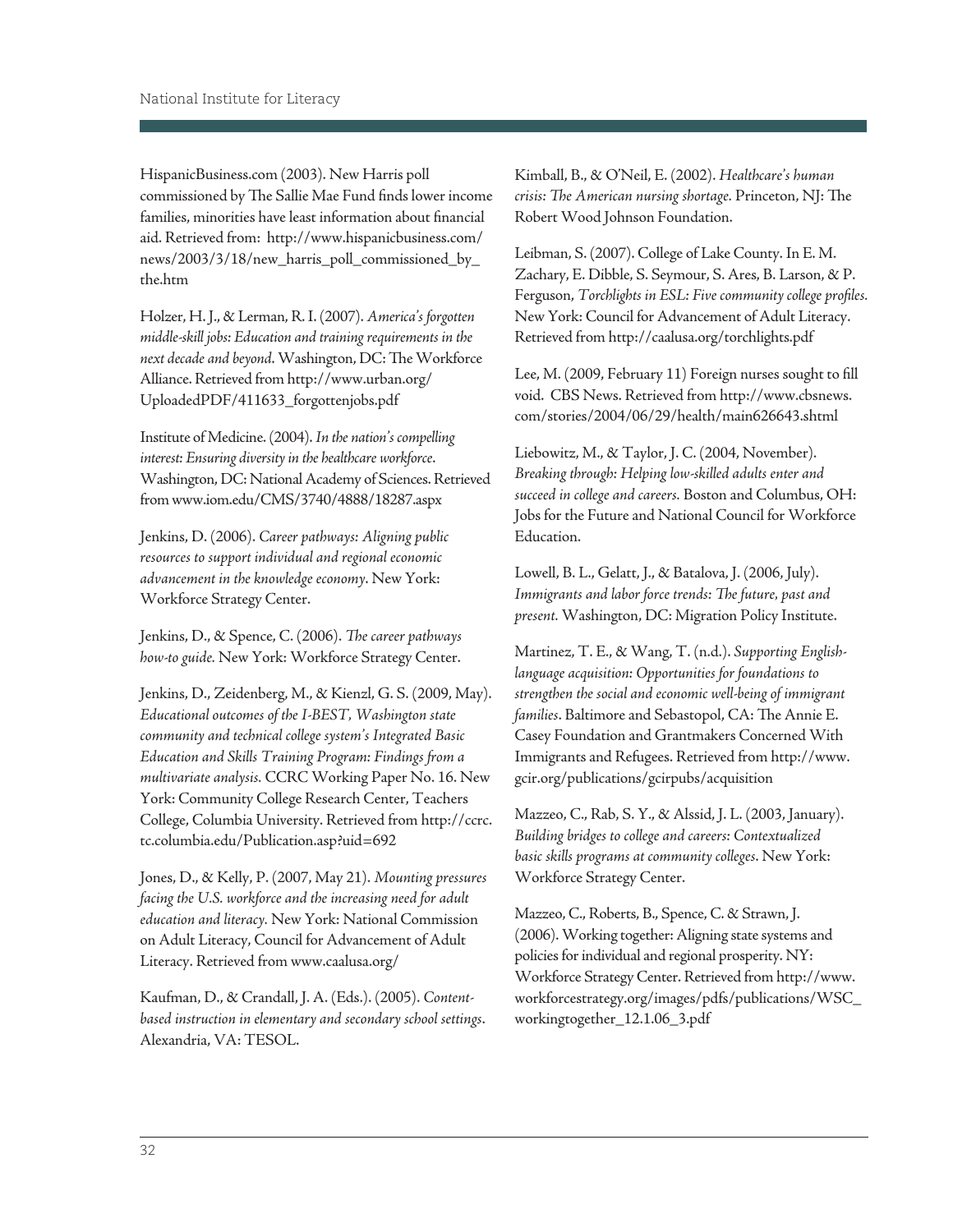Migration Policy Institute (2010), MPI Data Hub, American Community Survey 2008: The United States: Social and Desmographic Characteristics. Retrieved from [http://www.migrationinformation.org/datahub/state.](http://www.migrationinformation.org/datahub/state.cfm?ID=US)  [cfm?ID=US](http://www.migrationinformation.org/datahub/state.cfm?ID=US) 

Migration Policy Institute. (2009, September). The United States: Language and education. *MPI data hub: Migration facts, stats, and maps.* Retrieved from [http://](http://www.migrationinformation.org/datahub/)  [www.migrationinformation.org/datahub/](http://www.migrationinformation.org/datahub/) 

Migration Policy Institute. (2008). *Fact sheet on the foreign born: Language and education characteristics.*  Washington, DC: Author. Retrieved from [http://www.](http://www)  migrationinformation.org/dataHub/state2.cfm?ID=US

Miller, S., & Knapp, B. (2005, September). *Healthcare Career Advancement Program: White Paper.* 

Mora, M. (2003). An overview of the economics of language in the labor market. Presentation notes from the American Economic Association Summer Minority Program*.* Retrieved from [http://www.econ.duke.edu/](http://www.gcir.org/node/646) [smpe/pdf\\_files?MORA2.pdf](http://www.gcir.org/node/646)

MPR Associates, Inc. (2007). *Adult Basic Education to Community College Transitions Symposium: Proceedings report*. Berkeley, CA: Author. Retrieved from [http://](http://www2.ed.gov/about/offices/list/ovae/pi/AdultEd/cctransreport.pdf)  [www2.ed.gov/about/offices/list/ovae/pi/AdultEd/](http://www2.ed.gov/about/offices/list/ovae/pi/AdultEd/cctransreport.pdf)  [cctransreport.pdf](http://www2.ed.gov/about/offices/list/ovae/pi/AdultEd/cctransreport.pdf) 

Mwase, G. C. (2008, November). *Better together: Realigning pre-college skills development programs to achieve greater academic success for adult learners.* Jobs for the Future. Retrieved from [http://www.breakingthroughcc.](http://www.breakingthroughcc.org/sites/default/files/BTBetterTogetherUpd2010.pdf) [org/sites/default/files/BTBetterTogetherUpd2010.pdf](http://www.breakingthroughcc.org/sites/default/files/BTBetterTogetherUpd2010.pdf) 

National Clearinghouse on the Direct Care Workforce. (2006). *Who are direct-care workers?* Fact Sheet. Retrieved from [http://www.directcareclearinghouse.org/download/](http://www.directcareclearinghouse.org/download/PHI%20Facts%203.pdf)  [PHI%20Facts%203.pdf](http://www.directcareclearinghouse.org/download/PHI%20Facts%203.pdf) 

Prince, D., & Jenkins, D. (2005, April). *Building pathways to success for low income adult students: Lessons for community college policy and practice from a statewide longitudinal study* (the "Tipping Point" research). Research Report No. 06. Olympia, WA, and New York: Washington State Board for Community and Technical Colleges and Community College Research Center, Columbia University. Retrieved from [http://www.sbctc.](http://www.sbctc.ctc.edu/college/d_basicskills.aspx)  [ctc.edu/college/d\\_basicskills.aspx](http://www.sbctc.ctc.edu/college/d_basicskills.aspx)

Ricento, T., & Gutierrez, S. (2008). Language ecology and healthcare: Language varieties and communication in a Latino-serving family health center. In *The language of health care I, proceedings.* Alicante, Spain: University of Alicante.

 *Current population reports, special studies.* Washington, Schmidley, D. (2002, December). Profile of the foreignborn population in the United States: 2000 (pp. 23–306). DC: U.S. Census Bureau.

 Sparkes, W.R. (2010). English language learners: Uneven odds. *Minority Nurse.* Retrieved from [http://](http://www.minoritynurse.com/cultural-competency/english-language-learners-uneven-odds)  [www.minoritynurse.com/cultural-competency/](http://www.minoritynurse.com/cultural-competency/english-language-learners-uneven-odds) [english-language-learners-uneven-odds](http://www.minoritynurse.com/cultural-competency/english-language-learners-uneven-odds) 

Spurling, S., Seymour, S. & Chisman, F. P. (2008). *Pathways and outcomes: Tracking ESL student performance: A longitudinal study of adult ESL services at City College of San Francisco.* New York: Council for Advancement of Adult Literacy. Retrieved from [http://www.caalusa.org/](http://www.caalusa.org/pathways-outcomes/pathways-outcomesfull.pdf)  [pathways-outcomes/pathways-outcomesfull.pdf](http://www.caalusa.org/pathways-outcomes/pathways-outcomesfull.pdf) 

Sticht, T. G. (1997). The theory behind content-based instruction. *Focus on Basics, 1*(D), 6–10. Retrieved from <http://www.ncsall.net/?id=433>

Strawn, J. (2007, September). *Policies to promote adult education and postsecondary alignment.* New York: National Commission on Adult Literacy.

Sullivan Commission on Diversity in the Healthcare Workforce. (2004). *Missing persons: Minorities in the health professions.* Washington, DC: Author. Retrieved from [http://www.aacn.nche.edu/media/pdf/](http://www.aacn.nche.edu/media/pdf/sullivanreport.pdf)  [sullivanreport.pdf](http://www.aacn.nche.edu/media/pdf/sullivanreport.pdf)